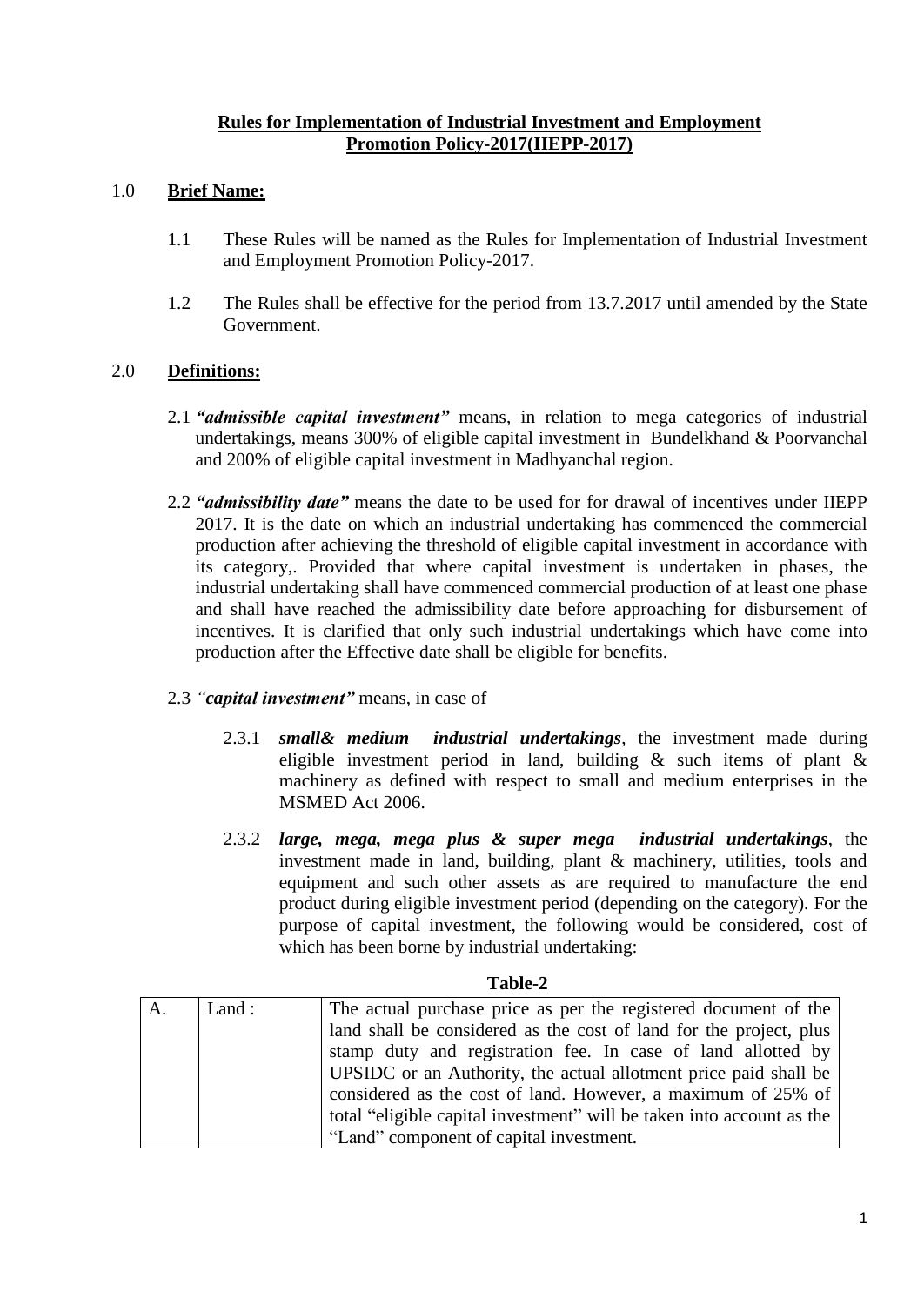| <b>B.</b>        | Building:                  | Building means a new building constructed for the project,<br>including administrative building.                                                                                                                                                                                  |  |  |  |  |
|------------------|----------------------------|-----------------------------------------------------------------------------------------------------------------------------------------------------------------------------------------------------------------------------------------------------------------------------------|--|--|--|--|
|                  |                            | The cost of new buildings constructed for installation of plant<br>and machinery, R&D activities, in-house testing facilities,<br>storage facilities, and other buildings related to the<br>manufacturing process, shall be considered as per the actual<br>expenditure incurred. |  |  |  |  |
| $\overline{C}$ . | Other                      | Other construction means construction such as compound                                                                                                                                                                                                                            |  |  |  |  |
|                  | Construction:              | wall and gates, security cabins, internal roads, bore well,                                                                                                                                                                                                                       |  |  |  |  |
|                  |                            | water tank, internal pipeline network for water and gas, and<br>other related constructions.                                                                                                                                                                                      |  |  |  |  |
| D.               | Plant<br>and               | Plant and machinery means new indigenous/imported plant                                                                                                                                                                                                                           |  |  |  |  |
|                  | Machinery:                 | and machinery, utilities, dies and moulds, including cost of                                                                                                                                                                                                                      |  |  |  |  |
|                  |                            | transportation, foundation, erection, installation<br>and                                                                                                                                                                                                                         |  |  |  |  |
|                  |                            | electrification. The electrification cost will include the cost of                                                                                                                                                                                                                |  |  |  |  |
|                  |                            | sub-station and transformer. Such other tools and equipment,                                                                                                                                                                                                                      |  |  |  |  |
|                  |                            | which are helpful for manufacturing the product(s).                                                                                                                                                                                                                               |  |  |  |  |
|                  | Plant<br>and               | 1. Plant for generation of non-conventional energy;                                                                                                                                                                                                                               |  |  |  |  |
|                  | machinery<br>shall<br>also | 2. Vehicles used for transportation only within the                                                                                                                                                                                                                               |  |  |  |  |
|                  | include:                   | premises of the industrial unit, and material handling<br>equipment exclusively used in transporting goods                                                                                                                                                                        |  |  |  |  |
|                  |                            | within such premises;                                                                                                                                                                                                                                                             |  |  |  |  |
|                  |                            | 3. Plant for captive power generation/co-generation;                                                                                                                                                                                                                              |  |  |  |  |
|                  |                            | 4. Plant for purification of water;                                                                                                                                                                                                                                               |  |  |  |  |
|                  |                            | 5. Plant for pollution control measures, including facility                                                                                                                                                                                                                       |  |  |  |  |
|                  |                            | for collection, treatment, disposal of effluent/emission                                                                                                                                                                                                                          |  |  |  |  |
|                  |                            | or solid/gaseous hazardous waste;                                                                                                                                                                                                                                                 |  |  |  |  |
|                  |                            | 6. Diesel Generating sets and boiler                                                                                                                                                                                                                                              |  |  |  |  |
| E.               | Infrastructure             | As defined in para 2.17                                                                                                                                                                                                                                                           |  |  |  |  |
|                  | facilities                 |                                                                                                                                                                                                                                                                                   |  |  |  |  |

- **2.4** *"cut-off date"* means the date of commencement of investment as opted for by the applicant.
- **2.5** *"date of commencement of commercial production"* means the date on which the industrial undertaking starts commercial production, as certified by the concerned Dy. Commissioner, Industries*,* District Industries & Enterprise Promotion Centre or as certified by *a* Chartered Accountant,
- **2.6** *"deposited GST" and "GST"* means net SGST deposited by the industrial undertaking during a quarter or financial year as the case may be.
- **2.7** *"effective date"* means the date from which these Rules shall become effective i.e. 13.7.2017, the date of notification of the IIEPP-2017.
- **2.8** *"effective period"* means the period from 13.7.2017 until amendment or repeal thereof by the State Government.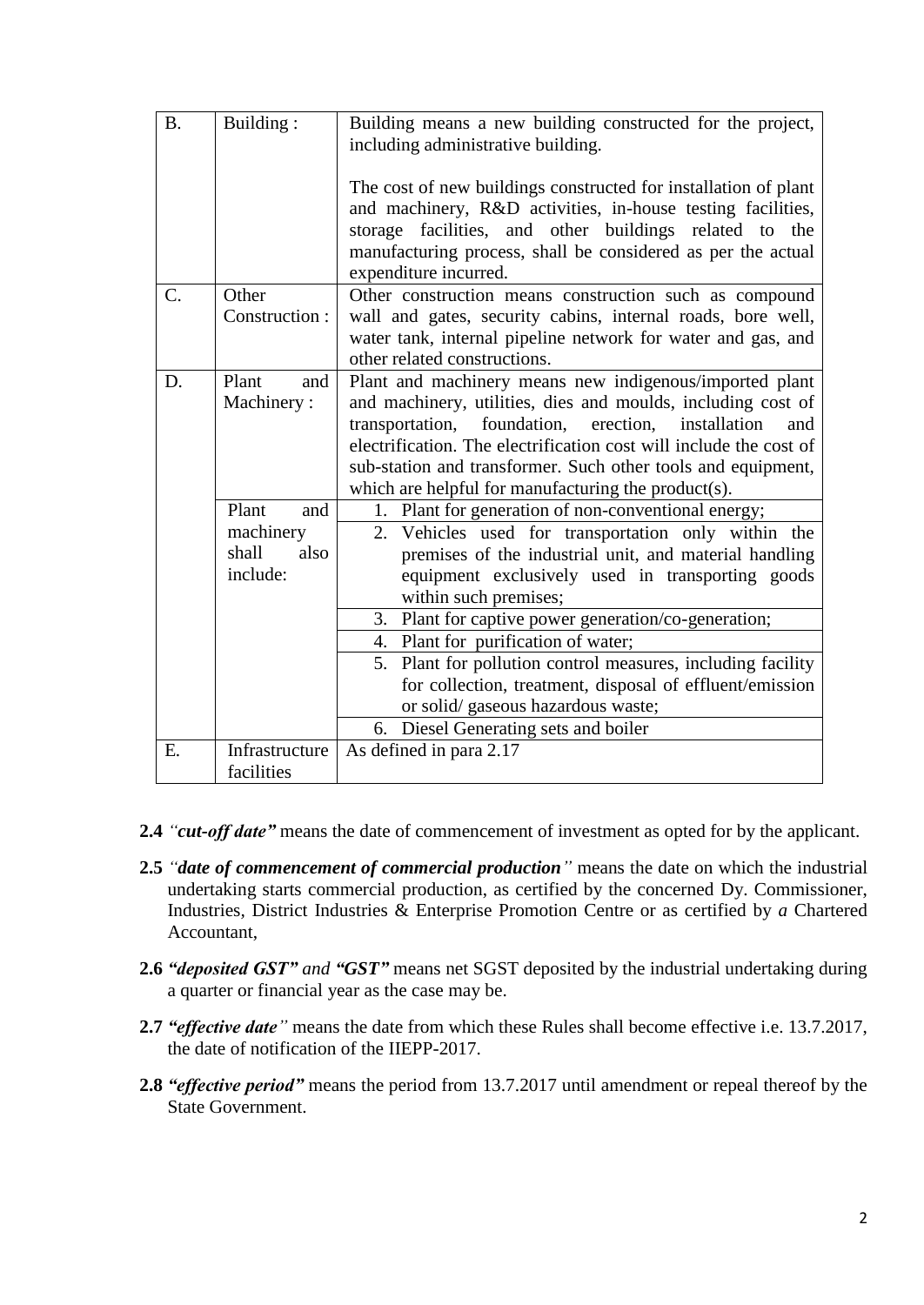- **2.9***"eligible capital investment"* means the capital investment as has been made by an industrial undertaking during eligible investment period (depending upon its category), however, an amount not exceeding 10% of the capital investment, made beyond the date of commencement of commercial production, but within 3/4/5/7 years (depending upon the category) shall be included.
- **2.10 "***eligible industrial undertaking***"** means any industrial undertaking set up as a new or expansion or diversification project
	- **2.10.1** which is categorized as a small or medium enterprise as defined in section 7 of the MSMED Act 2006.
	- **2.10.2** a large industrial undertaking having investment over and above as defined in Section 7 of the MSMED Act 2006 (for medium enterprise), being an industrial undertaking with a capital investment upto Rs. 100 cr. in districts falling in the Bundelkhand, & Poorvanchal region, upto Rs. 150 cr. in districts falling in the Madhyanchal & Paschimanchal (except Gautam Buddh Nagar & Ghaziabad districts) and upto Rs. 200 cr. in districts falling in the Gautam Buddh Nagar & Ghaziabad districts
	- **2.10.3** a Mega industrial undertaking, being any industrial undertaking (not being an industrial undertaking in the joint sector or public sector where the share capital of Government or a Government undertaking is 50% or higher), defined in these Rules as a Mega, Mega plus or Super Mega category of industrial undertaking and fulfils the criteria as indicated below:

|                                                                                                                    | <b>Minimum eligibility requirements</b>            |                                                                                                      |                               |  |  |  |
|--------------------------------------------------------------------------------------------------------------------|----------------------------------------------------|------------------------------------------------------------------------------------------------------|-------------------------------|--|--|--|
| Category                                                                                                           | Gautam Buddh Nagar &<br><b>Ghaziabad districts</b> | Madhyanchal &<br><b>Paschimanchal</b> (except<br><b>Gautam Buddh Nagar</b><br>& Ghaziabad districts) | Bundelkhand, &<br>Poorvanchal |  |  |  |
|                                                                                                                    | Capital investment of more                         | Capital investment of                                                                                | Capital investment of more    |  |  |  |
|                                                                                                                    | than Rs.200 crore but less                         | more than Rs.150 crore                                                                               | than Rs.100 crores but less   |  |  |  |
| Mega                                                                                                               | than Rs.500 crore                                  | but less than Rs.300 crore                                                                           | than Rs.250 crores            |  |  |  |
|                                                                                                                    | $\alpha$                                           | $\alpha$                                                                                             | $\alpha$                      |  |  |  |
|                                                                                                                    | Providing employment to                            | Providing employment to                                                                              | Providing employment to       |  |  |  |
|                                                                                                                    | more than 1000 workers                             | more than 750 workers                                                                                | more than 500 workers         |  |  |  |
|                                                                                                                    | Capital investment of or more                      | Capital investment of or                                                                             | Capital investment of or      |  |  |  |
|                                                                                                                    | than Rs.500 Crores but less                        | more than Rs.300 Crores                                                                              | more than Rs.250 crore but    |  |  |  |
| Mega Plus                                                                                                          | than Rs.1,000 crore                                | but less than Rs.750 crore                                                                           | less than Rs.500 crore        |  |  |  |
|                                                                                                                    | $\alpha$                                           | or                                                                                                   | $\alpha$                      |  |  |  |
|                                                                                                                    | Providing employment to                            | Providing employment to                                                                              | Providing employment to       |  |  |  |
|                                                                                                                    | more than 2000 workers                             | more than 1500 workers                                                                               | more than 1000 workers        |  |  |  |
|                                                                                                                    | Capital investment of or more                      | Capital investment of or                                                                             | Capital investment of or      |  |  |  |
|                                                                                                                    | than Rs.1,000 Crore                                | more than Rs.750 Crore                                                                               | more than Rs.500 crore        |  |  |  |
| Super                                                                                                              | $\alpha$                                           | or                                                                                                   | or                            |  |  |  |
| Mega                                                                                                               | Providing employment to                            | Providing employment to                                                                              | Providing employment to       |  |  |  |
|                                                                                                                    | more than 4000 workers                             | more than 3000 workers                                                                               | more than 2000 workers        |  |  |  |
| List of districts falling in the Bundelkhand, Poorvanchal, Madhyanchal & Paschimanchal is placed at<br>Annexure-5. |                                                    |                                                                                                      |                               |  |  |  |

#### **Table-1**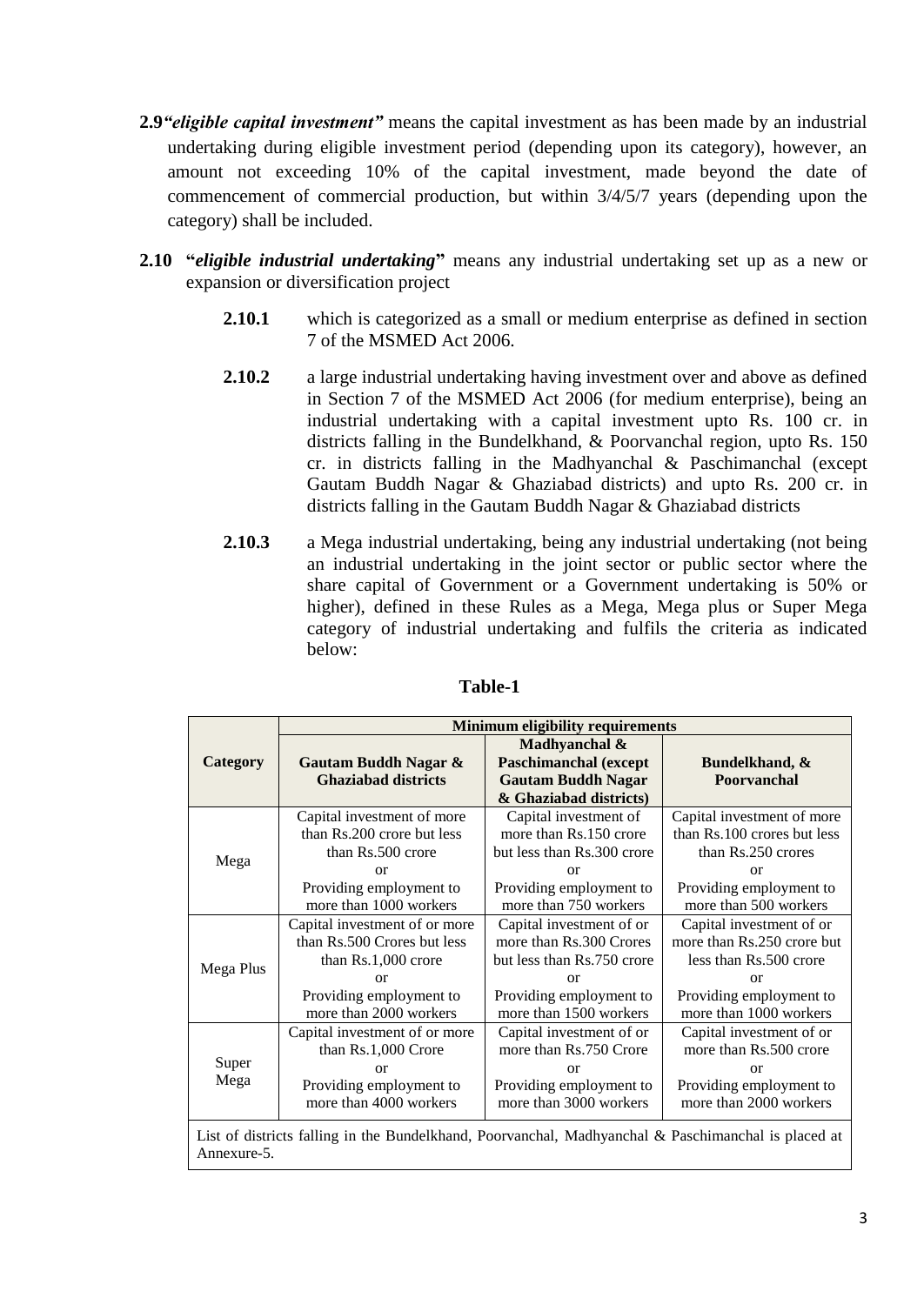### **2.11** *"eligible investment period"* means,

**2.11.1** in case of small & medium industrial undertakings, the period commencing from cutoff date falling in the effective period of these Rules upto 3 years or till the date of commencement of commercial production, whichever is earlier.

Such cases will also be covered in which the cut-off date is within the period immediately preceding 3 years from the effective date, subject to the condition that commercial production in such cases commences on or after the effective date. In any case, the maximum eligible investment period shall not be more than 3 years.

**2.11.2** in case of large industrial undertakings, the period commencing from cutoff date falling in the effective period of these Rules upto 4 years or till the date of commencement of commercial production, whichever is earlier.

Such cases will also be covered in which the cut-off date is within the period immediately preceding 4 years from the effective date, subject to the condition that commercial production in such cases commences on or after the effective date. In any case, the maximum eligible investment period shall not be more than 4 years.

**2.11.3**in case of mega & mega plus industrial undertakings, the period commencing from the cut-off date falling in the effective period of these Rules, and upto 5 years, or the date of commencement of commercial production, whichever falls earlier.

Such cases will also be covered in which the cut-off date is within the period immediately preceding 3 years from the effective date, subject to the condition that atleast 40% of eligible capital investment shall have to be undertaken after the effective date. In any case, the maximum eligible investment period shall not be more than 5 years.

**2.11.4** in case of super mega industrial undertakings, the period commencing from the cutoff date falling in the effective period of these Rules, and upto 7 years, or the date of commencement of commercial production, whichever falls earlier.

Such cases will also be covered in which the cut-off date is within the period immediately preceding 3 years from the effective date, subject to the condition that atleast 40% of eligible capital investment shall have to be undertaken after the effective date. In any case, the maximum eligible investment period shall not be more than 7 years.

**2.12***"employees"*means all employees/workers on pay roll of the industrial undertaking.

**2.13***"expansion/diversification"* means, where an existing industrial undertaking increases its gross block by at least 25%.throughnew capital investment,

**2.14***"Incremental turnover"* means the difference of current turnover after expansion minus turnover of base production.

#### **2.15***"Ineligible Capital Investment"*

The following shall not be considered for calculating the capital investment: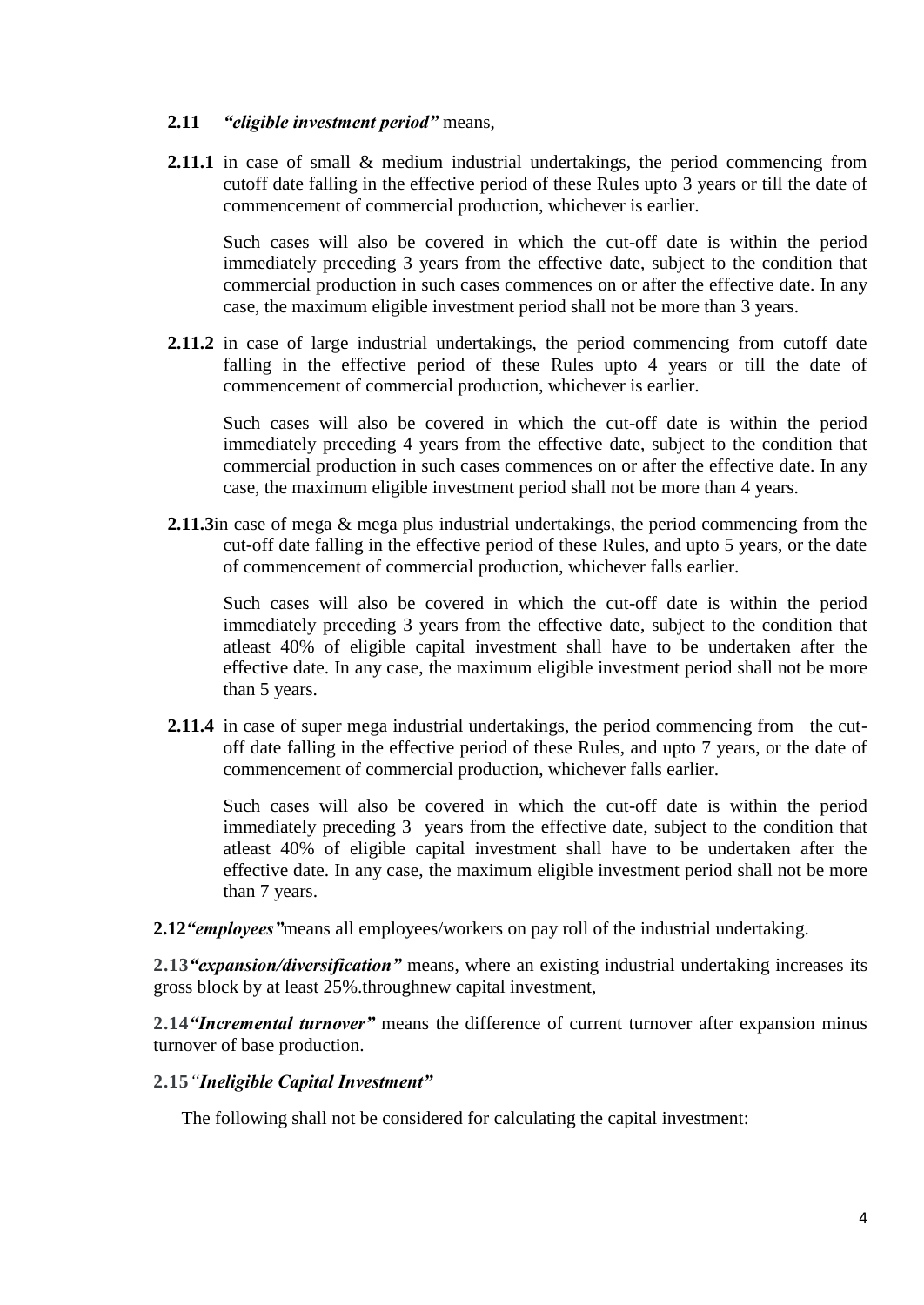- 1. Working capital
- 2. Goodwill
- 3. Royalty
- 4. Preliminary and pre-operative expenses
- 5. Interest capitalized
- 6. Power generation, except for captive use
- 7. Technical knowhow fee/consultancy charges
- **2.16"***industrial undertaking***"** means an industrial unit which is owned by any entity constituted as a company, partnership firm including a LLP, Society, Trust, Industrial Cooperative Society or Proprietary concern engaged or to be engaged in the manufacture, production, processing or job work of articles and includes an enterprise as defined in the Micro, Small and Medium Enterprises Development (MSMED) Act 2006.

Provided that hospitals, medical/dental colleges, and educational institutes making investment as defined in the mega categories and such other service industries as may be notified from time to time shall also be eligible for benefits under these Rules

Provided that industrial undertakings falling in the negative list of industries to be notified shall not be eligible for incentives.

- **2.17***"infrastructure facilities"* means such new roads, sewer lines, water drainage, power lines, railway siding infrastructure (including such other facilities essential for operation of unit), which link the undertaking's premises with the main infrastructure trunk lines. Apart from the above, installation of Effluent Treatment Plant, sewage treatment plant, transformer and power feeder for self-use by the applicant undertaking will also be included. Provided that if an applicant has applied for benefits of capital interest subsidy, infrastructure interest subsidy, and interest subsidy on loans for industrial research, quality improvement and development of products, such of the items as are included in one of these heads shall be excluded while computing the eligibility for benefits in the other categories of facility/facilities requested
- **2.18** *"nodal agency"* means The Pradeshiya Industrial & Investment Corporation of U. P. Ltd. (PICUP).
- **2.19** *"threshold capital investment"* means the minimum level of eligible capital investment required to be made by an industrial undertaking in accordance with its category to qualify for disbursal of benefits under the Rules, namely, the minimum level of eligible capital investment as under:-

| Category  | Region                                         | <b>Minimum</b><br>Eligible |
|-----------|------------------------------------------------|----------------------------|
|           |                                                | <b>Capital Investment</b>  |
| Mega      | Bundelkhand and Poorvanchal                    | More than Rs. 100 Cr.      |
|           | Madhyanchal and Paschimanchal                  | More than Rs. 150 Cr.      |
|           | Gautam Buddh Nagar and Ghaziabad               | More than Rs. 200 Cr.      |
|           | <b>Districts</b>                               |                            |
| Mega Plus | Bundelkhand and Poorvanchal                    | Rs. 250 Cr.                |
|           | Madhyanchal and Paschimanchal                  | Rs. 300 Cr.                |
|           | Gautam Buddh Nagar and Ghaziabad   Rs. 500 Cr. |                            |
|           | <b>Districts</b>                               |                            |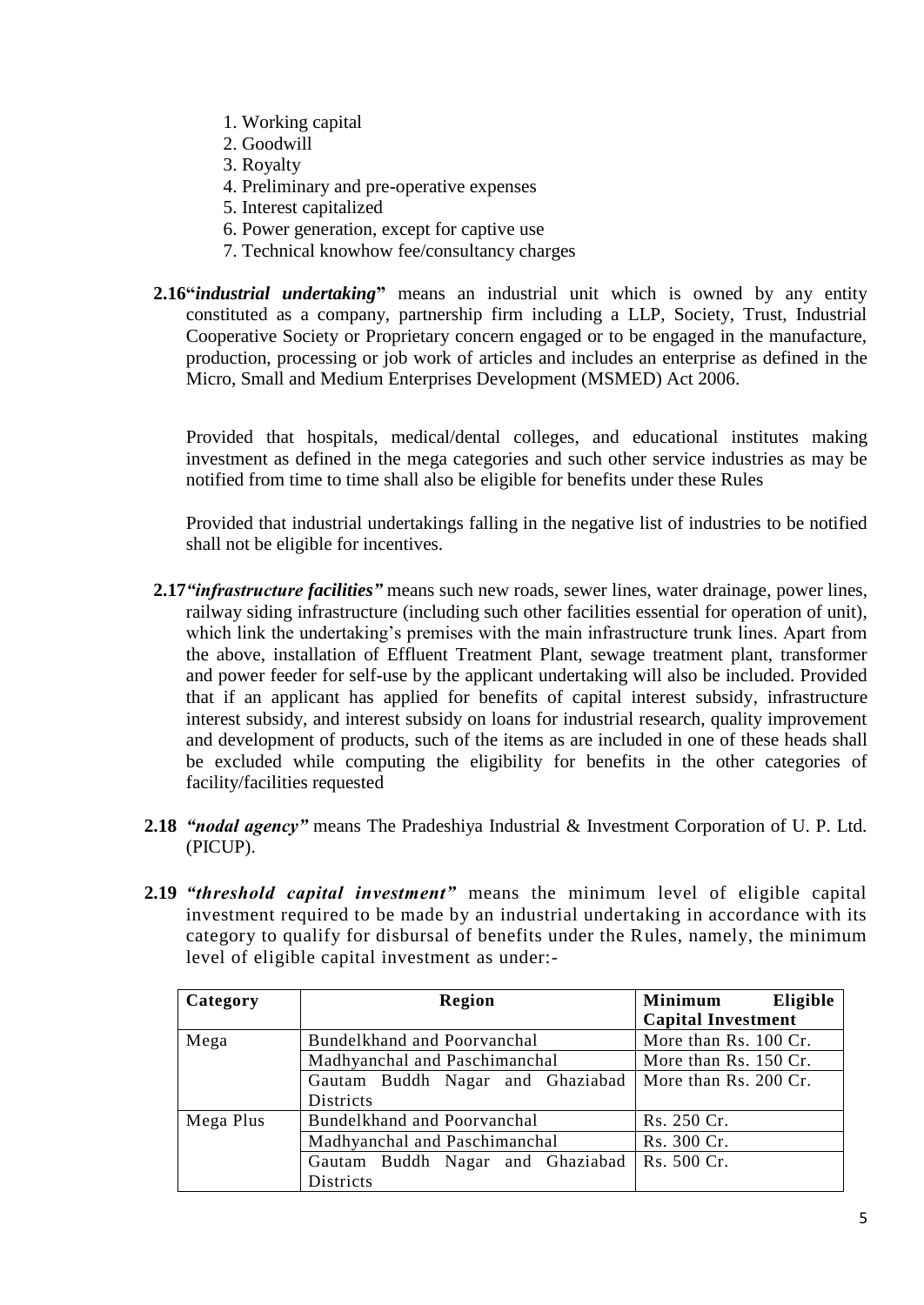| Super Mega | Bundelkhand and Poorvanchal                     | Rs. 500 Cr. |
|------------|-------------------------------------------------|-------------|
|            | Madhyanchal and Paschimanchal                   | Rs. 750 Cr. |
|            | Gautam Buddh Nagar and Ghaziabad   Rs. 1000 Cr. |             |
|            | Districts                                       |             |

- **2.20** *"turnover of base production"* means, the maximum turnover in any year, in the preceding 5 years (or less in case the unit has been in production for less than 5 years), (i.e. 5 years preceding the financial year in which the date of commercial production falls in case of a single phase project, or 5 years preceding the date of commercial production of first phase in a multi-phase project).
- **2.21** *"unskilled workers"* means unskilled workers on pay roll of the industrial undertaking.

## **3.0 Admissible Benefits:**

Industrial undertakings which are availing multiple benefits under the Rules shall be entitled for total quantum of benefits in a financial year not exceeding the amount of deposited GST in the particular financial year, subject to annual ceiling of 20% of the admissible capital investment in respect of its category, and upto maximum limit of the admissible capital investment/period as indicated hereunder. An eligible unit would qualify for incentives in accordance with its categorization as under:

- 3.1 Stamp duty exemption of 100% in Bundelkhand & Poorvanchal, 75% in Madhyanchal & Paschimanchal (except Gautam Buddh Nagar & Ghaziabad districts) region of the State and 50% in Gautam Buddh Nagar & Ghaziabad districts.
- 3.2 Reimbursement of deposited GST in the manner shown in Table 3 below.
- 3.3 Reimbursement of EPF to the extent of 50% of employer's contribution to all such new Industrial undertakings providing direct employment to 100 or more unskilled workers in the manner shown in Table 3 below:

#### **CATEGORYWISE QUANTUM, LIMITS AND PERIOD OF REIMBURSEMENT OF INCENTIVES**

| Category<br>оf         | <b>Annual</b><br>Per-                               | <b>Period</b><br>(Years) | Annual<br>Ceiling as                                                |                                                                                  | <b>Admissible Capital Investment</b> |                    |                                              |
|------------------------|-----------------------------------------------------|--------------------------|---------------------------------------------------------------------|----------------------------------------------------------------------------------|--------------------------------------|--------------------|----------------------------------------------|
| <b>Industry</b>        | centage<br>of GST<br><b>Reim-</b><br>burse-<br>ment |                          | per-<br>centage of<br>Admis-<br>sible<br>Capital<br>Invest-<br>ment | <b>Bundel-</b><br>khand &<br>Poorvanchal                                         | Madh-<br>yanchal                     | Paschi-<br>manchal | Gautam-<br>buddh-<br>nagar $\&$<br>Ghaziabad |
|                        |                                                     |                          |                                                                     | SGST(Eligibility for reimbursement of deposited GST will be on quarterly basis). |                                      |                    |                                              |
| Small                  | 90%                                                 | 5                        | 20%                                                                 | 100%                                                                             | 90%                                  | 90%                | 80%                                          |
| Medium                 | 60%                                                 | 5                        | 20%                                                                 | 100%                                                                             | 90%                                  | 90%                | 80%                                          |
| Large                  | 60%                                                 | 5                        | 20%                                                                 | 100%                                                                             | 90%                                  | 90%                | 80%                                          |
| Mega/<br>Mega<br>Plus/ | 70%                                                 | 10                       | 20%                                                                 | 300%                                                                             | 200%                                 | 100%               | 80%                                          |

**Table-3**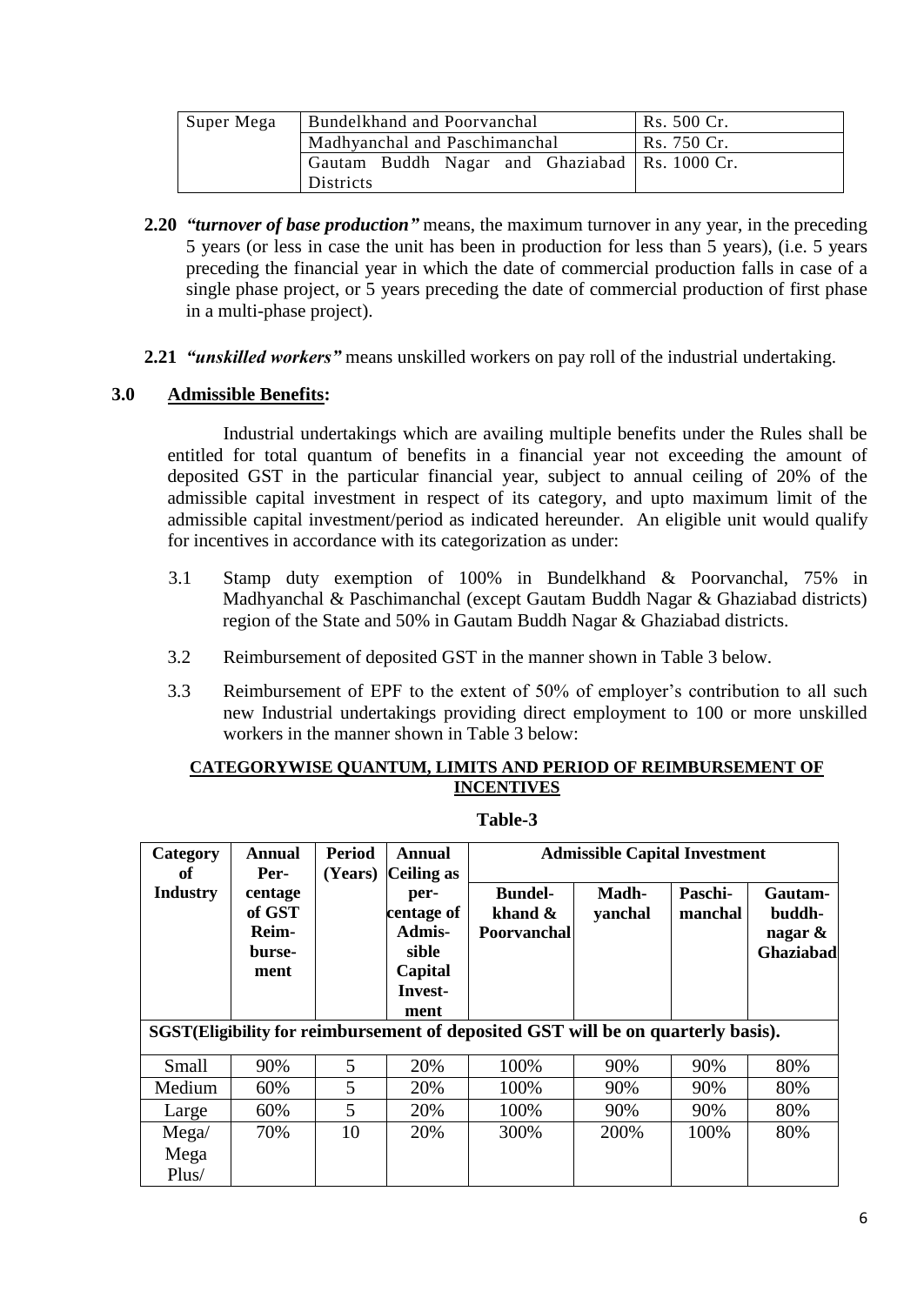| Super |                                                                                            |                          |  |                                                                                  |                                               |         |           |
|-------|--------------------------------------------------------------------------------------------|--------------------------|--|----------------------------------------------------------------------------------|-----------------------------------------------|---------|-----------|
| Mega  |                                                                                            |                          |  |                                                                                  |                                               |         |           |
|       |                                                                                            |                          |  | <b>Stamp Duty</b>                                                                |                                               |         |           |
|       |                                                                                            |                          |  | <b>Bundel-</b>                                                                   | Madhy-                                        | Paschi- | Gautam-   |
|       |                                                                                            |                          |  | khand $\&$                                                                       | anchal                                        | manchal | buddh-    |
|       |                                                                                            |                          |  | Poor-                                                                            |                                               |         | Nagar &   |
|       |                                                                                            |                          |  | vanchal                                                                          |                                               |         | Ghaziabad |
|       |                                                                                            |                          |  |                                                                                  |                                               |         |           |
| All   |                                                                                            |                          |  | 100%                                                                             | 75%                                           | 75%     | 50%       |
|       |                                                                                            |                          |  | Additional Stamp Duty exemption @20% upto maximum of 100% in case of industrial  |                                               |         |           |
|       |                                                                                            |                          |  | undertakings having at least 75% equity owned by Divyang/SC/CT/Female Promoters. |                                               |         |           |
|       |                                                                                            |                          |  | EPF (subject to conditions that direct employment generation is $> 100$ )        |                                               |         |           |
| All   |                                                                                            | $\overline{\mathcal{L}}$ |  |                                                                                  | 50% of employer's contribution, after three   |         |           |
|       |                                                                                            |                          |  |                                                                                  | years from the date of commercial production. |         |           |
|       | Addl. EPF Reimbursement @10% upto maximum of 70% in case of industrial undertakings having |                          |  |                                                                                  |                                               |         |           |
|       |                                                                                            |                          |  | at least 75% equity owned by Divyang/SC/CT/Females Promoters.                    |                                               |         |           |

- **3.4** Industrial undertakings with more than 400 workers in Paschimanchal or more than 200 workers in Bundelkhand, Poorvanchal and Madhyanchal will be provided incentives in the form of an additional 10% reimbursement of deposited GST in each of the following cases-
	- **3.4.1** Industrial undertakings employing minimum 25% workers from BPL families
	- **3.4.2** Industrial undertakings employing minimum 40% female workers
	- **3.4.3** Industrial undertakings employing minimum 25% workers belonging to SC/ST category

Eligible industrial undertakings would also be eligible for following benefits:

- **3.5.1** *Capital Interest Subsidy*@ 5% p.a. or actual interest paid whichever is less annually for 5 years in the form of reimbursement of interest paid on outstanding loan taken for procurement of plant & machinery, subject to an annual ceiling of Rs. 50 lacs. However, additional Capital Interest Subsidy@2.5% upto maximum of 7.5% shall be applicable in case of industrial undertakings having 75% equity owned by Divyang/SC/CT/Females Promoters.
- **3.5.2** *Infrastructure Interest Subsidy*@ 5% p.a. or actual interest paid whichever is less annually for 5 years in the form of reimbursement of interest paid on outstanding loan taken for development of infrastructural amenities (as defined in para 2.18) subject to an overall ceiling of Rs. 1 Crore. However, additional Infrastructure Interest Subsidy@2.5% upto maximum of 7.5% shall be applicable in case of industrial undertakings having 75% equity owned by Divyang/SC/CT/Females Promoters.
- **3.5.3** Interest subsidy on loans for industrial research @ 5% or actual interest paid whichever is less annually for 5 years in the form of reimbursement of interest paid on outstanding loan taken for industrial research, quality improvement and development of products by incurring expenditure on procurement of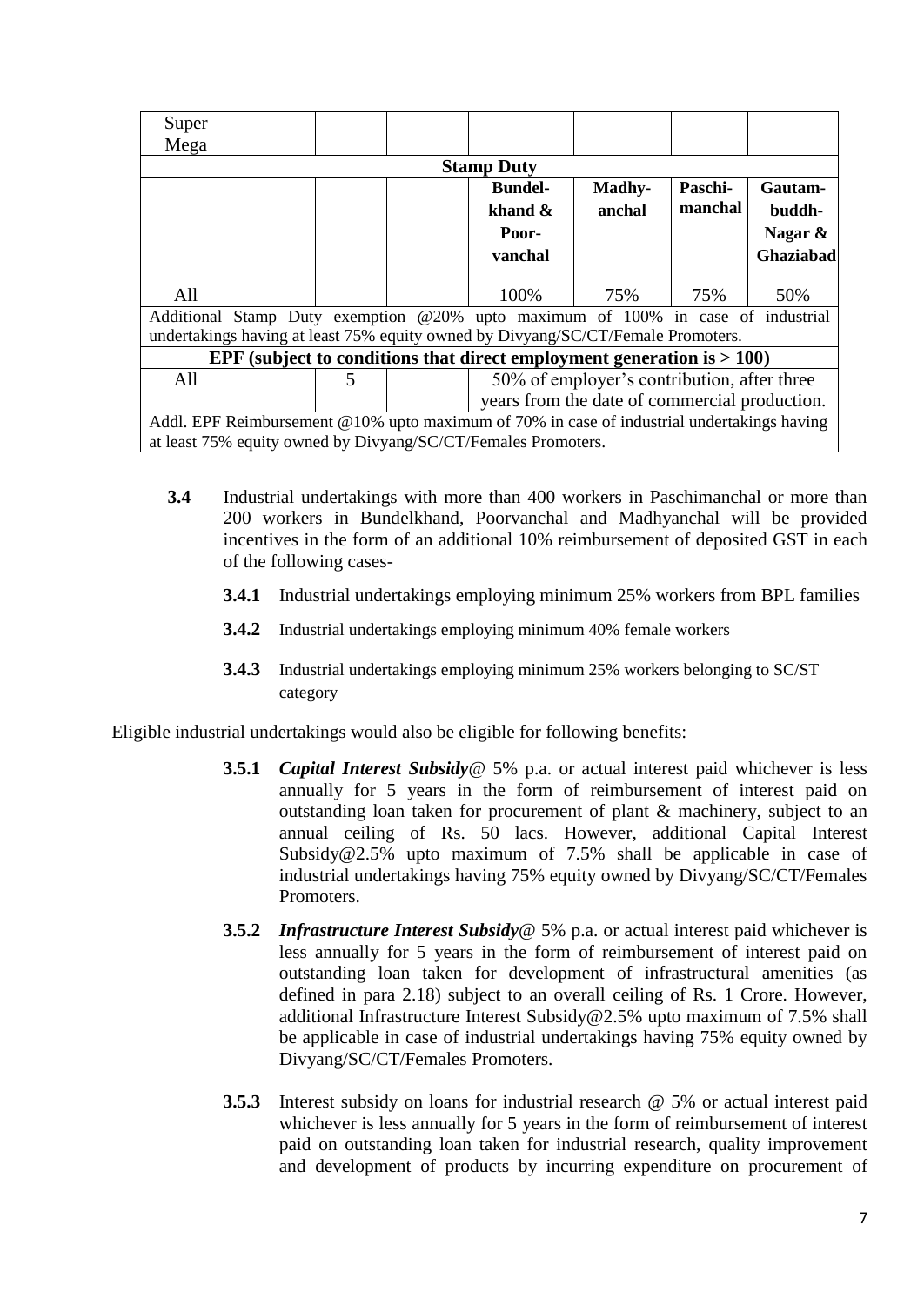plant, machinery & equipment for setting up testing labs, quality certification labs and tool rooms, subject to an overall ceiling of Rs. 1 Crore.

- **3.5.4** Exemption from *Electricity Duty* to all new industrial undertakings set up in the State for 10 years.
- **3.5.5** Exemption from *Electricity Duty* for 10 years to all new industrial undertakings producing electricity from captive power plants for self-use.
- **3.5.6** Exemption from *Mandi Fee* for all new food-processing undertakings on purchase of raw material for 5 years.
- **3.5.7** The industries which are *disallowed for input tax credit under the GST regime***,** will be eligible for reimbursement of that amount of GST paid on purchase of plant and machinery, building material and other capital goods during construction and commissioning period and raw materials and other inputs in respect of which input tax credit has not been allowed. While calculating the overall eligible capital investment such amount will be added to the fixed capital investment.
- **3.5.8** Industrial undertakings generating minimum *employment of 200 direct workers* including skilled and unskilled will be provided 10% additional EPF reimbursement facility on employer's contribution.
- **3.5.9** Industrial units providing employment to differently abled workers will be provided payroll assistance of Rs. 500 per month for each such worker.
- **3.6** Benefits in respect of Electricity Duty, Mandi Fee Exemption etc. (not related to the items of capital investment) already availed shall be adjusted in the first year from total quantum of eligible payable benefits in that financial year. Provided that where the quantum of benefits in a financial year exceeds the quantum of eligible payable benefits, such excess amount of benefits shall be allowed to be availed in the next financial year, subject to the maximum overall permissible limits for the category in which the industrial undertaking falls.
- **3.7** The proposals of industrial undertakings falling in Mega/Mega Plus/Super Mega categories will be processed on a case to case basis for finalizing the incentive structure including benefits over and above those provided in the IIEPP-2017.
- **3.8**The Empowered Committee for mega categories of industrial undertakings may issue directions to concerned Departments/Development Authorities/Industrial Development Authorities/Housing Board/UPSIDC/UPEIDA etc. under relevant rules for allotment of land.
- **3.9**All benefits mentioned in the Rules except those related to exemptions from duties/fees by concerned Departments shall be disbursed by the designated Nodal Agency.
- **3.10** Industrial undertakings availing incentives from any other policy or those sanctioned by the departments of the State Government, will also be entitled to avail incentives/benefits mentioned in this policy provided the similar kind of benefits/incentives are not being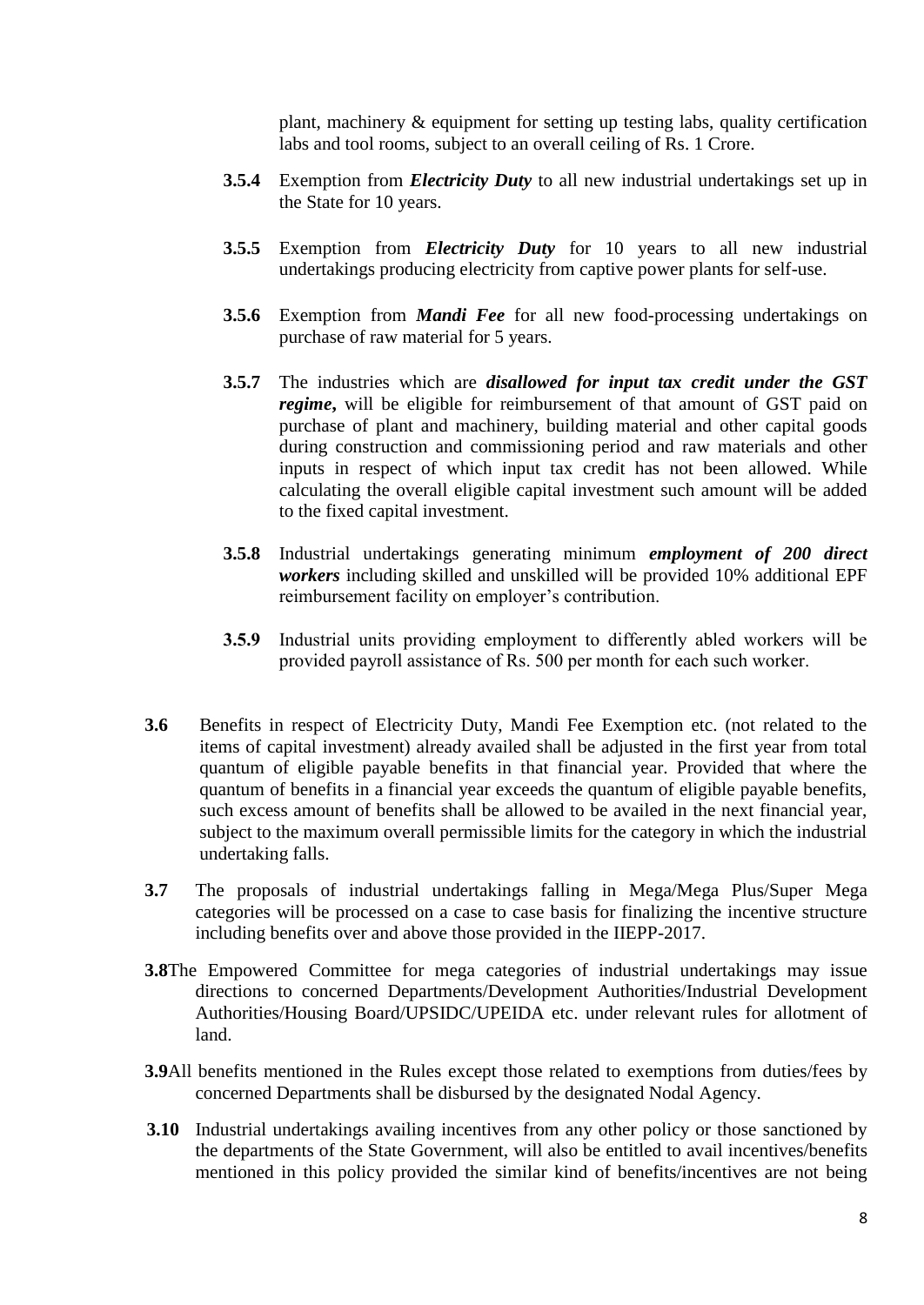availed from any other policy. If an industrial undertaking avails any incentive under industry specific policies like Agro & Food Processing Policy, IT Policy etc., it will not be provided incentive of similar nature under this policy.

**3.11** The eligible industrial undertaking shall manufacture the goods for which it is eligible for incentives.

## **4.0 Other Provisions:**

### **4.1 Production in Phases**

Applicants in small, medium and large industrial undertakings, which propose to implement the project in phases, shall be required to apply before commencement of commercial production of the first phase.

#### **4.2 Letter of Comfort (LOC)**

In case of large, mega, mega plus and super mega category of industrial undertakings, approval from sanctioning authority of Government of U.P. should have been granted within the effective period of the scheme for eligibility to claim benefits.

#### **4.3 Submission of appraisal report**

The applicant in all categories of Industrial Undertakings shall submit a copy of Appraisal Note prepared by a Scheduled Commercial Bank (except Regional Rural Bank) or Financial Institution controlled by these banks or Central Government within six months from the date of issuance of Sanction Letter/LOC. The Appraisal will be required to be got done by the industrial undertaking from one of the abovementioned agencies even if no loan is being availed by it from any financial institution/ Bank.

## **4.4 Expansion and Diversification**

- **4.4.1** Incremental investment in cases of expansion and diversification will be eligible for incentives under IIEPP-2017.
- **4.4.2**In all such cases, reimbursement of VAT/SGST payable on the turnover of base production would not be provided.
- **4.4.3** Such industrial undertakings proposing expansion/diversification shall be required to maintain independent books of accounts for the expansion/diversification. Where however it is not possible to do so, assessment of benefits will be done on the basis of incremental turnover.
- **4.4.4** A new industrial undertaking granted benefits under these rules, shall also be eligible for consideration of benefits in case of expansion/diversification.
- **4.5 Mega Cases in IIIP-2012:**Cases of such applicants, whose applications for consideration of benefits as mega projects under IIIP-2012 had been considered by the Empowered Committee and awaited a final view, shall be eligible to be considered under the previous Mega policy (IIIP-2012).
- **4.6 Furnishing Information:** All eligible industrial undertakings will be required to furnish the information as asked by Nodal Agency or Govt. of U.P. from time to time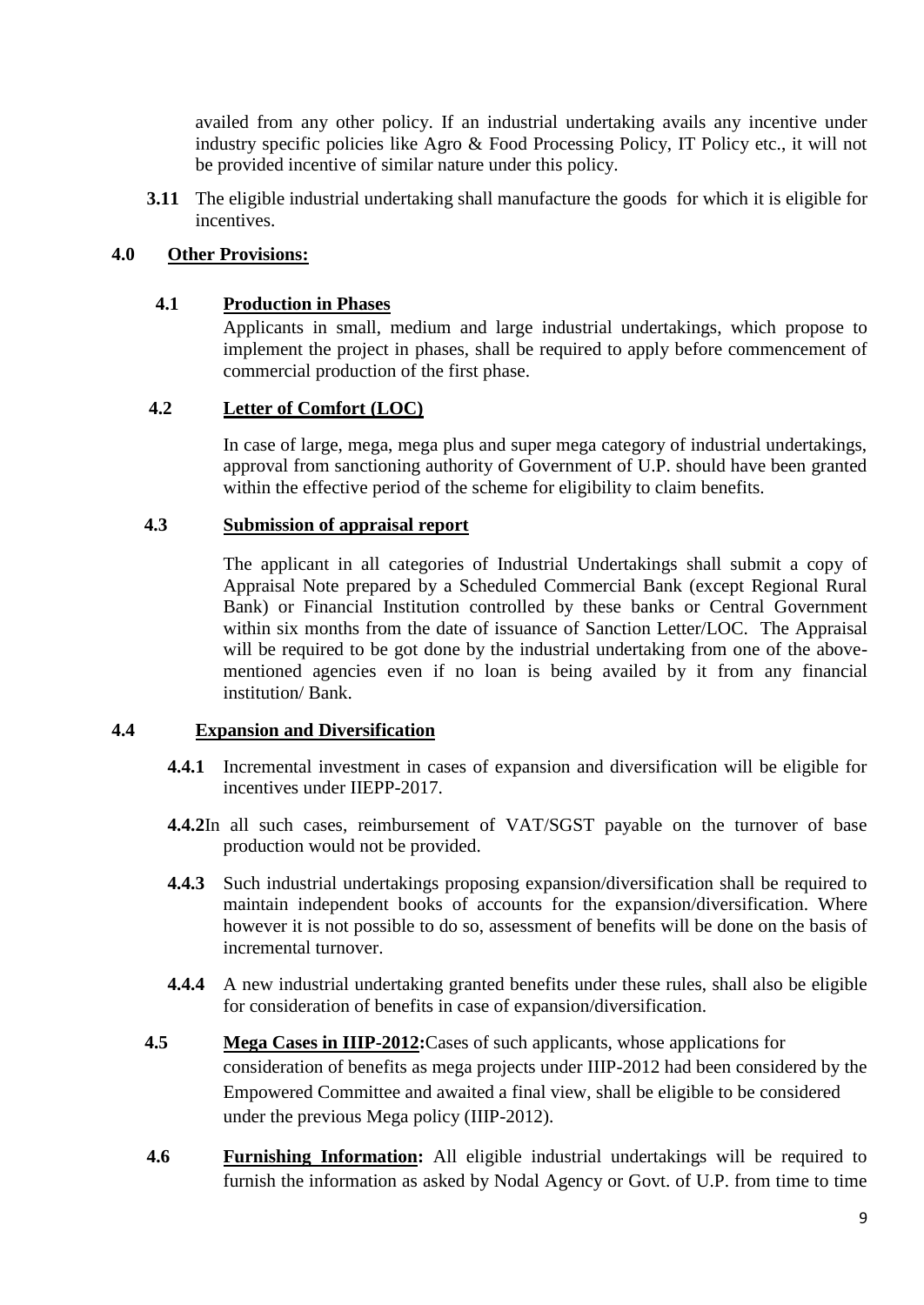as a condition for disbursement, viz. detailed particulars of production, sale, stoppages in production, if any, closure of unit, etc. with clear reasons for same, certified particulars of increase in fixed capital investment, if any, sale/loss of fixed assets, if any, and change in constitution of the unit, audited Statements of Accounts and balance sheet of eligible unit within 6 months of close of each financial year, etc.

**4.7 Changes in Project Parameters:**Application for any modifications/changes in nature of the project, or in the cost of project so as to effect change in its category, or for changes in LOC conditions, etc. will be made by the industrial undertaking and will be examined by Nodal Agency on its own or through an outside competent agency and will be placed before the sanctioning authority, whose decision will be final.

## **4.8Cancellation of LOC**

- **4.8.1** Upon achieving the prescribed limits of benefits (quantum / period), or contravention in terms and conditions, the LOC would automatically be treated as cancelled.
- **4.8.2** If any information submitted by the industrial undertaking is found to be false, or benefits are found to have been drawn based on concealment of material facts, the LOC/sanction shall be cancelled, and all benefits released to the undertaking shall become recoverable under the applicable state laws as arrears of land revenue.

#### **5.0 Processing, Sanction, and Disbursement Procedure**

- **5.1** Small & Medium Industrial Undertakings.
	- **5.1.1** Submission of Application :All applications for incentives shall be submitted in the prescribed format (Annexure I) to Nodal Agency. Nodal Agency shall forward the applications to concerned Dy. Commissioner, Industries*,* District Industries & Enterprise Promotion Centre for processing.
	- **5.1.2** All the required documents shall be submitted by the applicant to the concerned Dy. Commissioner, Industries*,* District Industries & Enterprise Promotion Centre directly.
	- **5.1.3** The Nodal Agency shall monitor status and progress.
	- **5.1.4** Processing & Scrutiny: The concerned Dy. Commissioner, Industries*,* District Industries & Enterprise Promotion Centre shall get the application processed and scrutinized with the help of officer/officials of concerned District Industries & Enterprise Promotion Centre and shall forward the same to concerned Joint Commissioner Industries (JCI), who shall convene meeting of the sanctioning committee.
	- **5.1.5** Sanction: A Sanctioning Committee under the Chairmanship of concerned Divisional Commissioner shall be constituted with following as members: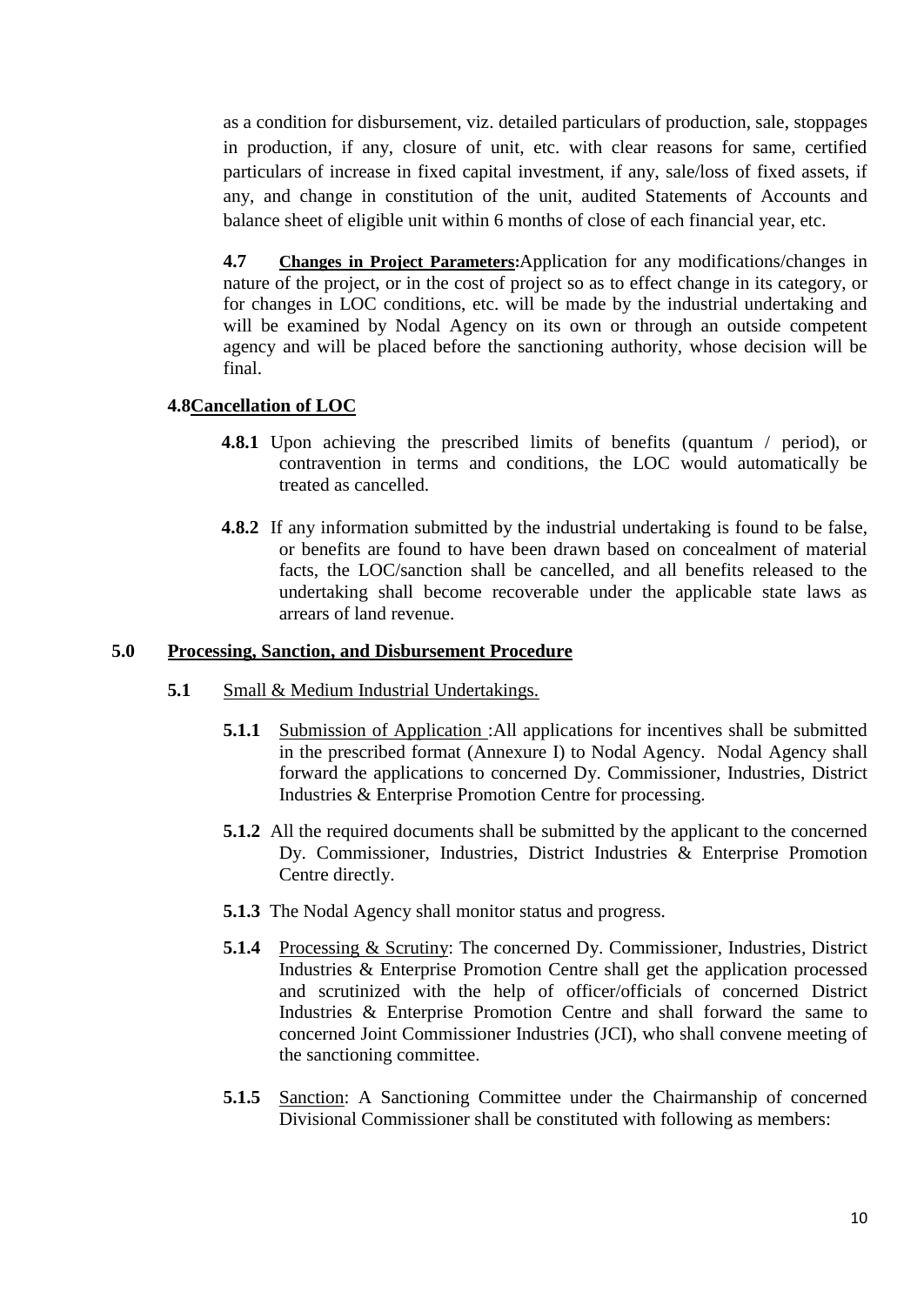- (i) ADM (F&R) (of concerned district)
- (ii) Dy. Director/AIG/DIG, Stamps
- (iii) Dy. Commissioner, Industries*,* District Industries & Enterprise Promotion Centre(of concerned district)
- (iv) Representatives of the departments from whom the benefits have been requested
- (v) JCI-Convener

Representatives of the applicants will be invited in the meetings of the committee; however procedure of sanction will not be hindered on account of non-attendance of applicant.

Upon sanction, a formal Sanction Letter/ Letter of Comfort will be issued in the prescribed format with respect to the benefits by concerned JCI.

- **5.1.6** Disbursement: Small & Medium Undertakings shall submit its application for disbursement (Annexure-II) to the Nodal Agency in the prescribed format on quarterly basis.
- **5.1.7** Nodal Agency shall forward the applications to concerned Dy. Commissioner, Industries*,* District Industries & Enterprise Promotion Centre for processing.
- **5.1.8**All the required documents shall be submitted by the applicant to the concerned Dy. Commissioner, Industries*,* District Industries & Enterprise Promotion Centre directly.
- **5.1.9**After examining the documents and after confirmation of compliances as stipulated in Sanction Letter/Letter of Comfort at the level of Dy. Commissioner, Industries*,* District Industries & Enterprise Promotion Centre, the proposal shall be put up before Sanctioning Authority through JCI (Convener) and thereafter disbursement of various benefits shall be done by the Dy. Commissioner, Industries*,* District Industries & Enterprise Promotion Centre in the manner prescribed by Industrial Development Department, Govt. of U.P.
- **5.2** Large, Mega, Mega Plus, and Super Mega Industrial Undertakings :
	- **5.2.1** Submission of application: All applications for incentives shall be submitted in the prescribed format (Annexure I for large industrial undertakings, and Annexure-III for all Mega Industrial Undertakings)to Nodal Agency.
	- **5.2.2** Processing & Scrutiny: After preliminary examination, Nodal Agency shall forward the received applications to concerned departments, who shall provide their comments to Nodal Agency within one week. The Nodal Agency will process and put up all such proposals before the sanctioning/recommending agency, in which representatives of concerned departments and promoter/ representatives of the applicants shall be invited.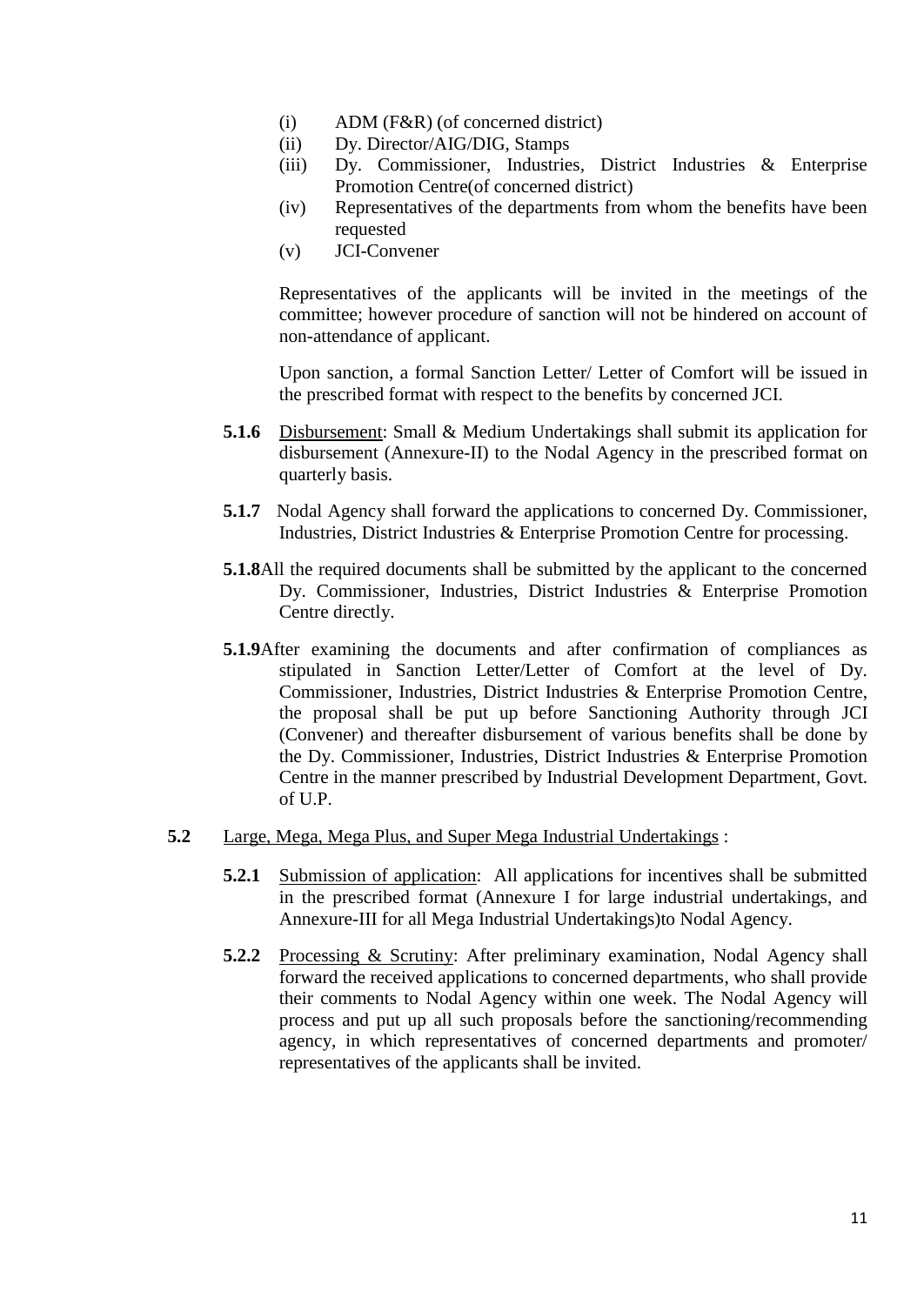#### **5.2.3** Sanction

- **5.2.3.1** for large industrial undertakings: A Sanctioning Committee under the Chairmanship of Infrastructure and Industrial Development Commissioner shall be constituted with following as members:
	- -Principal Secretary, IIID, GoUP
	- -Principal Secretary, Finance, GoUP
	- Principal Secretary, Law, GoUP
	- Principal Secretary, Commercial Tax, GoUP
	- Principal Secretary, MSMED, GoUP
	- Principal Secretary of the department/authority/organization from whom benefits have been requested.
	- CEO of Nodal Agency-Convener

Representatives of the applicants will be invited in the meetings of the committee; however procedure of sanction will not be hindered on account of non-attendance of applicant. The Sanctioning committee will meet at least once every month.

A draft Sanction Letter/Letter of Comfort will be circulated to the concerned departments based on the proceedings of the meeting on which the concerned departments will record their consent. Thereafter a formal Sanction Letter/ Letter of Comfort will be issued by the Nodal Agency.

#### **5.2.3.2** for Mega, Mega Plus and Super Mega industrial undertakings:

The Cabinet shall approve the benefits based on recommendation of an Empowered Committee under the Chairmanship of Chief Secretary and having following members:

-IIDC

-Principal Secretary, IIID, GoUP

- -Principal Secretary, Finance, GoUP
- Principal Secretary, Law, GoUP
- Principal Secretary, Commercial Tax, GoUP
- Principal Secretary, MSMED, GoUP
- Principal Secretary Planning

- Representative of the Departments from whom the benefits have been requested.

- CEO of Nodal Agency-Convener

Representative of the applicant companies will be invited in the meeting.

After approval of Hon'ble Cabinet and issuance of necessary Government Order (GO), Letter of Comfort will be issued to the eligible industrial undertakings by the Nodal Agency after approval of the Industrial Development Department.

**5.2.4** Disbursement: On reaching the admissibility date, the Large, Mega, Mega Plus, and Super Mega Industrial Undertakings shall submit its application for disbursement to the Nodal Agency in prescribed format**. (Annexure II/IV)**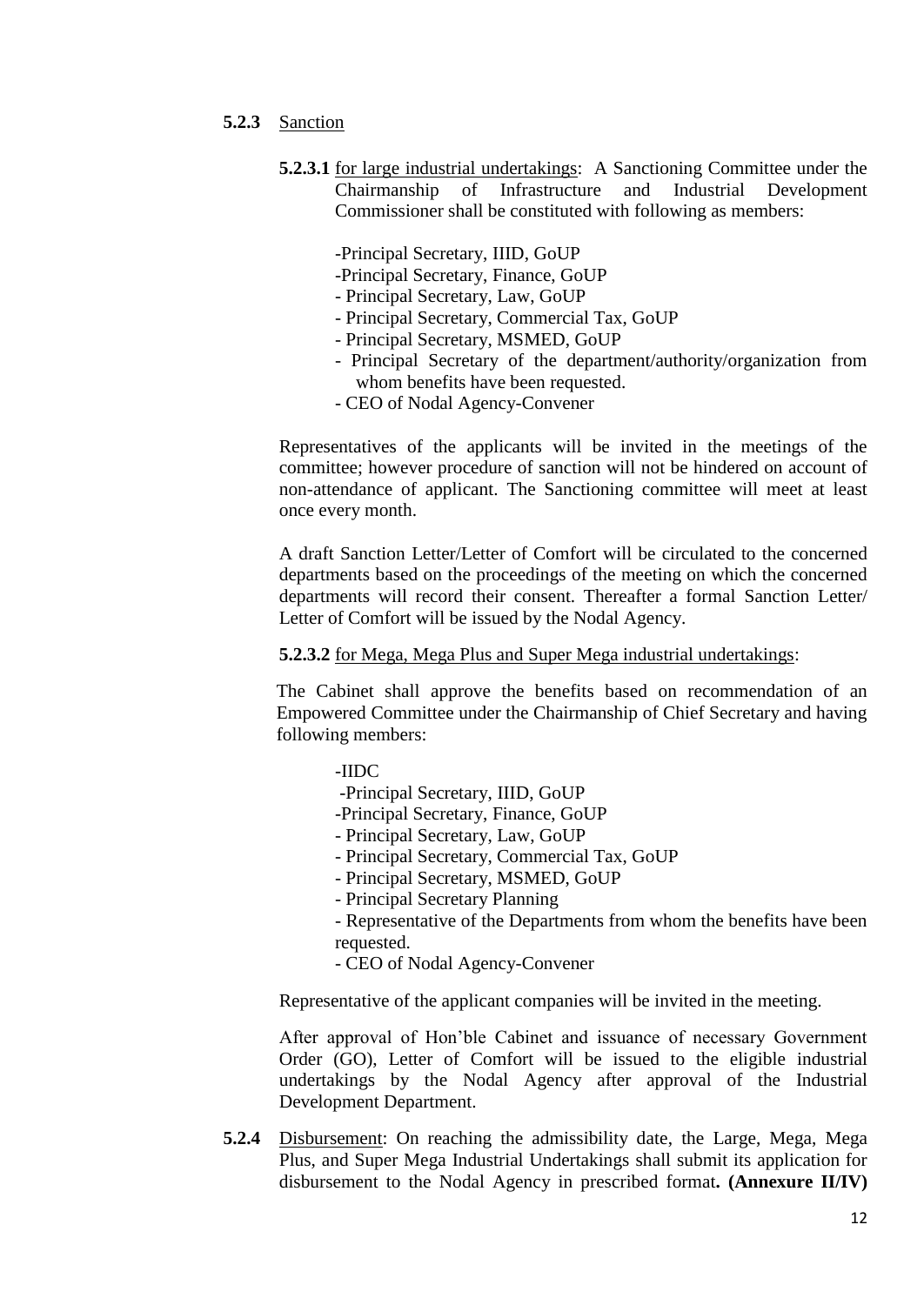Nodal Agency shall get assessment & verification of the factual position of capital investment as per certificates provided by the applicant through its empanelled Valuers/CA/Consultants.

- **5.2.4.1**In case of large industrial undertakings, disbursement application shall be put up before Sanctioning Committee for consideration and approval of various benefits. After approval, Nodal Agency shall disburse the sanctioned amount of various benefits in the manner prescribed by Industrial Development Department, Govt. of U.P.
- **5.2.4.2**In case of Mega, Mega Plus and Super Mega category industrial undertakings, the proposal shall be put up before the Hon'ble Cabinet after the recommendation of Empowered Committee for the first disbursement.
- **5.2.4.3**Thereafter subsequent disbursals will be made after approval of the Empowered Committee only.
- **5.2.4.4**After approval, Nodal Agency shall disburse the sanctioned amount of various benefits in the manner prescribed by Industrial Development Department, Govt. of U.P. within 30 days of receiving approval from the Government.

## **6.0 Administrative Expenses:**

- **6.1** In the case of small and medium industrial undertakings, the applicant shall be required to reimburse Administrative expenses equivalent to 2% of the amount of benefits sanctioned, to the concerned Nodal Agency, which shall be deducted from the disbursement.
- **6.2** In the case of large industrial undertakings, the applicant shall be required to reimburse Administrative expenses equivalent to 2% of the amount of benefits sanctioned, to the concerned Nodal Agency, which shall be deducted from the disbursement. In addition, the expenses incurred towards verification of capital investment made by industrial undertakings through empanelled Valuers and Chartered Accountants would be borne by applicant companies on actual basis.
- **6.3** In the case of mega, mega plus, and super mega industrial undertakings, the applicant shall be required to reimburse Administrative expenses equivalent to 1.50% of the amount of benefits sanctioned, to the concerned Nodal Agency, which shall be deducted from the disbursement. In addition, the expenses incurred towards verification of capital investment made by industrial undertakings through empanelled Valuers and Chartered Accountants would be borne by applicant companies on actual basis.

## **7. Miscellaneous**

**7.1** Finance Department shall allocate head of account for budget provisions under these Rules. Industrial Development Department shall be the Controlling and Estimates Authority and will submit the budget estimates/revised estimates under the relevant Head of Account as also for Supplementary demands.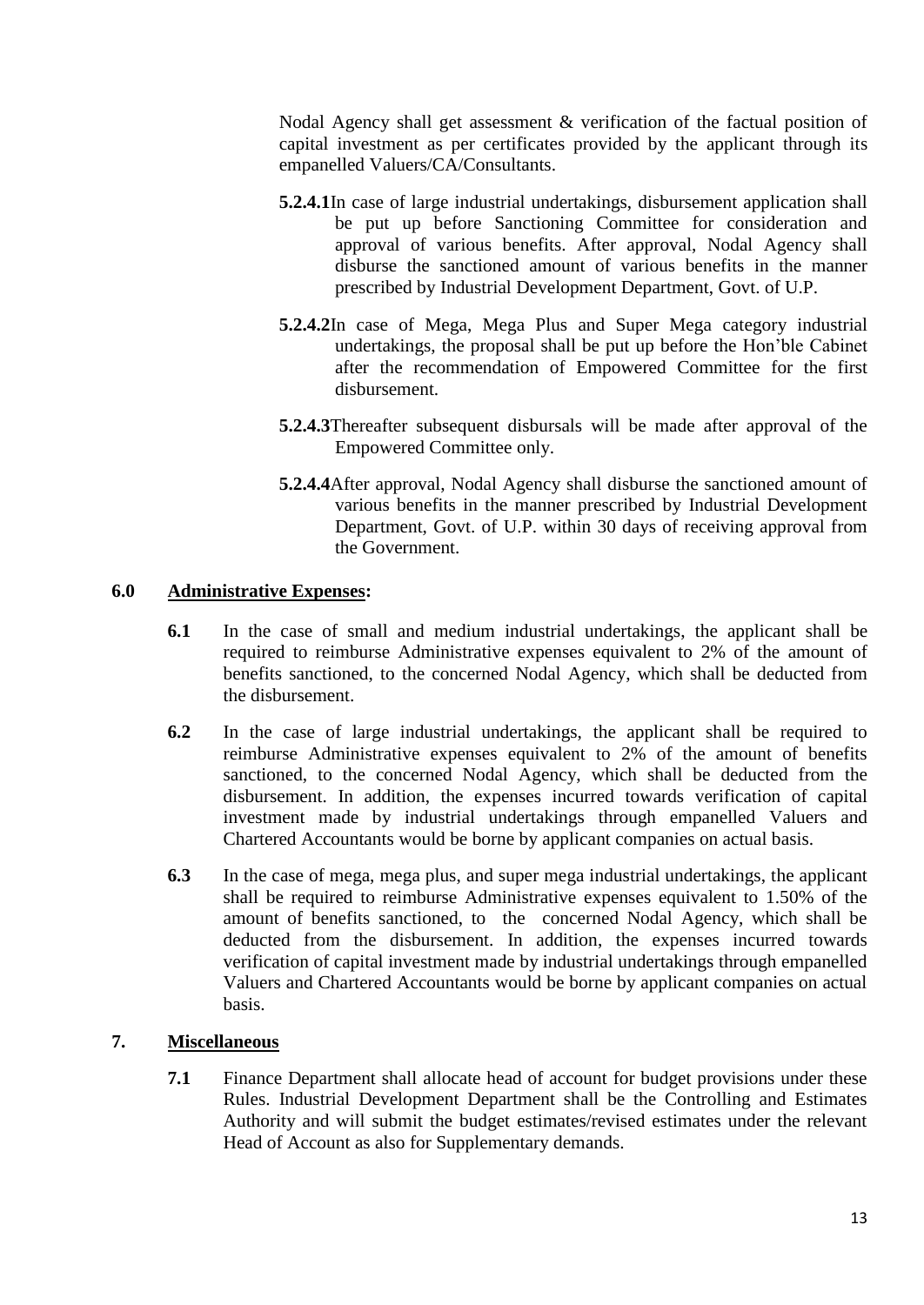- **7.2** The arrangement for release of funds from budgetary provision shall be decided by the Industrial Development Department in consultation with Finance Department.
- **7.3** The budget provision for benefits pertaining to other departments will be made by the concerned departments.
- **7.4** The authority to provide clarifications with respect to any point in the Industrial Investment and Employment Promotion Policy, 2017 shall, without affecting the provisions of the main Policy, rest with the Industrial Development Department, GoUP.
- **7.5** In case of any amendments or modifications required in the forms appended with these Rules, the Industrial Development Department shall be competent to make such amendments or modifications.
- **7.6** All disputes relating to the scheme shall be subject to the jurisdiction of Lucknow Court.

(ALAKNANDA DAYAL) **SECRETARY**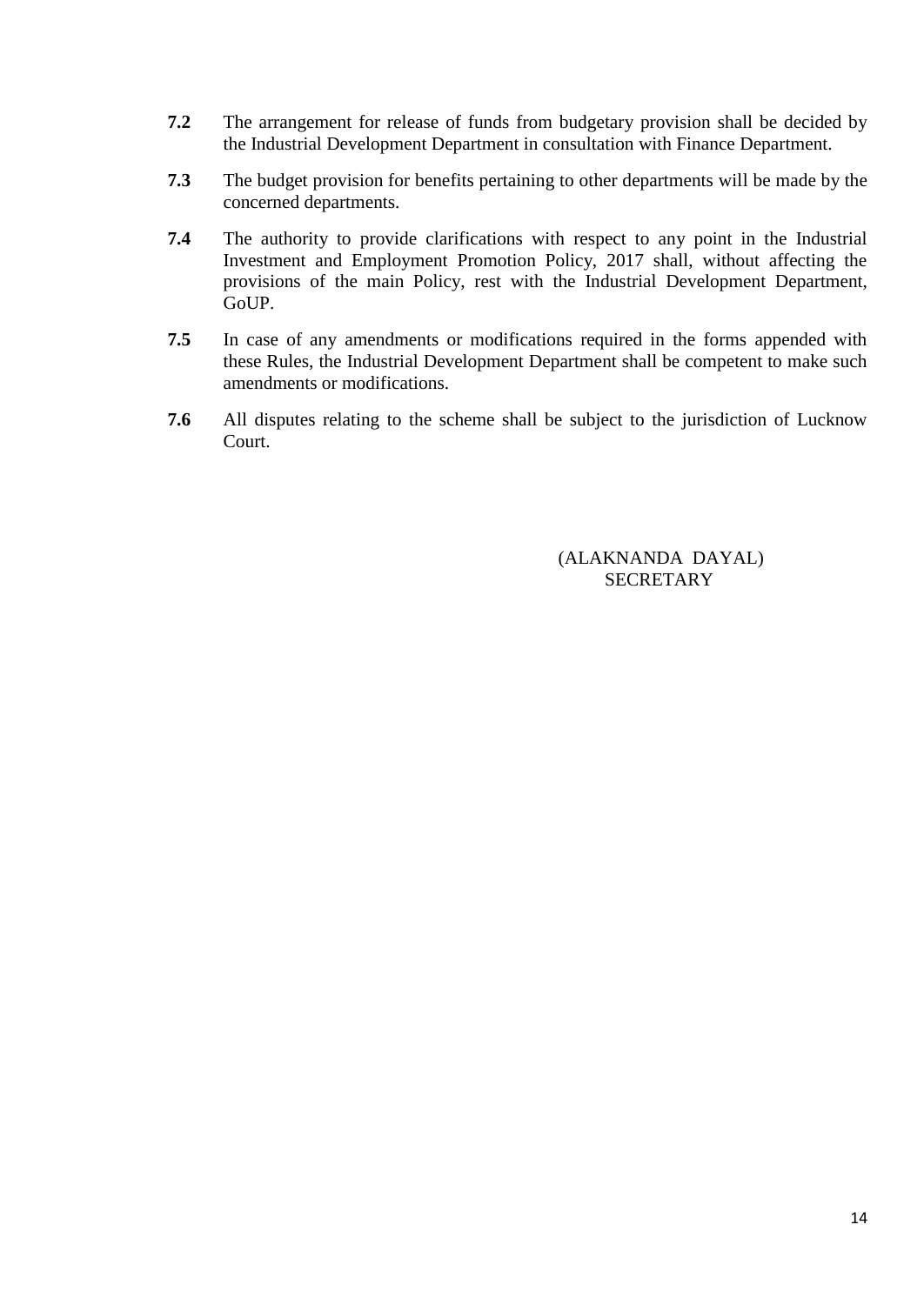# APPLICATION FORM FOR SANCTION/DISBURSAL OF INCENTIVES FOR SMALL, MEDIUM & LARGE INDUSTRIAL UNDERTAKINGS

(all supporting documents must be authenticated by a Director/Partner/Officer duly authorized by the Competent authority of the Applicant on its behalf)

# Category of Industrial Undertaking Applied For Based on Capital Investment & Location

| Criteria for investment |        | Investment in Plant<br>and Machinery as | More than<br>Rs 25 lakhs             | More than Rs 5<br>crores but does |  |
|-------------------------|--------|-----------------------------------------|--------------------------------------|-----------------------------------|--|
| Small                   | Medium | defined in MSMED<br>Act, 2006           | but does not<br>exceed Rs 5<br>Crore | not exceed Rs.<br>10 crores       |  |
|                         |        |                                         |                                      |                                   |  |
| Investment amount       |        |                                         |                                      |                                   |  |

| Criteria for investment<br>of Large                                                                                                                     | Eligible Capital Investment as Defined in the Rules                       |                                                                                                                              |                                                                                   |  |  |
|---------------------------------------------------------------------------------------------------------------------------------------------------------|---------------------------------------------------------------------------|------------------------------------------------------------------------------------------------------------------------------|-----------------------------------------------------------------------------------|--|--|
| Beyond the investment<br>amount in Plant &<br>Machinery for Medium<br><b>Industrial Undertakings</b><br>(Rs 10 Crore) and upto<br>capital investment Rs | Bundelkhand &<br>Poorvanchal<br>Investment<br>amount upto Rs<br>100 Crore | Madhyanchal &<br>Paschimanchal<br>(except Gautam<br>Buddh Nagar &<br>Ghaziabad)<br>Investment<br>amount upto Rs<br>150 Crore | Gautam Buddh<br>Nagar &<br>Ghaziabad<br>Investment<br>amount upto<br>Rs 200 Crore |  |  |
|                                                                                                                                                         |                                                                           |                                                                                                                              |                                                                                   |  |  |
| Investment amount                                                                                                                                       |                                                                           |                                                                                                                              |                                                                                   |  |  |
| District/ Area                                                                                                                                          |                                                                           |                                                                                                                              |                                                                                   |  |  |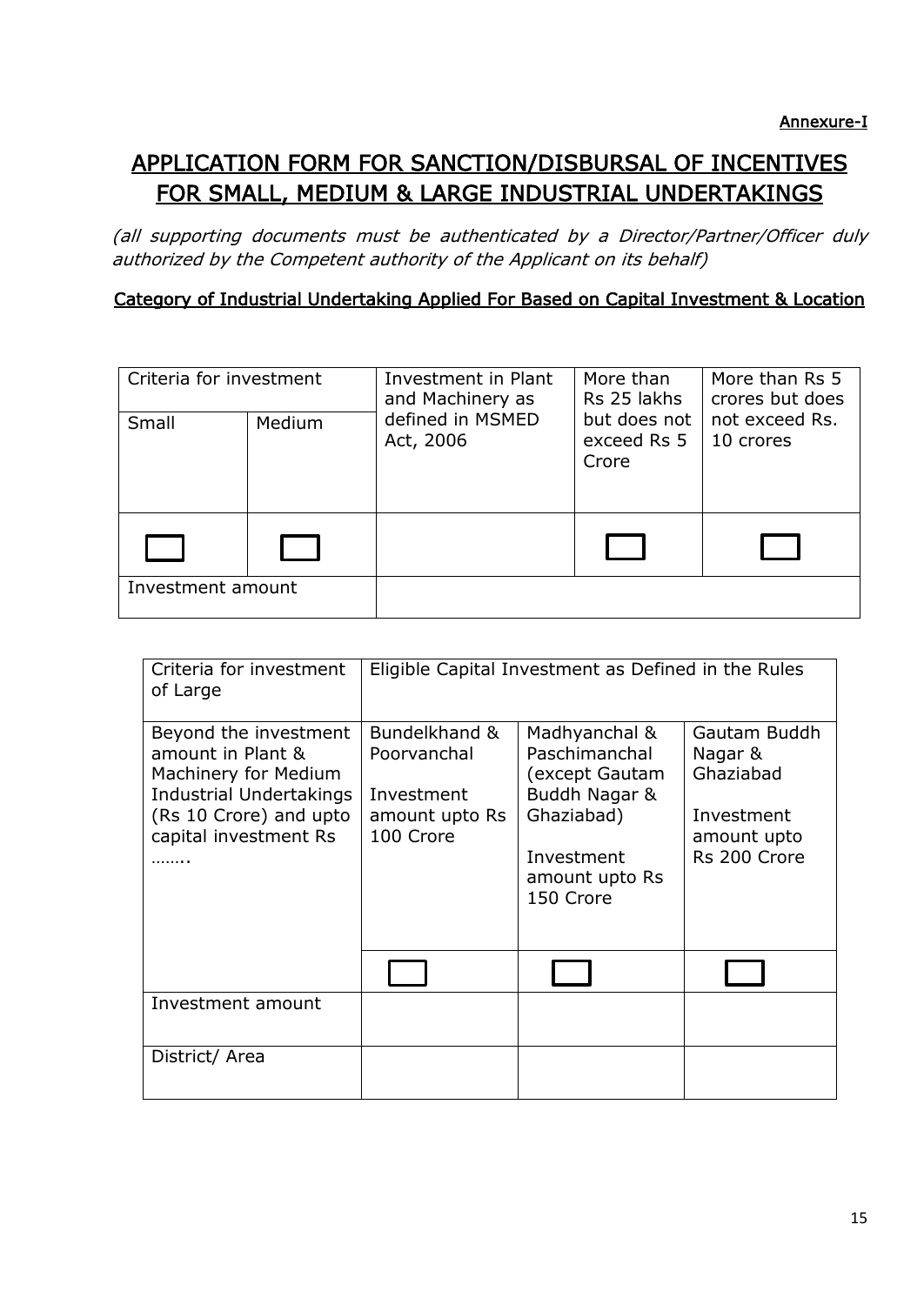| <b>SI</b><br><b>No</b> | <b>Particulars</b>                                                                    | <b>Details</b> | <b>Relevant Documentary Support</b>                                                                            |
|------------------------|---------------------------------------------------------------------------------------|----------------|----------------------------------------------------------------------------------------------------------------|
| 1.                     | Address&<br>Name,<br>Contact<br><b>Details</b><br>0f<br>the Applicant                 |                | of<br>Incorporation,<br>Certificate<br>partnership<br>registered<br>deed,<br>trust /society registration deed. |
| 2.                     | <sub>of</sub><br>Constitution<br>Applicant                                            |                | Company/Partnership<br>Firm/Others<br>(MoA/Articles/By-Laws, etc)                                              |
| 3.                     | Location<br>of<br>the<br>Proposed<br>Existing/<br>Industrial<br>Undertaking           |                |                                                                                                                |
| 4.                     | Address&<br>Names<br><b>Details</b><br>of<br>Contact<br>Directors/Partners<br>/Others |                | PAN& DIN numbers<br>relevant<br>(Supported<br>by<br>documents)                                                 |
| 5.                     | &GSTIN<br>of<br><b>PAN</b><br>Applicant                                               |                | relevant<br>by<br>Supported<br>documents                                                                       |
| 6.                     | Status of Industrial<br>Undertaking                                                   |                | New /Expansion/Diversification                                                                                 |
| 7.                     | Nature of Industry                                                                    |                | Industrial Categorization as per<br><b>ID&amp;R Act/NIC</b>                                                    |
| 8.                     | Registration<br>or<br>License for<br>setting<br>Industrial<br>up<br>Undertaking       |                | (for<br>UAM<br>MSME)/<br>Enclose<br>IEM/IL copy (for large)                                                    |

| 9.         | Details of Existing/Proposed products to be manufactured and its capacity    |                                          |                             |                                          |                                                 |                                       |  |
|------------|------------------------------------------------------------------------------|------------------------------------------|-----------------------------|------------------------------------------|-------------------------------------------------|---------------------------------------|--|
| SI.<br>No. | Existing<br>Products                                                         | Existing<br><b>Installed</b><br>Capacity | Proposed<br><b>Products</b> | Proposed<br><b>Installed</b><br>Capacity | <b>Existing</b><br><b>Gross</b><br><b>Block</b> | <b>Proposed Gross</b><br><b>Block</b> |  |
|            |                                                                              |                                          |                             |                                          |                                                 |                                       |  |
|            |                                                                              |                                          |                             |                                          |                                                 |                                       |  |
|            |                                                                              |                                          |                             |                                          |                                                 |                                       |  |
| 10.        | Proposed date of<br>commencement<br>of<br>Production                         | Commercial                               |                             |                                          |                                                 |                                       |  |
| 11.        | Proposed Capital<br>Investment                                               |                                          |                             |                                          | <b>DPR</b>                                      |                                       |  |
| 11.1       | Date from which<br>capital investment<br>has commenced,<br>or is proposed to |                                          |                             |                                          |                                                 |                                       |  |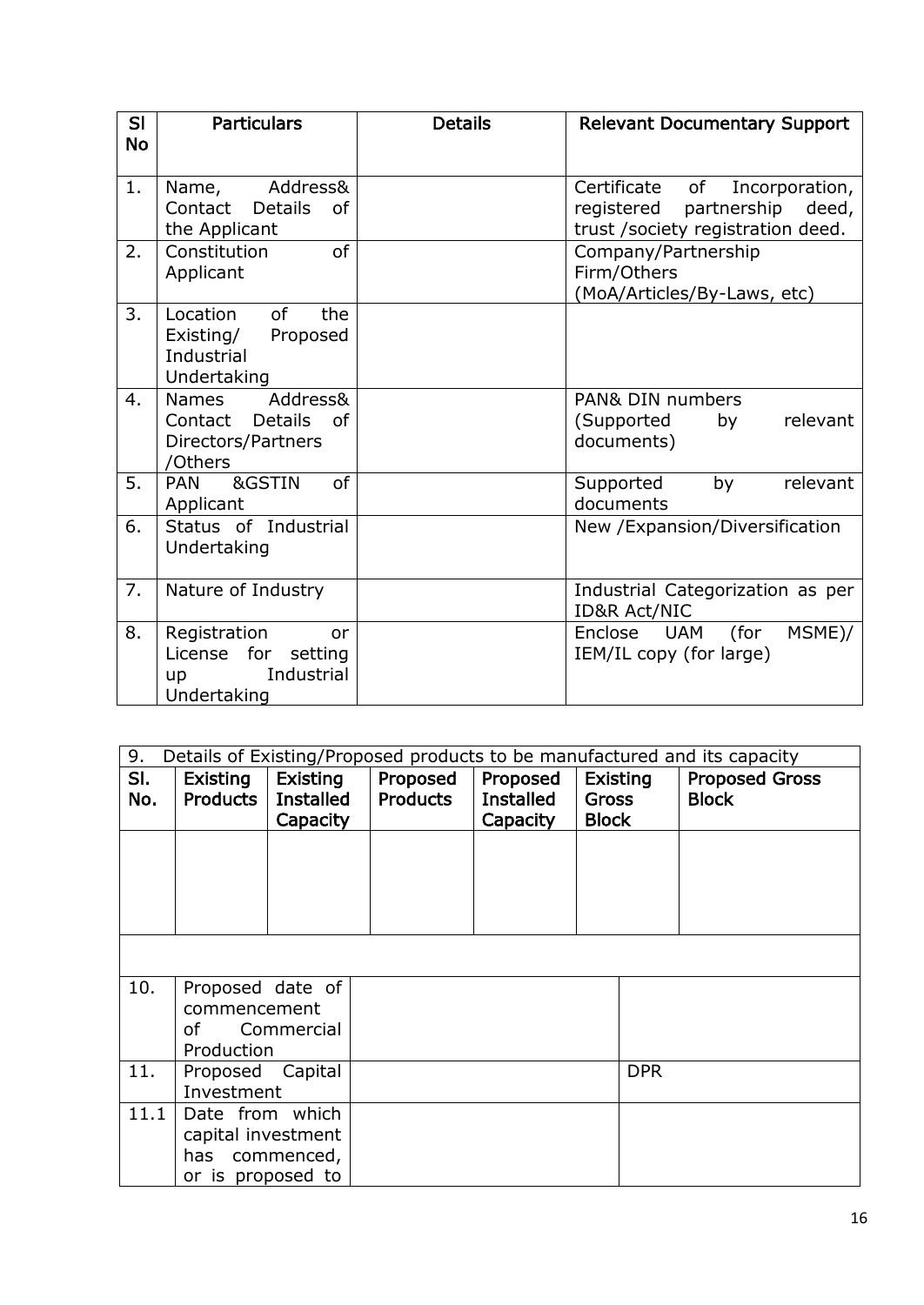|      | be commenced<br>(Cut-off date as<br>opted)                                                                                 |  |
|------|----------------------------------------------------------------------------------------------------------------------------|--|
| 11.2 | capital<br>Is the<br>investment<br>in<br>proposed<br>phases                                                                |  |
|      | 11.3   Phase-wise details<br>Proposed<br>of the control<br>Investment and<br>dates of start of<br>commercial<br>production |  |

# 12. BENEFITS REQUESTED BY APPLICANT

| <u>Sl. No.</u> | <b>Item</b>                                                                                                                                                                                                            | <b>Quantum (Rs)</b><br>crores) |
|----------------|------------------------------------------------------------------------------------------------------------------------------------------------------------------------------------------------------------------------|--------------------------------|
| 12.1           | Aggregate Quantum of Fiscal Benefits                                                                                                                                                                                   |                                |
|                | <b>DETAILS of BENEFITS</b>                                                                                                                                                                                             |                                |
| 12.2           | Reimbursement of deposited GST                                                                                                                                                                                         |                                |
| 12.3           | Additional Reimbursement of deposited GST                                                                                                                                                                              |                                |
| 12.3.1         | where 25%<br>10%<br>GST<br>minimum SC/ST workers<br>employed subject to minimum of 400 total workers in<br>industrial undertakings located in Paschimanchal and<br>minimum of 200 total workers in B-P-M               |                                |
| 12.3.2         | 10%<br>where<br>40%<br>minimum female<br><b>GST</b><br>workers<br>employed subject to minimum of 400 total workers in<br>industrial undertakings located in Paschimanchal and<br>minimum of 200 total workers in B-P-M |                                |
| 12.3.3         | 10% GST where 25% minimum BPL workers employed<br>subject to minimum of 400 total workers in industrial<br>undertakings located in Paschimanchal and minimum of<br>200 total workers in B-P-M                          |                                |
| 12.4           | <b>Stamp Duty Exemption</b>                                                                                                                                                                                            |                                |
| 12.4.1         | Additional<br>Stamp Duty exemption<br>@20%<br>upto<br>maximum of 100% in case of industrial undertakings<br>having 75% equity owned by Divyang/SC/ ST/Females<br>Promoters                                             |                                |
| 12.5           | EPF Reimbursement (100 or more unskilled workers)                                                                                                                                                                      |                                |
| 12.5.1         | Additional 10% EPF Reimbursement (200 direct skilled<br>and unskilled workers)                                                                                                                                         |                                |
| 12.5.2         | Additional 10% EPF Reimbursement upto maximum of<br>70% in case of industrial undertakings having 75%<br>equity owned by Divyang/SC/CT/Females Promoters                                                               |                                |
| 12.6           | Capital Interest Subsidy                                                                                                                                                                                               |                                |
| 12.6.1         | Capital Interest Subsidy@2.5%<br>Additional<br>upto<br>maximum of 7.5% in case of industrial undertakings<br>having 75% equity owned by Divyang/SC/CT/Females<br>Promoters                                             |                                |
| 12.7           | Infrastructure Interest Subsidy                                                                                                                                                                                        |                                |
| 12.7.1         | Additional Infrastructure Interest Subsidy @2.5% upto                                                                                                                                                                  |                                |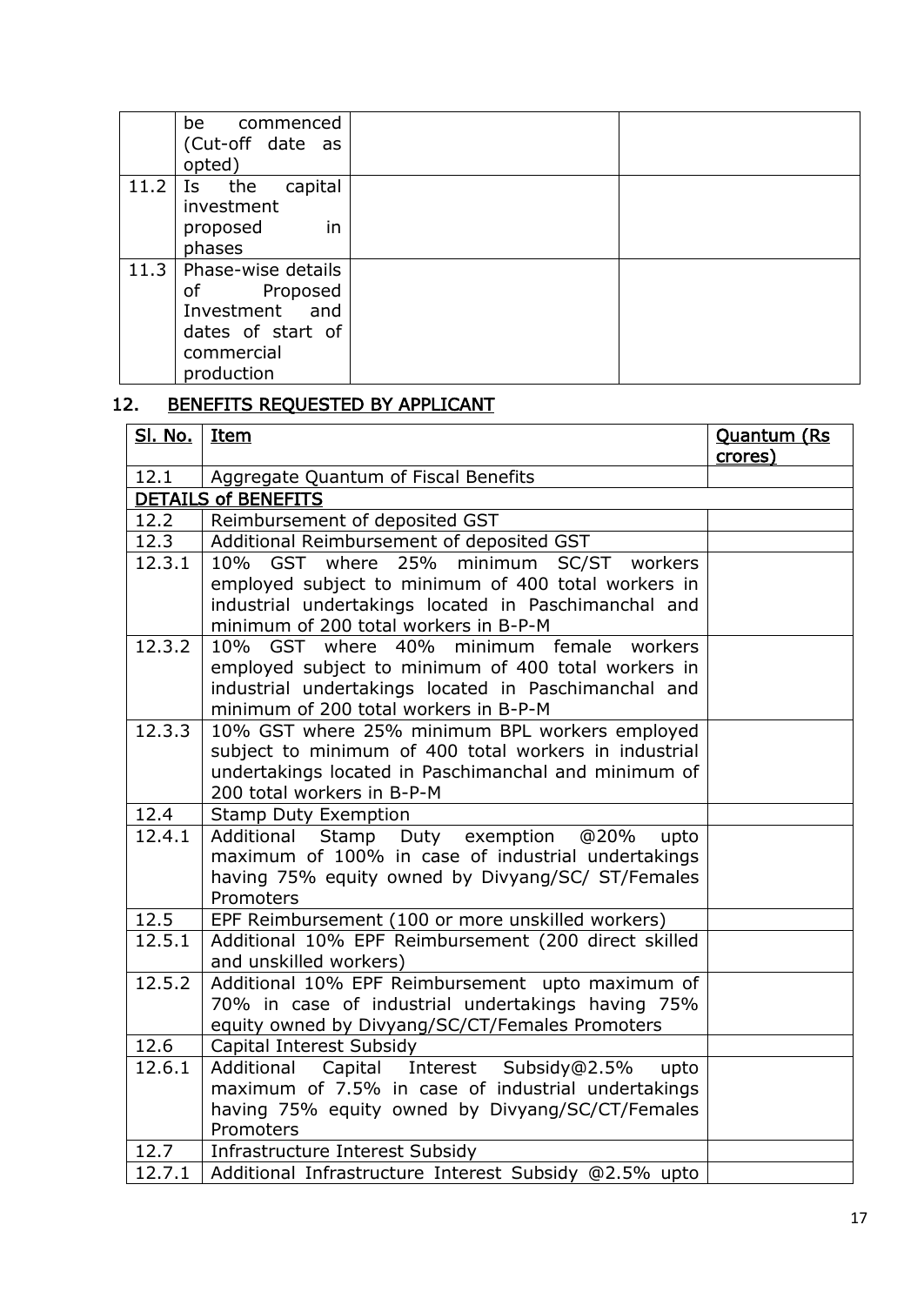|       | maximum of 7.5% in case of industrial undertakings<br>having 75% equity owned by Divyang/SC/CT/Females<br>Promoters |  |
|-------|---------------------------------------------------------------------------------------------------------------------|--|
| 12.8  | Interest Subsidy on loans for industrial research, quality<br>improvement, etc.                                     |  |
| 12.9  | Reimbursement of Disallowed Input Tax Credit on plant,<br>building materials, and other capital goods.              |  |
| 12.10 | Exemption from Electricity Duty from captive power for<br>self-use                                                  |  |
| 12.11 | Exemption from Electricity duty on power drawn from<br>power companies                                              |  |
| 12.12 | Exemption from Mandi Fee                                                                                            |  |

## **Declaration**

The above information are completely true and no fact has been concealed or misrepresented. It is further certified that the company has not applied for benefits of the above nature under any sector-specific or other policy of the Govt of UP for purpose of availing benefits of the above nature.

I/we hereby agree that I/we shall forthwith repay the benefits released to me/us under Rules of Policy for Promotion of Industrial Investment and Employment-2017, if the said benefits are found to be disbursed in excess of the amount actually admissible whatsoever the reason.

## Signature of Authorised Signatory with Name, Designation and Office Seal

Date: Place:

Supporting Documents:

- (a) UAM/ IEM/IL acknowledgment
- (b) Detailed Project Report (DPR) prepared by external consultant / Chartered Accountant
- (c) Charted Accountant's Certificate for existing gross block industrial undertaking.
- (d) Chartered Engineer's Certified List of Fixed Assets of existing industrial undertaking in support of gross block.
- (e) Undertaking (as per format placed at Annexure I-A) on Stamp Paper of Rs. 10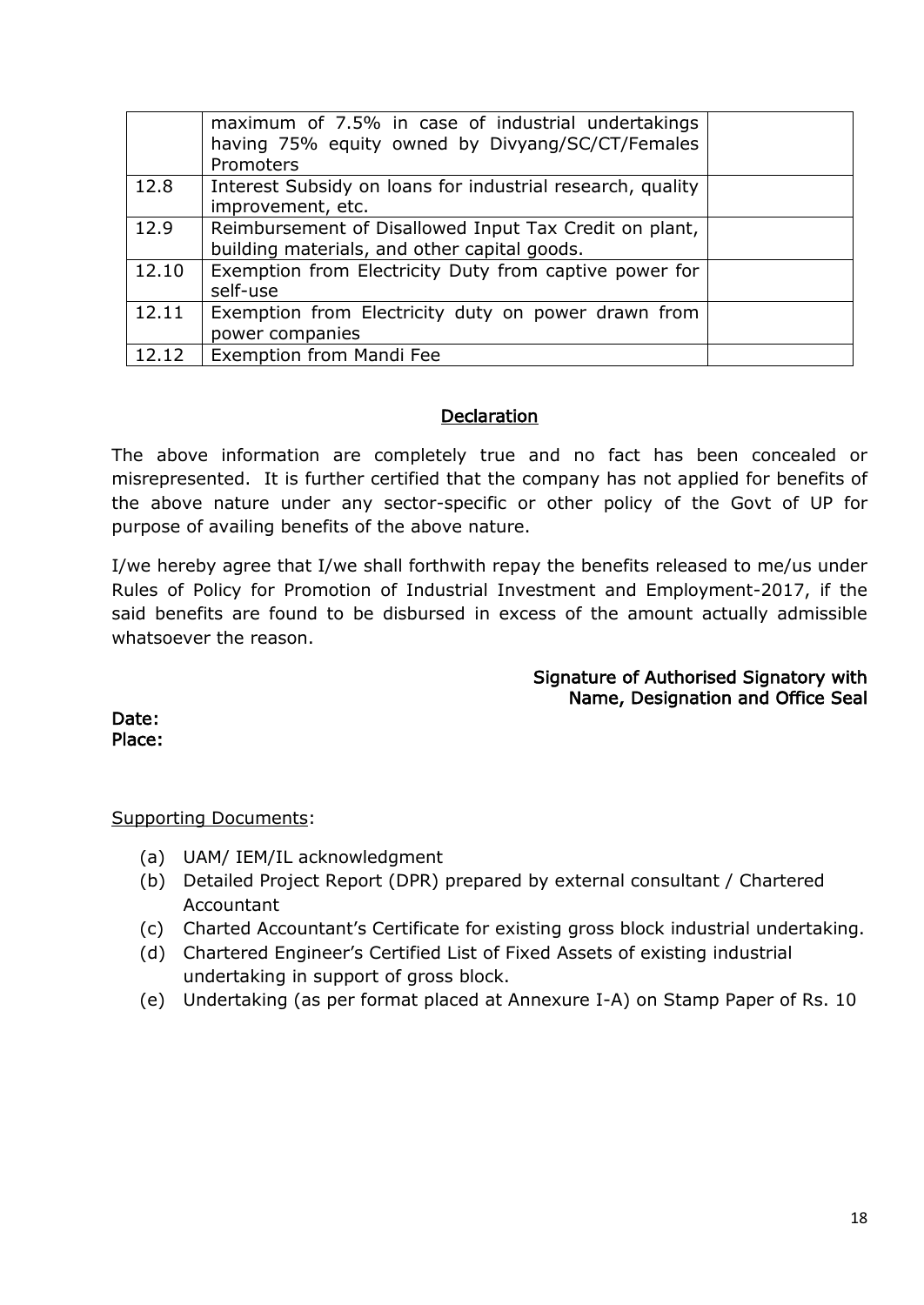# APPLICATION FORM FOR SANCTION/DISBURSAL OF INCENTIVES FOR SMALL, MEDIUM OR LARGE INDUSTRIAL UNDERTAKINGS WHERE LETTER OF COMFORT HAS BEEN ISSUED

# 1. Information of Industrial Undertaking

| SI No | <b>Particulars</b>                                                                                                                                                                                                                                             | <b>Details /Documents</b> |
|-------|----------------------------------------------------------------------------------------------------------------------------------------------------------------------------------------------------------------------------------------------------------------|---------------------------|
| i)    | Name& Address of the Applicant                                                                                                                                                                                                                                 |                           |
| ii)   | Location of the Industrial Undertaking                                                                                                                                                                                                                         |                           |
| iii)  | Phase-wise details of<br>Actual<br>Investment and dates of start of<br>commercial production<br>(Enclose certificate from concerned Dy.<br>Commissioner, Industries,<br><b>District</b><br>Industries & Enterprise Promotion<br>Centre or Chartered Accountant |                           |

|      | 2. Details of Eligible Capital Investment in Industrial Undertaking |              |                           |                           |  |  |  |  |
|------|---------------------------------------------------------------------|--------------|---------------------------|---------------------------|--|--|--|--|
|      |                                                                     |              |                           |                           |  |  |  |  |
|      |                                                                     |              |                           |                           |  |  |  |  |
| SI   | Item                                                                | New/Existing | Expansion/Diversification | % of increase under       |  |  |  |  |
| No   |                                                                     |              |                           | Expansion/Diversification |  |  |  |  |
|      |                                                                     |              |                           |                           |  |  |  |  |
|      | Land                                                                |              |                           |                           |  |  |  |  |
| ΪË   | <b>Building</b>                                                     |              |                           |                           |  |  |  |  |
| iii) | Other                                                               |              |                           |                           |  |  |  |  |
|      | Construction                                                        |              |                           |                           |  |  |  |  |
| iv)  | Plant and                                                           |              |                           |                           |  |  |  |  |
|      | Machinery                                                           |              |                           |                           |  |  |  |  |
| V)   | Infrastructure                                                      |              |                           |                           |  |  |  |  |
|      | <b>Facilities</b>                                                   |              |                           |                           |  |  |  |  |
|      | Total                                                               |              |                           |                           |  |  |  |  |

# Note:-

Relevant documents be provided alongwith the Statutory Auditor's Certificate for Capital Investment made as above in accordance with provisions of the Rules/GOs / MSMED Act, 2006

# In case of Large Industrial Undertaking

1. Nodal agency shall arrange examination & certification on Capital Investment made by the company as per the provision of G/O's through its empanelled C/A firms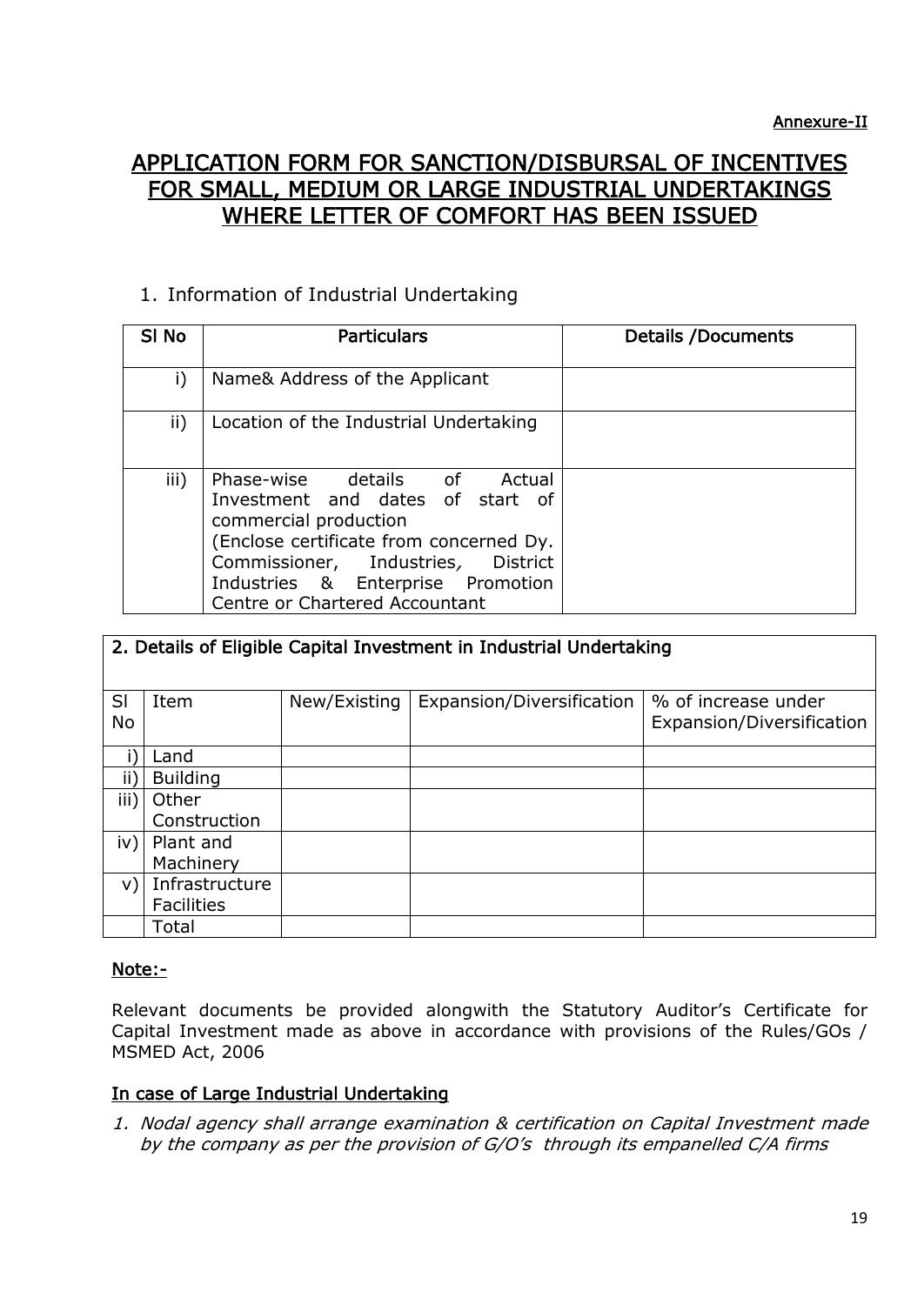2. Nodal agency shall also arrange to get examined the installation & verification of Capital Investment at site (Land, Building & Plant & Machinery) through its empanelled consultants/ valuer/engineer.

The above two reports shall be put up at the stage of commencement of disbursal of benefits before the Competent Committee for determination of the quantum of capital investment.

| 3. Details of Capital Investment in Industrial Undertaking |                                                  |                      |                        |                                                                         |                                                                                                     |                                                                                                        | Rs. in crore                     |              |  |
|------------------------------------------------------------|--------------------------------------------------|----------------------|------------------------|-------------------------------------------------------------------------|-----------------------------------------------------------------------------------------------------|--------------------------------------------------------------------------------------------------------|----------------------------------|--------------|--|
| SI <sub>No</sub>                                           | Item                                             |                      | <b>Cost of Project</b> | Actual Investment (As per certificate from<br><b>Statutory Auditors</b> |                                                                                                     |                                                                                                        |                                  |              |  |
|                                                            |                                                  | As per<br><b>DPR</b> | As per<br>Appraisal    | <b>Before</b><br>Cut Off<br><b>Date</b>                                 | Cut Off<br>date to the<br>date of<br>commence<br>ment of<br>commercial<br>production<br>(in case of | Date of<br>commence<br>ment of<br>final phase<br><b>of</b><br>commercial<br>production<br>to till date |                                  | <b>Total</b> |  |
|                                                            |                                                  |                      |                        |                                                                         | phase, give<br>investment<br>phase-<br>wise)                                                        | 10%                                                                                                    | <b>Bala</b><br>nce<br>(90)<br>%) |              |  |
| $\mathbf{1}$                                               | $\overline{2}$                                   | $\overline{3}$       | $\overline{4}$         | 5                                                                       | 6                                                                                                   | $\overline{7}$                                                                                         | 8                                | 9            |  |
| i.                                                         | Land and Site<br>Development                     |                      |                        |                                                                         |                                                                                                     |                                                                                                        |                                  |              |  |
| ii.                                                        | <b>Building and Civil</b><br>Works               |                      |                        |                                                                         |                                                                                                     |                                                                                                        |                                  |              |  |
| iii.                                                       | Plant and<br>Machinery                           |                      |                        |                                                                         |                                                                                                     |                                                                                                        |                                  |              |  |
| iv.                                                        | Miscellaneous<br><b>Fixed Assets</b>             |                      |                        |                                                                         |                                                                                                     |                                                                                                        |                                  |              |  |
| v.                                                         | <b>Technical</b><br>Knowhow Fee                  |                      |                        |                                                                         |                                                                                                     |                                                                                                        |                                  |              |  |
| vi.                                                        | <b>Interest During</b><br>Construction<br>Period |                      |                        |                                                                         |                                                                                                     |                                                                                                        |                                  |              |  |
| vii.                                                       | Prel. And Pre-<br>operative<br>Expenses          |                      |                        |                                                                         |                                                                                                     |                                                                                                        |                                  |              |  |
| viii.                                                      | Margin Money for<br><b>Working Capital</b>       |                      |                        |                                                                         |                                                                                                     |                                                                                                        |                                  |              |  |
|                                                            | Total                                            |                      |                        |                                                                         |                                                                                                     |                                                                                                        |                                  |              |  |

| 4.1 REIMBURSEMENT OF DEPOSITED GST                    |                             |  |  |  |  |  |  |
|-------------------------------------------------------|-----------------------------|--|--|--|--|--|--|
| 4.1.1   Details of tax paid under GST Act             | Documents Required          |  |  |  |  |  |  |
| GSTIN issued by Commercial Taxes<br>. .<br>Department | Certificate<br>issued<br>b٧ |  |  |  |  |  |  |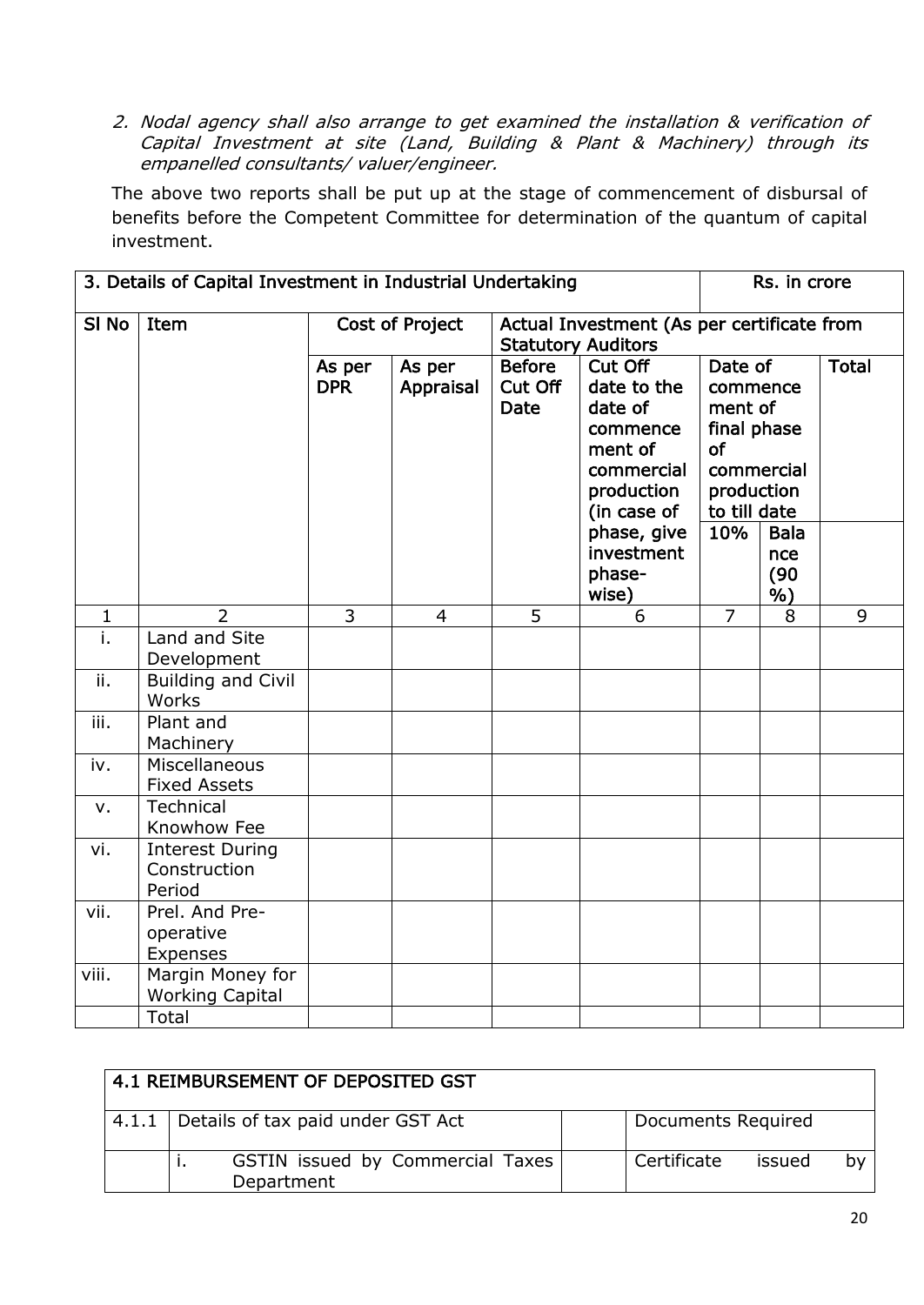|       | ii.<br>Amount of Total GST deposited for                                                                                                                                                                                                                                                                                                                                                                                                                                                                                                    | Competent Authority in                                                                                                                                                                                                                                               |
|-------|---------------------------------------------------------------------------------------------------------------------------------------------------------------------------------------------------------------------------------------------------------------------------------------------------------------------------------------------------------------------------------------------------------------------------------------------------------------------------------------------------------------------------------------------|----------------------------------------------------------------------------------------------------------------------------------------------------------------------------------------------------------------------------------------------------------------------|
|       | $FY$<br>admitted<br>Amount<br>of<br>iii.<br><b>Tax</b><br>on<br>manufactured<br>goods<br>under<br>Deposited GST for FY                                                                                                                                                                                                                                                                                                                                                                                                                      | support of GST                                                                                                                                                                                                                                                       |
|       | Eligible amount of deposited GST for<br>iv.<br>reimbursement for the FY                                                                                                                                                                                                                                                                                                                                                                                                                                                                     |                                                                                                                                                                                                                                                                      |
|       | Documents Required in Support of GST Paid by the Unit                                                                                                                                                                                                                                                                                                                                                                                                                                                                                       |                                                                                                                                                                                                                                                                      |
|       | i. Certificate issued by Competent<br>Authority of the Commercial Taxes<br>Department.<br>ii. Unit level audited accounts for the<br>relevant financial year (for which GST<br>reimbursement is being claimed)<br>iii.GST Audit Report for the relevant<br>financial year for the company<br>iv. GSTAudit Report for the relevant<br>financial year for the unit (standalone<br>GST statement/report for the unit<br>certified by a Chartered Accountant)<br>v. CA Certificate for sales reconciliation<br>of<br>Manufactured Goods/Trading |                                                                                                                                                                                                                                                                      |
|       | goods/Scrap/ Stock Transfer and GST<br>paid towards the same separately.                                                                                                                                                                                                                                                                                                                                                                                                                                                                    |                                                                                                                                                                                                                                                                      |
|       | <b>4.2 CAPITAL INTEREST SUBSIDY</b>                                                                                                                                                                                                                                                                                                                                                                                                                                                                                                         |                                                                                                                                                                                                                                                                      |
| 4.2.1 | Address<br>Name&<br>of<br>Banks/Financial<br>Institutions from which loan availed                                                                                                                                                                                                                                                                                                                                                                                                                                                           |                                                                                                                                                                                                                                                                      |
| 4.2.2 | Amount of loan sanctioned on Investment<br>in Plant & Machinery                                                                                                                                                                                                                                                                                                                                                                                                                                                                             | Sanction Letter,<br>Agreement with FI/Bank                                                                                                                                                                                                                           |
| 4.2.3 | Rate of Interest                                                                                                                                                                                                                                                                                                                                                                                                                                                                                                                            | Sanction Letter,<br>Agreement with FI/Bank                                                                                                                                                                                                                           |
| 4.2.4 | Date of Sanction                                                                                                                                                                                                                                                                                                                                                                                                                                                                                                                            |                                                                                                                                                                                                                                                                      |
| 4.2.5 | Disbursed<br>towards<br>Amount<br>of Loan<br>Investment in Plant & Machinery with dates<br>of Disbursement.                                                                                                                                                                                                                                                                                                                                                                                                                                 | 1. Certificate from FI/Bank<br>certifying loan for Plant &<br>Machinery and interest&<br>other relevant details.<br>2. Certificate from FI/Bank<br>No l<br>Default<br>in the<br>for<br>account during the entire<br>for<br>which<br>period<br>reimbursement claimed. |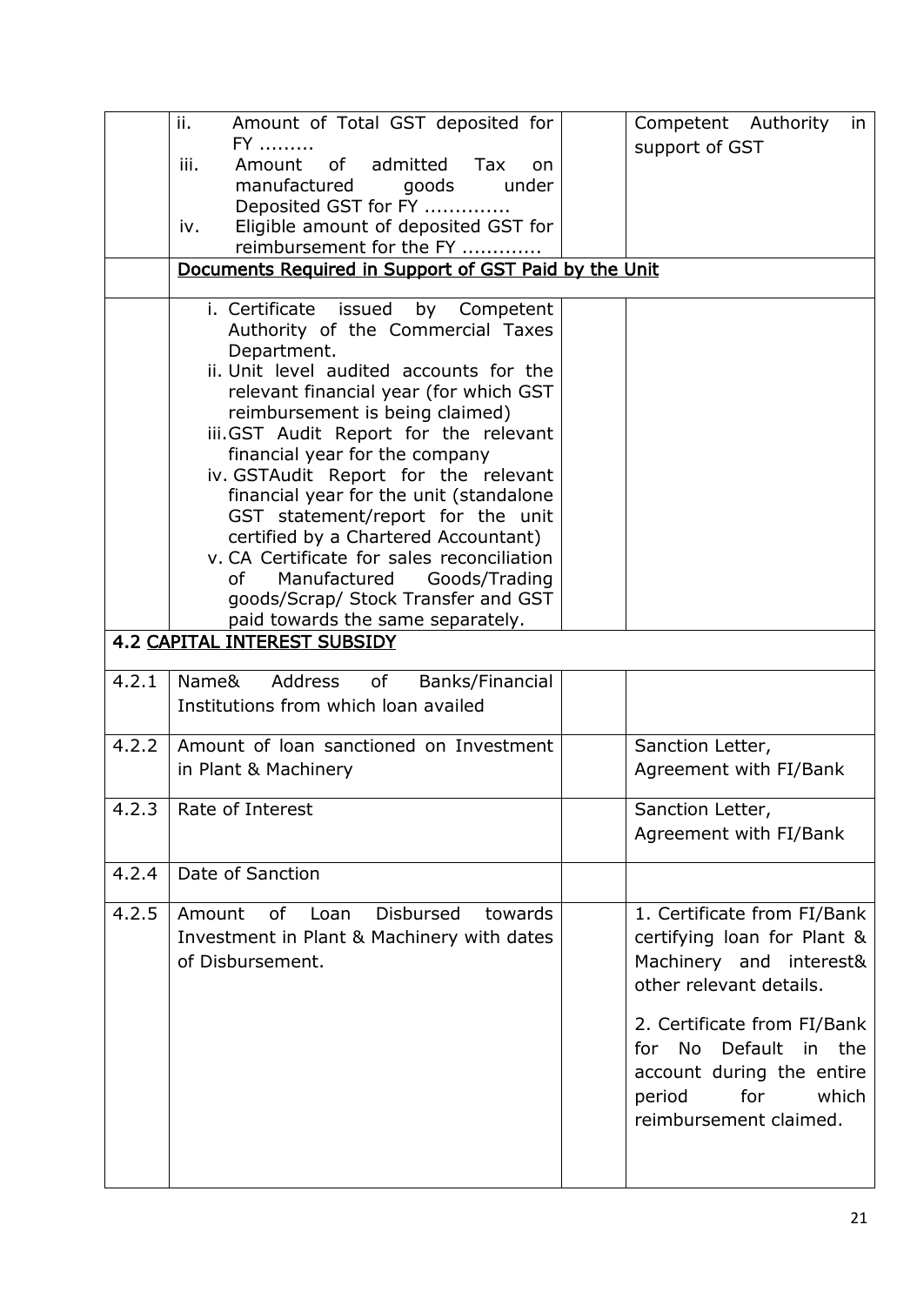| 4.2.6 | Particulars of Claims for Sanction of Capital Interest Subsidy |                                   |                      |                          |                                             |                                           |  |
|-------|----------------------------------------------------------------|-----------------------------------|----------------------|--------------------------|---------------------------------------------|-------------------------------------------|--|
|       | SI.No.                                                         | Year for which<br>subsidy Applied | Payment made<br>year | to<br>FI/Bank during the | Amount of<br>Interest<br>Subsidy<br>Applied | Documents<br>required<br>in<br>support    |  |
|       |                                                                |                                   | Principal            | Interest                 |                                             |                                           |  |
|       | 1.                                                             | Year $-I($                        |                      |                          |                                             | Certification<br>from FI/Bank<br>required |  |
|       | 2.                                                             | Year -II (<br>$\rightarrow$       |                      |                          |                                             |                                           |  |
|       | $3-$                                                           | Year $-III$ (<br>$\big)$          |                      |                          |                                             |                                           |  |
|       | $4-$                                                           | Year $-IV$ ( )                    |                      |                          |                                             |                                           |  |
|       | $5-$                                                           | Year $-V($ )                      |                      |                          |                                             |                                           |  |
|       |                                                                | Total                             |                      |                          |                                             |                                           |  |
|       |                                                                |                                   |                      |                          |                                             |                                           |  |

| 4.3   | <b>INFRASTRUCTURE INTEREST SUBSIDY</b>                                                                              |                                                                                                                                                                                                                                      |
|-------|---------------------------------------------------------------------------------------------------------------------|--------------------------------------------------------------------------------------------------------------------------------------------------------------------------------------------------------------------------------------|
| 4.3.1 | Address of<br>Name&<br>Banks/Financial<br>Institutions from which loan availed                                      |                                                                                                                                                                                                                                      |
| 4.3.2 | Amount of loan sanctioned for Investment<br>in Infrastructure Facilities as defined                                 | Sanction Letter, Agreement<br>with FI/Bank                                                                                                                                                                                           |
|       | 4.3.3   Rate of Interest                                                                                            | Sanction Letter, Agreement<br>with FI/Bank                                                                                                                                                                                           |
| 4.3.4 | Date of Sanction                                                                                                    |                                                                                                                                                                                                                                      |
| 4.3.5 | Disbursed<br>of Loan<br>Amount<br>towards<br>Investment in Infrastructure Facilities with<br>dates of Disbursement. | 1. Certificate from FI/Bank<br>certifying loan for Plant &<br>Machinery and interest&<br>other relevant details.<br>2. Certificate from FI/ Bank<br>No Default in the<br>for.<br>account during the entire<br>for<br>which<br>period |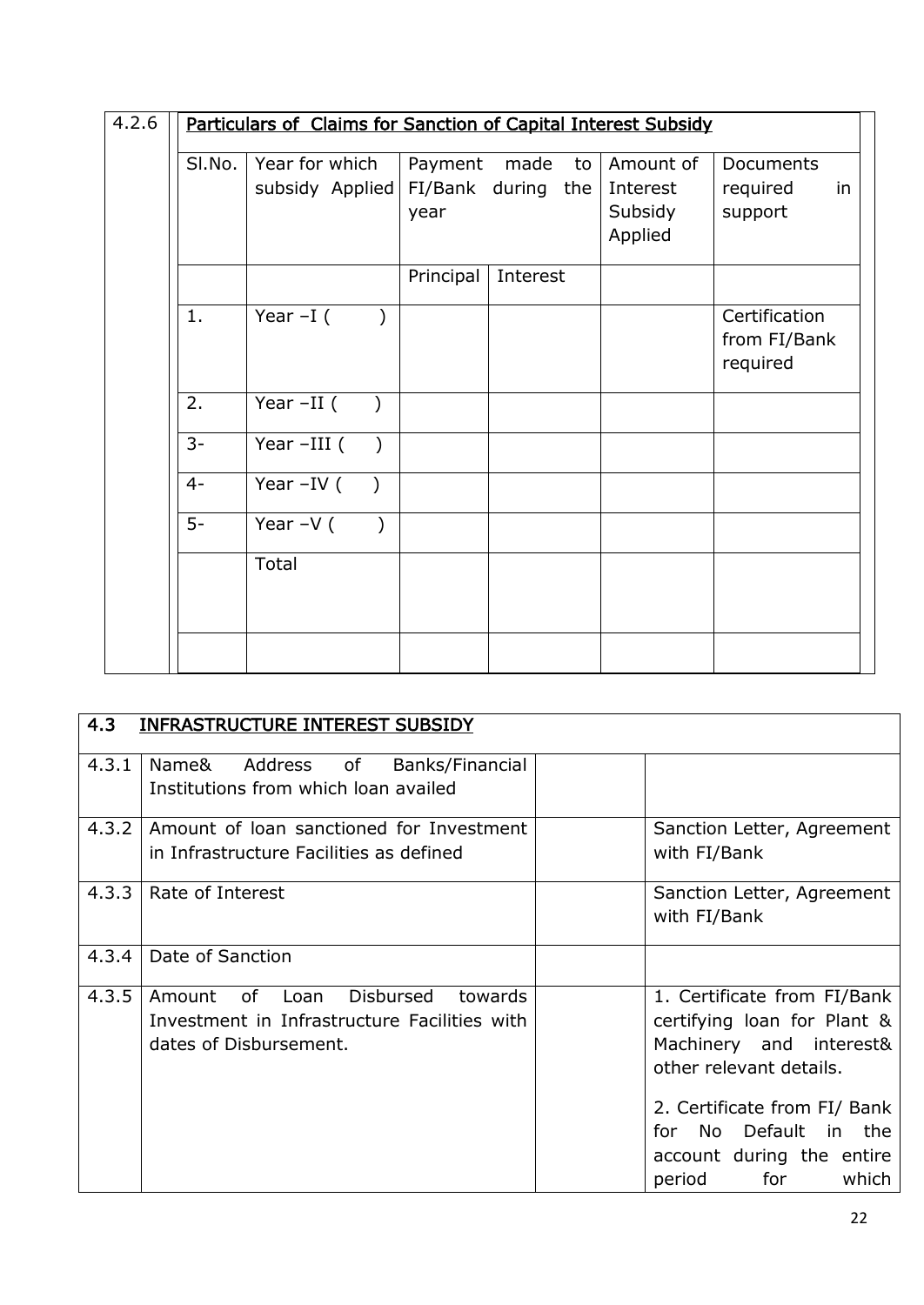|       |        |                                                                       |           |          |    |                                             | reimbursement claimed.                    |    |
|-------|--------|-----------------------------------------------------------------------|-----------|----------|----|---------------------------------------------|-------------------------------------------|----|
|       |        |                                                                       |           |          |    |                                             |                                           |    |
| 4.3.6 |        | Particulars of Claims for Sanction of Infrastructure Interest Subsidy |           |          |    |                                             |                                           |    |
|       | SI.No. | Year for which<br>subsidy Applied FI/Bank during the year             | Payment   | made     | to | Amount of<br>Interest<br>Subsidy<br>Applied | <b>Documents</b><br>required<br>support   | in |
|       |        |                                                                       | Principal | Interest |    |                                             |                                           |    |
|       | 1.     | Year $-I($<br>$\left( \begin{array}{c} \end{array} \right)$           |           |          |    |                                             | Certification<br>from FI/Bank<br>required |    |
|       | 2.     | Year $-II$ (<br>$\lambda$                                             |           |          |    |                                             |                                           |    |
|       | $3-$   | Year -III (<br>$\rightarrow$                                          |           |          |    |                                             |                                           |    |
|       | $4-$   | Year $-IV$ ( )                                                        |           |          |    |                                             |                                           |    |
|       | $5-$   | Year $-V($ )                                                          |           |          |    |                                             |                                           |    |
|       |        | Total                                                                 |           |          |    |                                             |                                           |    |

|       | 5.1EMPLOYEES PROVIDENT FUND REIMBURSEMENT                                                                                                 |                                                                                                                                                                                                                                                                                                                                                                                           |
|-------|-------------------------------------------------------------------------------------------------------------------------------------------|-------------------------------------------------------------------------------------------------------------------------------------------------------------------------------------------------------------------------------------------------------------------------------------------------------------------------------------------------------------------------------------------|
| 5.1.1 | Number of Unskilled Workers with<br>full particulars of 100 unskilled<br>workers and employee<br>wise<br>contributions for relevant year. | Affidavit from the main promoter/Authorized<br>Officer to the effect that all the above<br>particulars are true and that the unit had<br>100 unskilled workers in its continuous<br>employment for the full period of<br>the<br>relevant year for which application<br>for<br>reimbursement is being filed.<br>Copy of Form No. 12 required to be filed<br>under the Factories Act, 1948. |
|       | 5.1.2   Number of Other Workers                                                                                                           |                                                                                                                                                                                                                                                                                                                                                                                           |
| 5.1.3 | Total No. of Workers                                                                                                                      |                                                                                                                                                                                                                                                                                                                                                                                           |
| 5.1.4 | Details of<br>for<br><b>EPF</b><br>Claims<br>Reimbursement                                                                                | Month wise details of contributions paid<br>employer<br>into<br>the<br><b>EPFO</b><br>by<br><b>or</b><br>Employer's PF Trust, which should be                                                                                                                                                                                                                                             |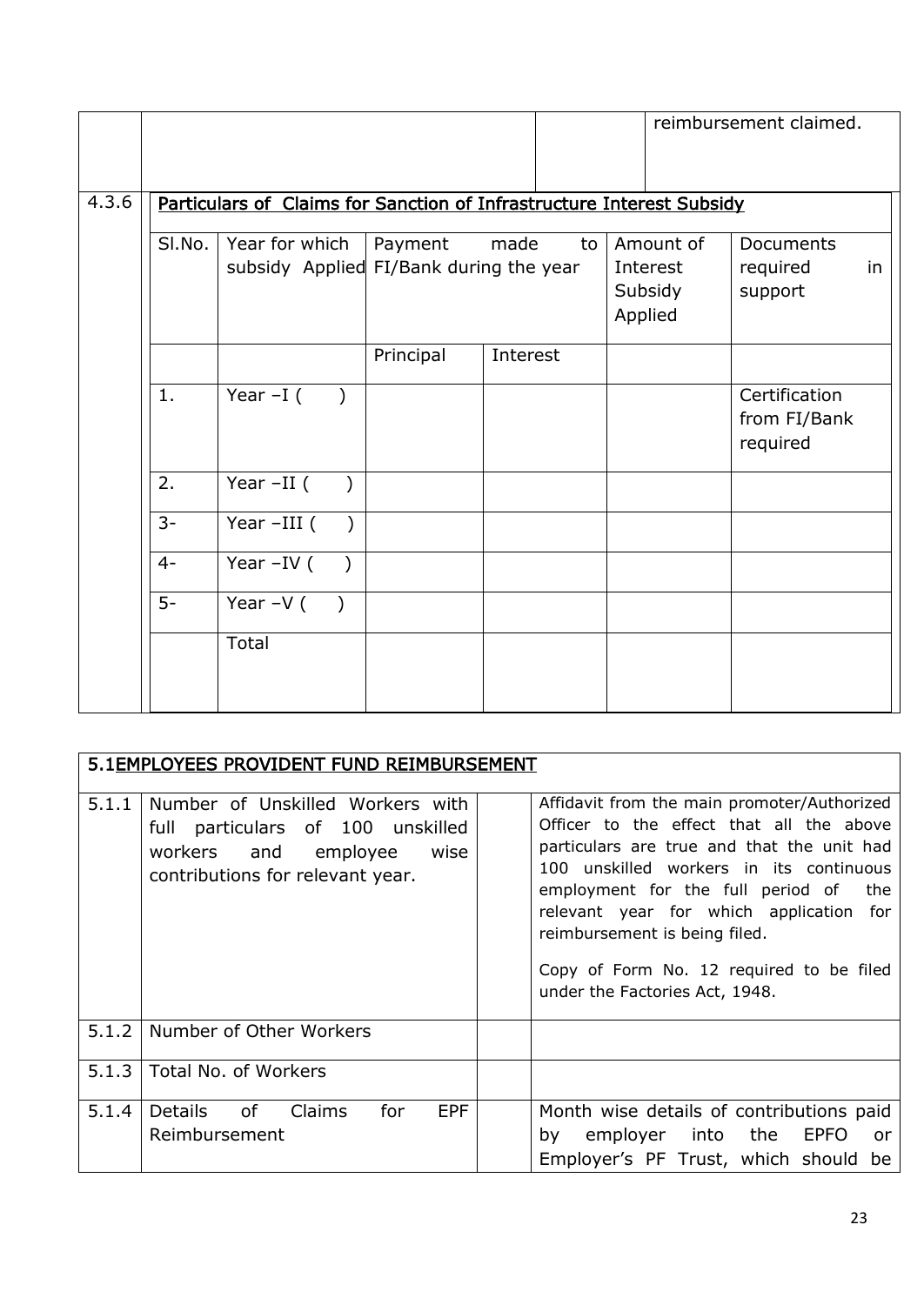|       |                |                                                                |                  |           |           |                    |           | certified by the concerned competent                                             |
|-------|----------------|----------------------------------------------------------------|------------------|-----------|-----------|--------------------|-----------|----------------------------------------------------------------------------------|
|       |                |                                                                |                  |           |           |                    |           | officer of EPFO/Competent officer of                                             |
|       |                |                                                                |                  |           | Trust.    |                    |           |                                                                                  |
| 6.1   |                |                                                                |                  |           |           |                    |           | INTEREST SUBSIDY FOR INDUSTRIAL RESEARCH, QUALITY IMPROVEMENT &                  |
|       |                | DEVELOPMENT OF PRODUCT                                         |                  |           |           |                    |           |                                                                                  |
|       | 6.1.1          | Name&                                                          | Address          | <b>of</b> |           |                    |           |                                                                                  |
|       |                | Banks/Financial                                                | Institutions     |           |           |                    |           |                                                                                  |
|       |                | from which loan availed                                        |                  |           |           |                    |           |                                                                                  |
|       | 6.1.2          | Amount of loan sanctioned for<br>Establishment of Testing Lab, |                  |           |           |                    |           | Sanction Letter,                                                                 |
|       |                | Quality Certification Lab and                                  |                  |           |           |                    |           | Agreement with FI/Bank                                                           |
|       |                | <b>Tool Room</b>                                               |                  |           |           |                    |           |                                                                                  |
|       | 6.1.3          | Rate of Interest                                               |                  |           |           |                    |           | Sanction Letter,                                                                 |
|       | 6.1.4          | Date of Sanction                                               |                  |           |           |                    |           | Agreement with FI/Bank                                                           |
|       | 6.1.5          | Amount of Loan                                                 | <b>Disbursed</b> |           |           |                    |           | 1. Certificate from Bank                                                         |
|       |                | towards                                                        | Investment       | for       |           |                    |           | certifying loan for Plant &                                                      |
|       |                | Establishment of Testing Lab,                                  |                  |           |           |                    |           | Machinery and interest&                                                          |
|       |                | Quality Certification Lab and<br>Tool Room with dates of       |                  |           |           |                    | 2.        | other relevant details.<br>Certificate<br>of l<br><b>No</b>                      |
|       |                | Disbursement.                                                  |                  |           |           |                    |           | Default in the account                                                           |
|       |                |                                                                |                  |           |           |                    |           | during the entire period                                                         |
|       |                |                                                                |                  |           |           |                    | claimed.  | for which reimbursement                                                          |
| 6.2.1 |                |                                                                |                  |           |           |                    |           | Particulars of Claims for Sanction of Industrial Research, Quality Improvement & |
|       |                | <b>Development Subsidy</b>                                     |                  |           |           |                    |           |                                                                                  |
|       | SI.No.         | Year for which                                                 | Payment          | made      | FI.<br>to |                    | Amount of | Documents                                                                        |
|       |                | subsidy Applied during the year                                |                  |           |           | Interest           |           | required<br>in                                                                   |
|       |                |                                                                |                  |           |           | Subsidy<br>Applied |           | support                                                                          |
|       |                |                                                                | Principal        |           | Interest  |                    |           |                                                                                  |
|       | $\mathbf{1}$ . | Year $-I($                                                     |                  |           |           |                    |           | Certification                                                                    |
|       |                |                                                                |                  |           |           |                    |           | from FI/Bank                                                                     |
|       |                |                                                                |                  |           |           |                    |           | required                                                                         |
|       | 2.             | Year $-II$ (                                                   |                  |           |           |                    |           |                                                                                  |
|       | $3-$           | Year-III (                                                     |                  |           |           |                    |           |                                                                                  |
|       | $4-$           | Year $-IV$ (                                                   |                  |           |           |                    |           |                                                                                  |
|       | $5-$           | Year $-V($<br>$\lambda$                                        |                  |           |           |                    |           |                                                                                  |
|       |                | Total                                                          |                  |           |           |                    |           |                                                                                  |
|       |                |                                                                |                  |           |           |                    |           |                                                                                  |
|       |                |                                                                |                  |           |           |                    |           |                                                                                  |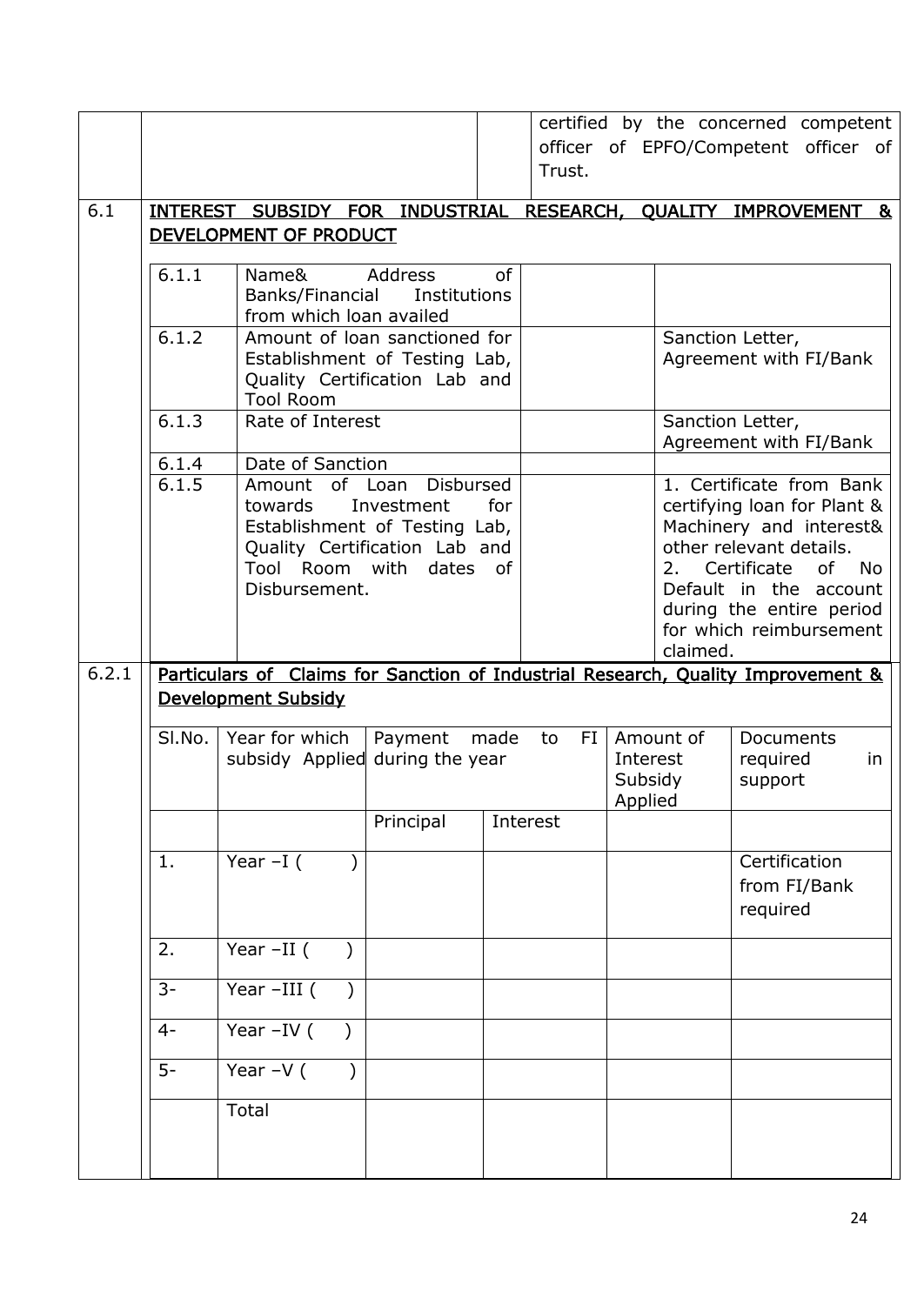| $\overline{7}$ . | Particulars of Workers from BPL families with supporting documents (Employee<br>Distinctive Numbers, EPFO Number, BPL Card, Employee Payroll etc.)                                                                                                                                                               |
|------------------|------------------------------------------------------------------------------------------------------------------------------------------------------------------------------------------------------------------------------------------------------------------------------------------------------------------|
| 8.               | Particulars of Workers from SC/ST families with supporting documents and Employee<br>Payroll                                                                                                                                                                                                                     |
| 9.               | Particulars of female workers with supporting documents                                                                                                                                                                                                                                                          |
| 10.              | Detailed Calculation of Stamp Duty Exemption Availed                                                                                                                                                                                                                                                             |
| 11.              | Detailed Calculation of Mandi Fee Exemption availed                                                                                                                                                                                                                                                              |
| 12.              | Detailed Calculation of Electricity Duty Exemption availed                                                                                                                                                                                                                                                       |
|                  | Declaration                                                                                                                                                                                                                                                                                                      |
|                  | The above information are completely true and no fact has been concealed or<br>misrepresented. It is further certified that the company has not applied for benefits<br>of the above nature under any sector-specific or other policy of the Govt of UP for<br>purpose of availing benefits of the above nature. |
|                  | I/we hereby agree that I/we shall forthwith repay the benefits released to me/us<br>under Rules of Policy for Promotion of Industrial Investment and Employment-2017, if<br>the said benefits are found to be disbursed in excess of the amount actually<br>admissible whatsoever the reason.                    |
|                  | Signature of Authorised Signatory with<br>Name, Designation and Office Seal<br>Date:<br>Place:                                                                                                                                                                                                                   |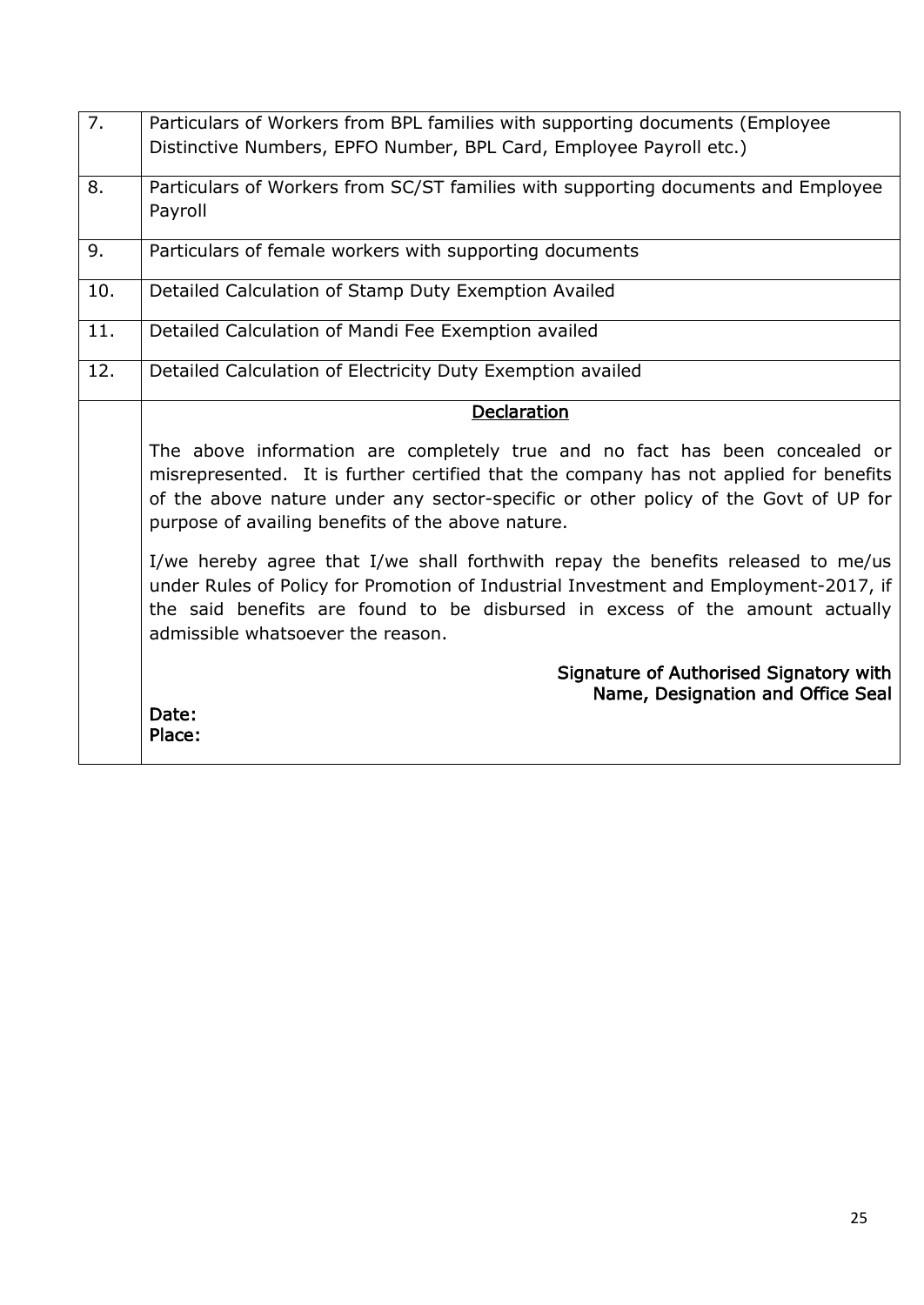# APPLICATION FORM FOR MEGA, MEGA PLUS AND SUPER MEGA INDUSTRIAL UNDERTAKINGS

(all supporting documents must be authenticated by a Director/Partner/Officer duly authorized by the Competent authority of the Applicant on its behalf)

# Category of Industrial Undertaking Applied For Based on Capital Investment, Location and Employment Proposed

## A. Based on Locational Investment

| Criteria for<br>investment                 | Investment<br>amount                                                                                                        | District/Region             |                                                                                  |                                     | Category of<br>industrial<br>undertaking | Tick as<br>applicable |
|--------------------------------------------|-----------------------------------------------------------------------------------------------------------------------------|-----------------------------|----------------------------------------------------------------------------------|-------------------------------------|------------------------------------------|-----------------------|
|                                            |                                                                                                                             | Bundelkhand,<br>Poorvanchal | Madhyanchal,<br>Paschimanchal<br>(except<br>GautamBuddh<br>Nagar &<br>Ghaziabad) | GautamBuddh<br>Nagar &<br>Ghaziabad |                                          |                       |
| Capital<br>Investment as<br>Defined in the | Beyond the<br>investment<br>amount for<br>Large<br>Industrial<br>Undertakings<br>and upto<br>capital<br>investment of<br>Rs | >100<250                    | >150<300                                                                         | >200<500                            | MEGA                                     |                       |
| <b>Rules</b>                               |                                                                                                                             | $=$ > 250 < 500             | $=$ > 300 < 750                                                                  | $=$ > 500 < 1000                    | <b>MEGA PLUS</b>                         |                       |
|                                            |                                                                                                                             | $=$ > 500                   | $=$ > 750                                                                        | $=$ > 1000                          | <b>SUPER MEGA</b>                        |                       |

**OR** 

# B. Based on Locational Employment

| <b>PROPOSED</b><br>NO. OF<br><b>WORKERS</b> | <b>REGION</b>                                                            | <b>QUALIFYING</b><br><b>CATEGORY OF</b><br><b>INDUSTRIAL</b><br><b>UNDERTAKING</b> | <b>TICK AS</b><br><b>APPLICABLE</b> |
|---------------------------------------------|--------------------------------------------------------------------------|------------------------------------------------------------------------------------|-------------------------------------|
| 500                                         | Bundelkhand & Poorvanchal                                                | MEGA                                                                               |                                     |
| 750                                         | Madhyanchal & Paschimanchal (excluding<br>GautamBuddh Nagar & Ghaziabad) | <b>MEGA</b>                                                                        |                                     |
| 1000                                        | Bundelkhand & Poorvanchal                                                | <b>MEGA PLUS</b>                                                                   |                                     |
|                                             | GautamBuddh Nagar & Ghaziabad                                            | MEGA                                                                               |                                     |
| 1500                                        | Madhyanchal & Paschimanchal (excluding<br>GautamBuddh Nagar & Ghaziabad) | <b>MEGA PLUS</b>                                                                   |                                     |
| 2000                                        | Bundelkhand & Poorvanchal                                                | SUPER MEGA                                                                         |                                     |
|                                             | GautamBuddh Nagar & Ghaziabad                                            | <b>MEGA PLUS</b>                                                                   |                                     |
| 3000                                        | Madhyanchal & Paschimanchal (excluding<br>GautamBuddh Nagar & Ghaziabad) | SUPER MEGA                                                                         |                                     |
| 4000                                        | GautamBuddh Nagar & Ghaziabad                                            | SUPER MEGA                                                                         |                                     |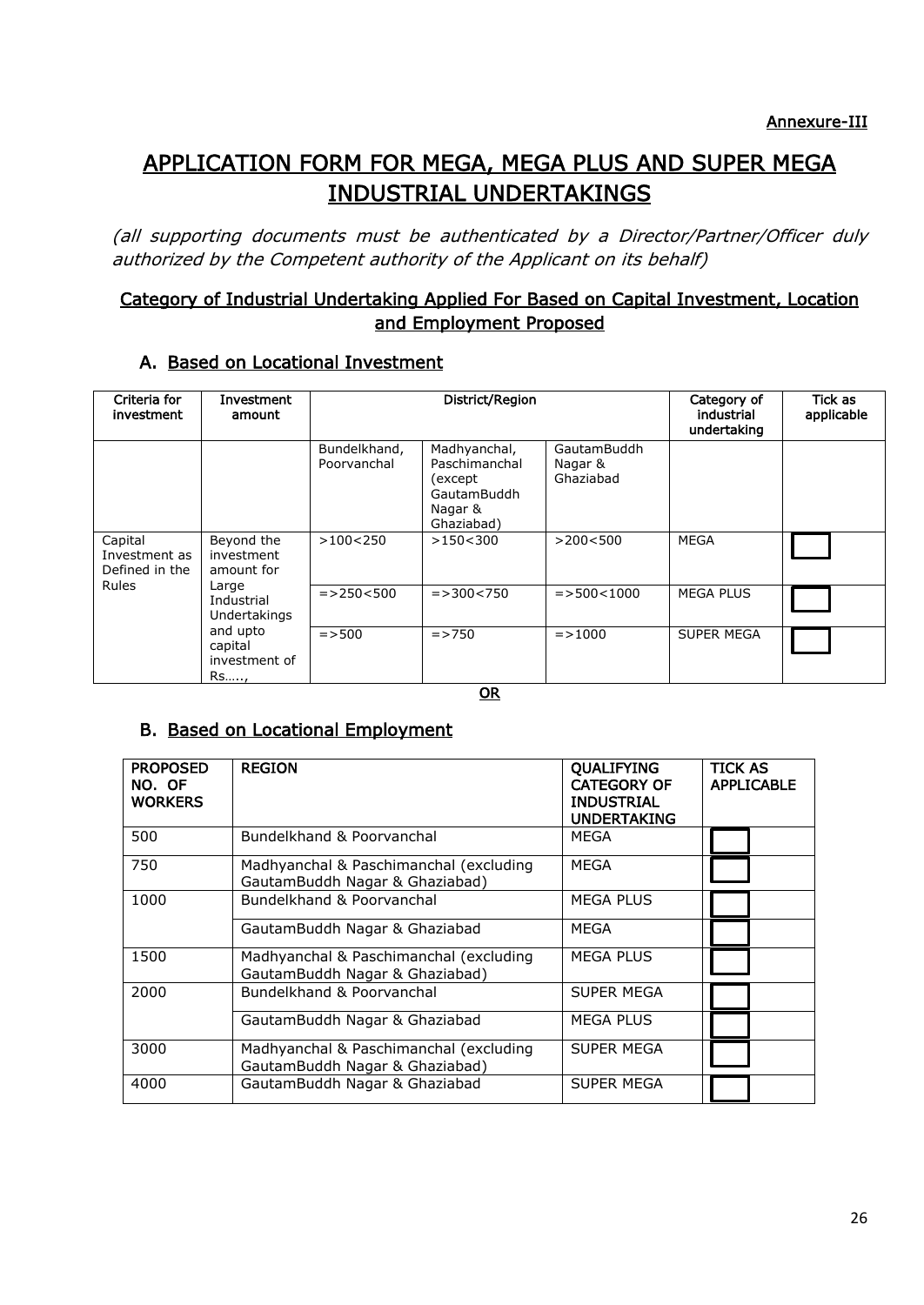| 1. | Name, Address& Contact<br>Details of the Applicant                          | Certificate of Incorporation,<br>registered partnership deed,<br>trust /society registration<br>deed. |
|----|-----------------------------------------------------------------------------|-------------------------------------------------------------------------------------------------------|
| 2. | Constitution of Applicant                                                   | Company/Partnership<br>Firm/Others(MoA/Articles/Bye-<br>laws, etc.)                                   |
| 3. | Location<br>of<br>the<br>Existing/proposed<br><b>Industrial Undertaking</b> |                                                                                                       |
| 4. | Names, address<br>&<br>contact details<br>of<br>Directors/Partners/Others   | PAN & DIN numbers<br>by<br>relevant<br>(Supported<br>document)                                        |
| 5. | PAN & GSTIN of Applicant                                                    | by<br>relevant<br>Supported<br>document                                                               |
| 6. | Status of Industrial<br>Undertaking                                         | New/Expansion/Diversification                                                                         |
| 7. | Nature of Industry                                                          | Industrial Categorization<br>as<br>per ID&R Act/NIC                                                   |
| 8. | Registration or License<br>for setting up Industrial<br>Undertaking         | Enclose acknowledgement<br>of<br>IEM/IL                                                               |

| 9.         | Details of existing/proposed products to be manufactured and its capacity<br>(Enclose Detailed Project Report prepared by External Consultant/Chartered<br>Accountants) |                 |          |                 |                 |                       |  |  |
|------------|-------------------------------------------------------------------------------------------------------------------------------------------------------------------------|-----------------|----------|-----------------|-----------------|-----------------------|--|--|
| <u>SI.</u> | Existing                                                                                                                                                                | <b>Existing</b> | Proposed | <b>Proposed</b> | <b>Existing</b> | <b>Proposed Gross</b> |  |  |
| No.        | Products                                                                                                                                                                | Installed       | Products | Installed       | Gross           | <b>Block</b>          |  |  |
|            |                                                                                                                                                                         | Capacity        |          | Capacity        | <b>Block</b>    |                       |  |  |
|            |                                                                                                                                                                         |                 |          |                 |                 |                       |  |  |
|            |                                                                                                                                                                         |                 |          |                 |                 |                       |  |  |
|            |                                                                                                                                                                         |                 |          |                 |                 |                       |  |  |
|            |                                                                                                                                                                         |                 |          |                 |                 |                       |  |  |
|            |                                                                                                                                                                         |                 |          |                 |                 |                       |  |  |
|            |                                                                                                                                                                         |                 |          |                 |                 |                       |  |  |
|            |                                                                                                                                                                         |                 |          |                 |                 |                       |  |  |

| 10.  | of<br>Proposed<br>date<br>Commencement<br><sub>of</sub><br>Commercial<br>Production<br>after<br>Expansion/Diversificat<br>ion |            |
|------|-------------------------------------------------------------------------------------------------------------------------------|------------|
| 11.  | Capital<br>Proposed<br>Investment                                                                                             | <b>DPR</b> |
| 11.1 | which<br>Date<br>from<br>capital investment has                                                                               |            |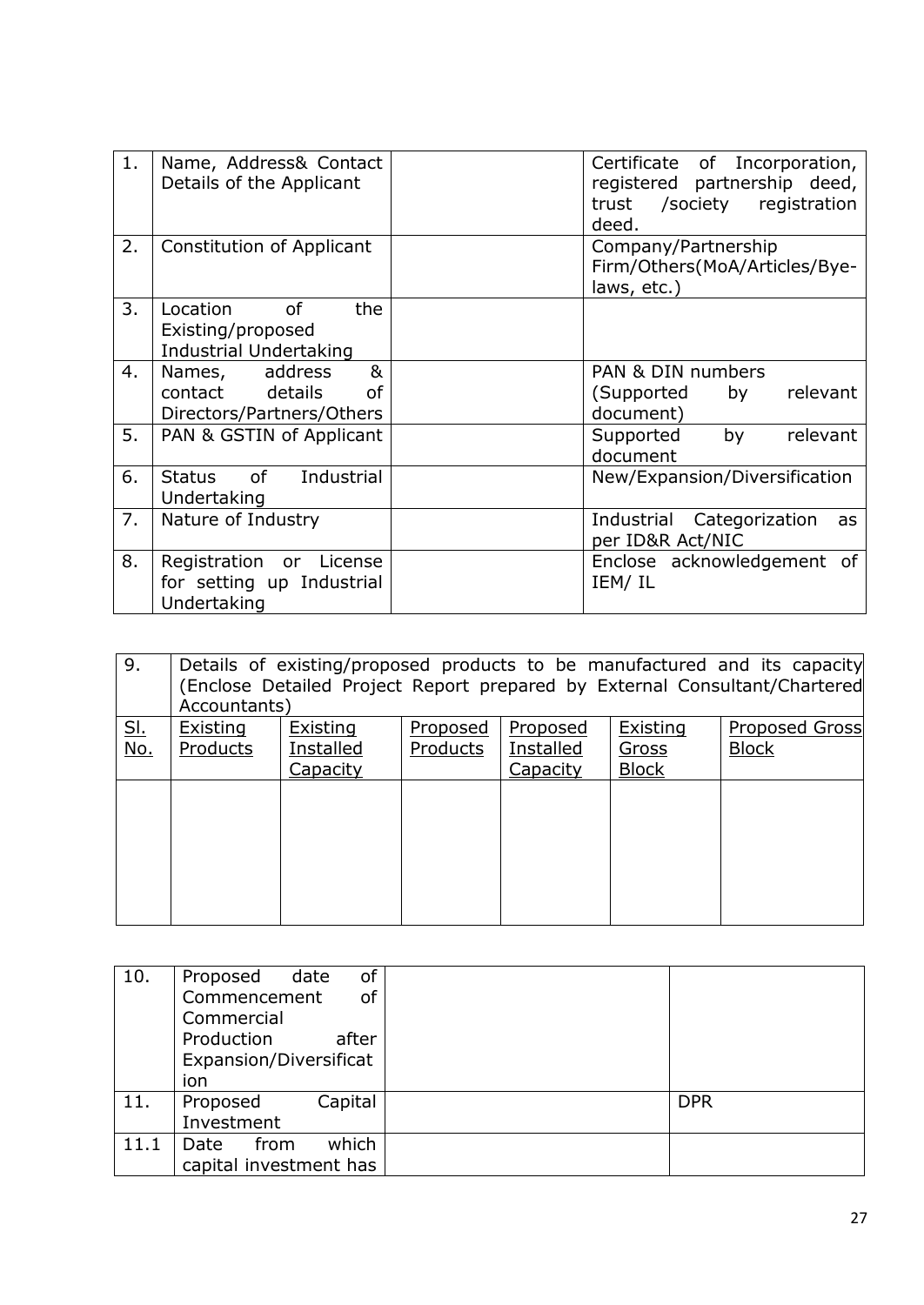|      | commenced,<br>is<br>- or<br>proposed<br>to<br>(Cut-off<br>commence<br>date, as opted)             |            |
|------|---------------------------------------------------------------------------------------------------|------------|
| 11.2 | capital<br>the<br>Is<br>investment proposed<br>in phases                                          |            |
| 11.3 | Phase-wise details of<br>proposed Investment<br>and dates of start of<br>commercial<br>production | <b>DPR</b> |

# 12. BENEFITS REQUESTED BY APPLICANT

| <b>Sl. No.</b> | <u>Item</u>                                                        | Quantum (Rs., |
|----------------|--------------------------------------------------------------------|---------------|
|                |                                                                    | crores)       |
| 12.1           | Aggregate Quantum of Fiscal Benefits                               |               |
|                | <b>BENEFITS REQUESTED</b>                                          |               |
| 12.2           | Reimbursement of deposited GST                                     |               |
| 12.3           | Additional Reimbursement of deposited GST                          |               |
| 12.3.1         | 10% SGST where 25% minimum SC/ST workers employed subject          |               |
|                | to minimum of 400 total workers in industrial undertakings located |               |
|                | in Paschimanchal and minimum of 200 total workers in B-P-M         |               |
| 12.3.2         | 10% SGST where 40% minimum female workers employed subject         |               |
|                | to minimum of 400 total workers in industrial undertakings located |               |
|                | in Paschimanchal and minimum of 200 total workers in B-P-M         |               |
| 12.3.3         | 10% SGST where 25% minimum BPL workers employed subject to         |               |
|                | minimum of 400 total workers in industrial undertakings located in |               |
|                | Paschimanchal and minimum of 200 total workers in B-P-M            |               |
| 12.4           | <b>Stamp Duty Exemption</b>                                        |               |
| 12.4.1         | Additional Stamp Duty exemption @20% upto maximum of 100% in       |               |
|                | case of industrial undertakings having 75% equity owned by         |               |
|                | Divyang/SC/CT/Females Promoters                                    |               |
| 12.5           | EPF Reimbursement (100 or more unskilled workers)                  |               |
| 12.5.1         | Addl. 10% EPF Reimbursement (200 direct skilled and unskilled      |               |
|                | workers)                                                           |               |
| 12.5.2         | Addl. 10% EPF Reimbursement upto maximum of 70% in case of         |               |
|                | undertakings<br>having<br>industrial<br>75%<br>equity              | owned<br>by   |
|                | Divyang/SC/CT/Female Promoters                                     |               |
| 12.6           | Capital Interest Subsidy                                           |               |
| 12.6.1         | Additional Capital Interest Subsidy@2.5% upto maximum of 7.5% in   |               |
|                | case of industrial undertakings having 75% equity owned by         |               |
|                | Divyang/SC/CT/Females Promoters                                    |               |
| 12.7           | Infrastructure Interest Subsidy                                    |               |
| 12.7.1         | Additional Infrastructure Interest Subsidy @2.5% upto maximum of   |               |
|                | 7.5% in case of industrial undertakings having 75% equity owned    |               |
|                | by Divyang/SC/CT/Females Promoters                                 |               |
| 12.8           | Subsidy on loans for industrial research, quality<br>Interest      |               |
|                | improvement, etc.                                                  |               |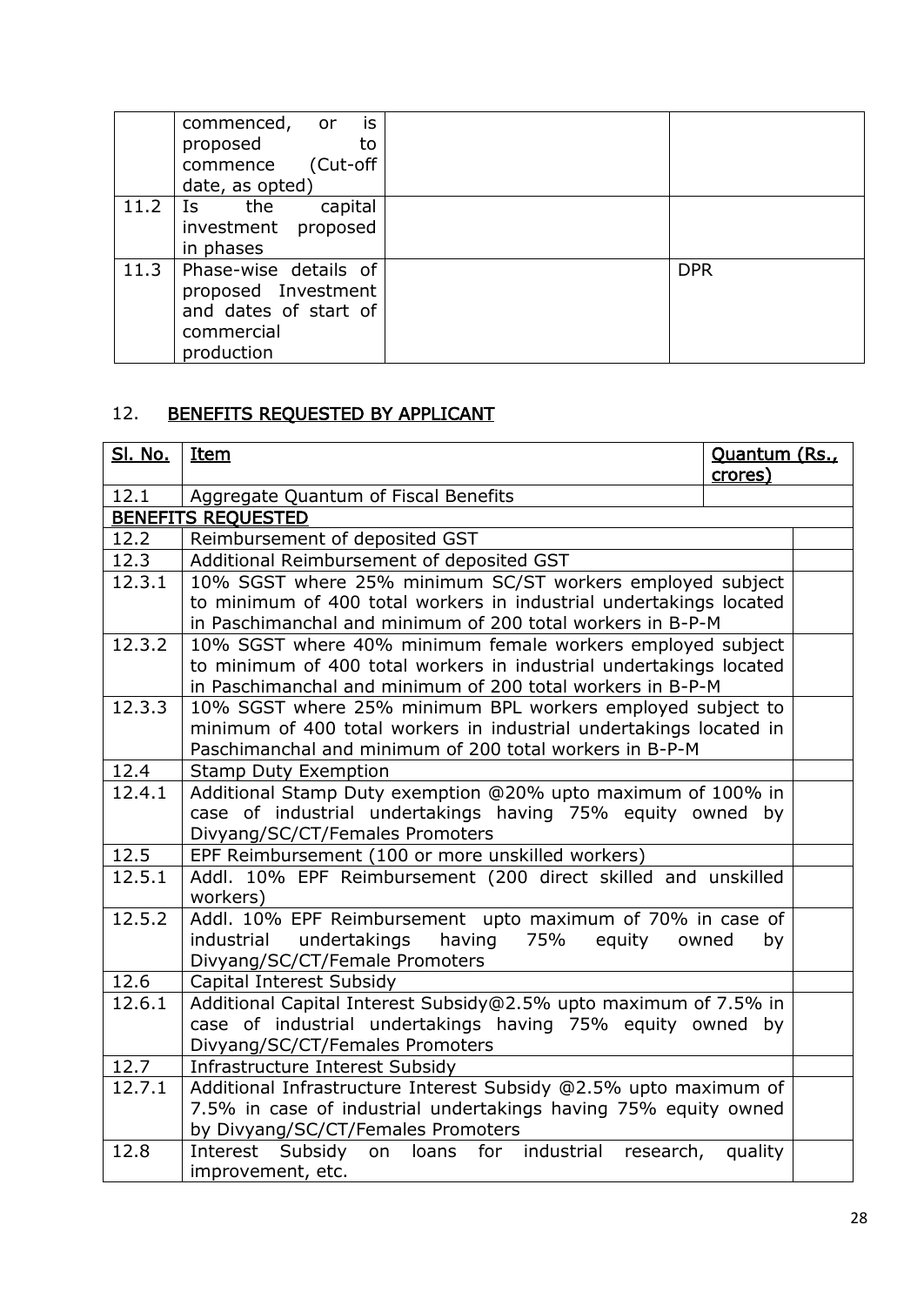| 12.9  | Reimbursement of Disallowed Input Tax Credit on plant, building<br>materials, and other capital goods. |  |
|-------|--------------------------------------------------------------------------------------------------------|--|
| 12.10 | Exemption from Electricity Duty from captive power for self-use                                        |  |
| 12.11 | Exemption from Electricity duty on power drawn from power                                              |  |
|       | companies                                                                                              |  |
| 12.12 | Exemption from Mandi Fee                                                                               |  |

## **Declaration**

The above information are completely true and no fact has been concealed or misrepresented. It is further certified that the company has not applied for benefits of the above nature under any sector-specific or other policy of the Govt of UP for purpose of availing benefits of the above nature.

I/we hereby agree that I/we shall forthwith repay the benefits released to me/us under Rules of Policy for Promotion of Industrial Investment and Employment-2017, if the said benefits are found to be disbursed in excess of the amount actually admissible whatsoever the reason.

#### Signature of Authorised Signatory with Name, Designation and Office Seal

#### Date: Place:

Supporting Documents:

- (a) UAM/ IEM/IL acknowledgment
- (b) Detailed Project Report (DPR) prepared by external consultant/Chartered Accountant
- (c) Charted Accountant's Certificate for existing gross block industrial undertaking.
- (d) Chartered Engineer's Certified List of Fixed Assets of existing industrial undertaking in support of gross block.
- (e) Undertaking (as per format placed at Annexure I-A) on Stamp Paper of Rs. 10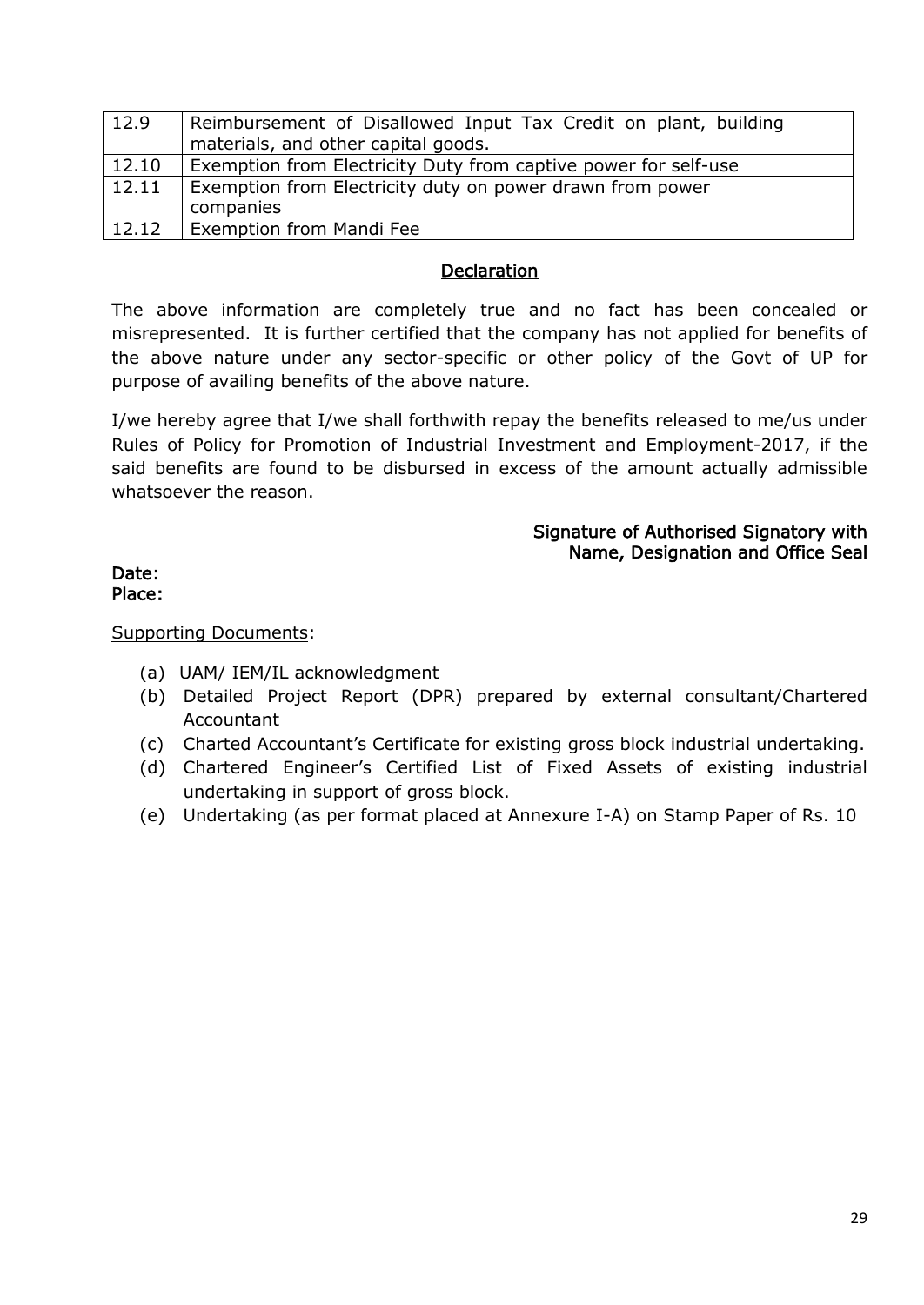# APPLICATION FORM FOR DISBURSEMENT OF INCENTIVES FOR MEGA, MEGA PLUS AND SUPER MEGA INDUSTRIAL UNDERTAKINGS

# 1. Information

| SI <sub>No</sub> | <b>Particulars</b>                                                                                                                                                                                                                                                            | Details |
|------------------|-------------------------------------------------------------------------------------------------------------------------------------------------------------------------------------------------------------------------------------------------------------------------------|---------|
| j.               | Name& Address of the Applicant                                                                                                                                                                                                                                                |         |
| ii.              | Location of the Industrial Undertaking                                                                                                                                                                                                                                        |         |
| iii.             | Phase-wise details of Actual Investment and dates of<br>start of commercial production<br>(Enclose certificate from concerned Dy. Commissioner,<br>Industries, District Industries & Enterprise Promotion<br>Centre or Chartered Accountant or IEM Part II filed<br>with DIPP |         |

|           | 2. Details of Eligible Capital Investment in Industrial Undertaking |              |                           |                           |  |  |  |  |
|-----------|---------------------------------------------------------------------|--------------|---------------------------|---------------------------|--|--|--|--|
|           |                                                                     |              |                           |                           |  |  |  |  |
|           |                                                                     |              |                           |                           |  |  |  |  |
| SI        | Item                                                                | New/Existing | Expansion/Diversification | % of increase under       |  |  |  |  |
| <b>No</b> |                                                                     |              |                           | Expansion/Diversification |  |  |  |  |
|           |                                                                     |              |                           |                           |  |  |  |  |
|           |                                                                     |              |                           |                           |  |  |  |  |
|           | Land                                                                |              |                           |                           |  |  |  |  |
| ij,       | <b>Building</b>                                                     |              |                           |                           |  |  |  |  |
| iii)      | Other                                                               |              |                           |                           |  |  |  |  |
|           | Construction                                                        |              |                           |                           |  |  |  |  |
| iv)       | Plant and                                                           |              |                           |                           |  |  |  |  |
|           | Machinery                                                           |              |                           |                           |  |  |  |  |
| V)        | Infrastructure                                                      |              |                           |                           |  |  |  |  |
|           | <b>Facilities</b>                                                   |              |                           |                           |  |  |  |  |
|           | Total                                                               |              |                           |                           |  |  |  |  |

# Note:-

Relevant documents be provided alongwith the Statutory Auditor's Certificate for Capital Investment made as above

| 3. Details of Capital Investment in Industrial Undertaking |      |                      |                     |                                                                         | Rs. in crore                                                           |                                                                   |              |
|------------------------------------------------------------|------|----------------------|---------------------|-------------------------------------------------------------------------|------------------------------------------------------------------------|-------------------------------------------------------------------|--------------|
| <b>SI</b><br><b>No</b>                                     | Item | Cost of Project      |                     | Actual Investment (As per certificate from<br><b>Statutory Auditors</b> |                                                                        |                                                                   |              |
|                                                            |      | As per<br><b>DPR</b> | As per<br>Appraisal | <b>Before</b><br>Cut Off<br>Date                                        | Cut Off<br>date to the<br>date of<br>commence<br>ment of<br>commercial | Date of<br>commence<br>ment of<br>final phase<br>οf<br>commercial | <b>Total</b> |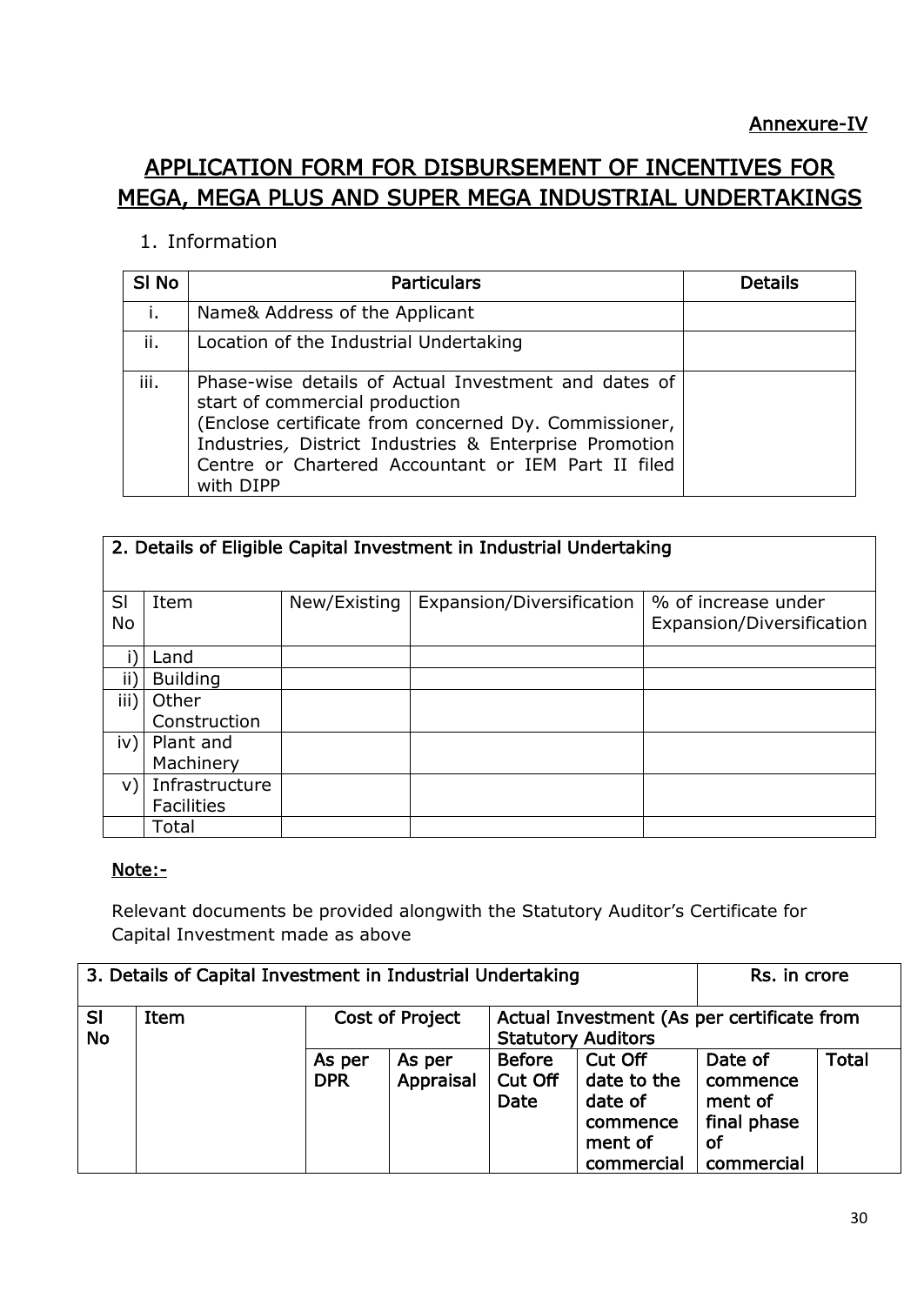|              |                                                  |   |                |   | production(<br>in case of                    |                | production<br>to till date       |   |
|--------------|--------------------------------------------------|---|----------------|---|----------------------------------------------|----------------|----------------------------------|---|
|              |                                                  |   |                |   | phase, give<br>investment<br>phase-<br>wise) | 10%            | <b>Bala</b><br>nce<br>(90)<br>%) |   |
| $\mathbf{1}$ | $\overline{2}$                                   | 3 | $\overline{4}$ | 5 | 6                                            | $\overline{7}$ | 8                                | 9 |
| i.           | Land and Site<br>Development                     |   |                |   |                                              |                |                                  |   |
| ii.          | <b>Building and Civil</b><br>Works               |   |                |   |                                              |                |                                  |   |
| iii.         | Plant and<br>Machinery                           |   |                |   |                                              |                |                                  |   |
| iv.          | Miscellaneous<br><b>Fixed Assets</b>             |   |                |   |                                              |                |                                  |   |
| v.           | Technical<br>Knowhow Fee                         |   |                |   |                                              |                |                                  |   |
| vi.          | <b>Interest During</b><br>Construction<br>Period |   |                |   |                                              |                |                                  |   |
| vii.         | Prel. And Pre-<br>operative<br>Expenses          |   |                |   |                                              |                |                                  |   |
| viii.        | Margin Money for<br><b>Working Capital</b>       |   |                |   |                                              |                |                                  |   |
|              | Total                                            |   |                |   |                                              |                |                                  |   |

Supporting Documents:

- (i) (i) Registered document showing purchase price, (ii) Receipt of payment of stamp duty, (iii) receipt of payment of registration fee, (iv) If land purchased from UPSIDC/DI/FIs/Banks in auction, supporting documents for price paid.
- (ii) Detailed cost estimates of building and civil works constructed or to be constructed (as per DPR/Appraisal Note) and supported with layout plans and cost estimates prepared by external consultants/CA firms and cost incurred duly certified by statutory auditors.
- (iii) The cost of proposed/actual capital investment in the head of plant and machinery and misc. fixed assets should be shown itemized in accordance with the provisions of the Rules for scrutiny, verification and certification.
- (iv) As per (iii) above.
- (v), (vi), (vii) & (viii) These items do not qualify as capital investment.
- 1. Nodal agency shall arrange examination & certification on Capital Investment made by the company as per the provision of G/O's through its empanelled C/A firms
- 2. Nodal agency shall also arrange to get examined the installation & verification of Capital Investment at site (Land, Building & Plant & Machinery) through its empanelled consultants/valuer/engineer.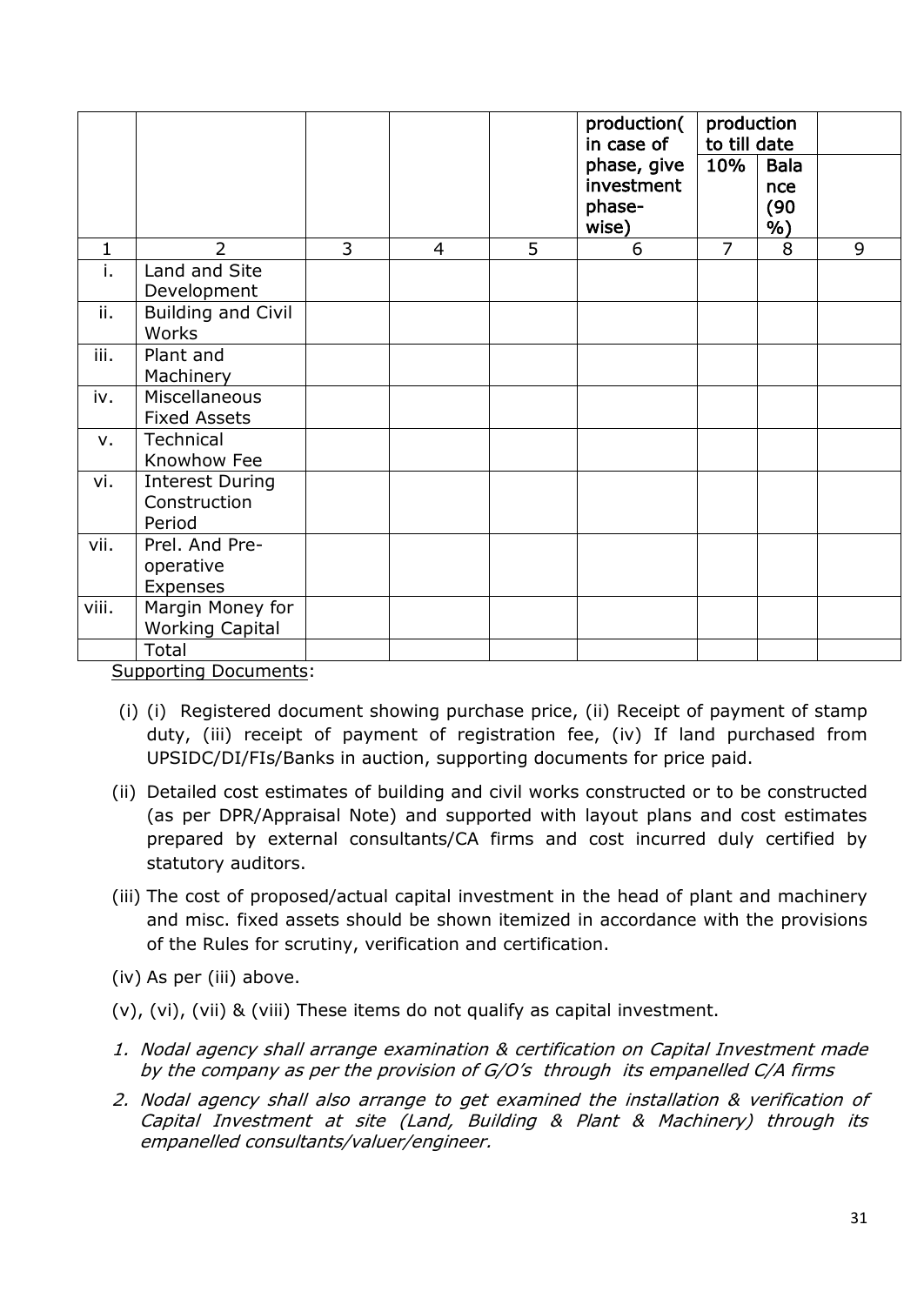The above two reports shall be put up at the stage of disbursal of benefits before the Competent Committee for determination of the quantum of capital investment.

|       | 4.1 REIMBURSEMENT OF DEPOSITED GST                                                                                                                                                                                                                                   |                                                                                                                                                 |  |  |  |
|-------|----------------------------------------------------------------------------------------------------------------------------------------------------------------------------------------------------------------------------------------------------------------------|-------------------------------------------------------------------------------------------------------------------------------------------------|--|--|--|
| 4.1.1 | Details of tax paid under GST Act                                                                                                                                                                                                                                    | <b>Documents Required</b>                                                                                                                       |  |  |  |
|       | i. GSTIN issued by Commercial Taxes<br>Department<br>ii. Amount of Total GST paid during the<br>F.Y.<br>Amount of admitted Tax<br>iii.<br>on<br>manufacture goods under deposited<br>GST for FY<br>Eligible amount of deposited<br>iv.<br>GSTforreimbursement for FY | Certificate<br>issued<br>by<br>Competent Authority<br>in<br>support of GST received in<br>State Government's Account<br>for the relevant period |  |  |  |
|       | Documents Required in Support of GST Paid                                                                                                                                                                                                                            |                                                                                                                                                 |  |  |  |
| Ι.    | Certificate issued by Competent Authority                                                                                                                                                                                                                            |                                                                                                                                                 |  |  |  |
| II.   | Unit level audited accounts for the relevant financial year (for whichGST<br>reimbursement is being claimed)                                                                                                                                                         |                                                                                                                                                 |  |  |  |
| III.  | GST Audit Report for the relevant financial year for the company                                                                                                                                                                                                     |                                                                                                                                                 |  |  |  |
| IV.   | GSTAudit Report for the relevant financial year for the unit (standalone GST<br>statement/report for the unit certified by a Chartered Accountant)                                                                                                                   |                                                                                                                                                 |  |  |  |
| V.    | CA Certificate for sales reconciliation of Manufactured Goods/Trading goods/<br>Scrap/Stock Transfer and SGST paid towards the same separately.                                                                                                                      |                                                                                                                                                 |  |  |  |

|       | <b>4.2 CAPITAL INTEREST SUBSIDY</b>                                                                |                                                                                             |
|-------|----------------------------------------------------------------------------------------------------|---------------------------------------------------------------------------------------------|
| 4.2.1 | Name & Address of Banks/Financial<br>Institutions from which loan availed                          |                                                                                             |
| 4.2.2 | Amount of loan sanctioned<br>on<br>Investment in Plant & Machinery                                 | Sanction Letter, Agreement<br>with FI/Bank                                                  |
|       | 4.2.3   Rate of Interest                                                                           | Sanction Letter, Agreement<br>with FI/Bank                                                  |
| 4.2.4 | Date of Sanction                                                                                   |                                                                                             |
| 4.2.5 | Amount of Loan Disbursed towards<br>Investment in Plant & Machinery<br>with dates of Disbursement. | 1. Certificate from FI/Bank<br>certifying loan for Plant &<br>Machinery and interest& other |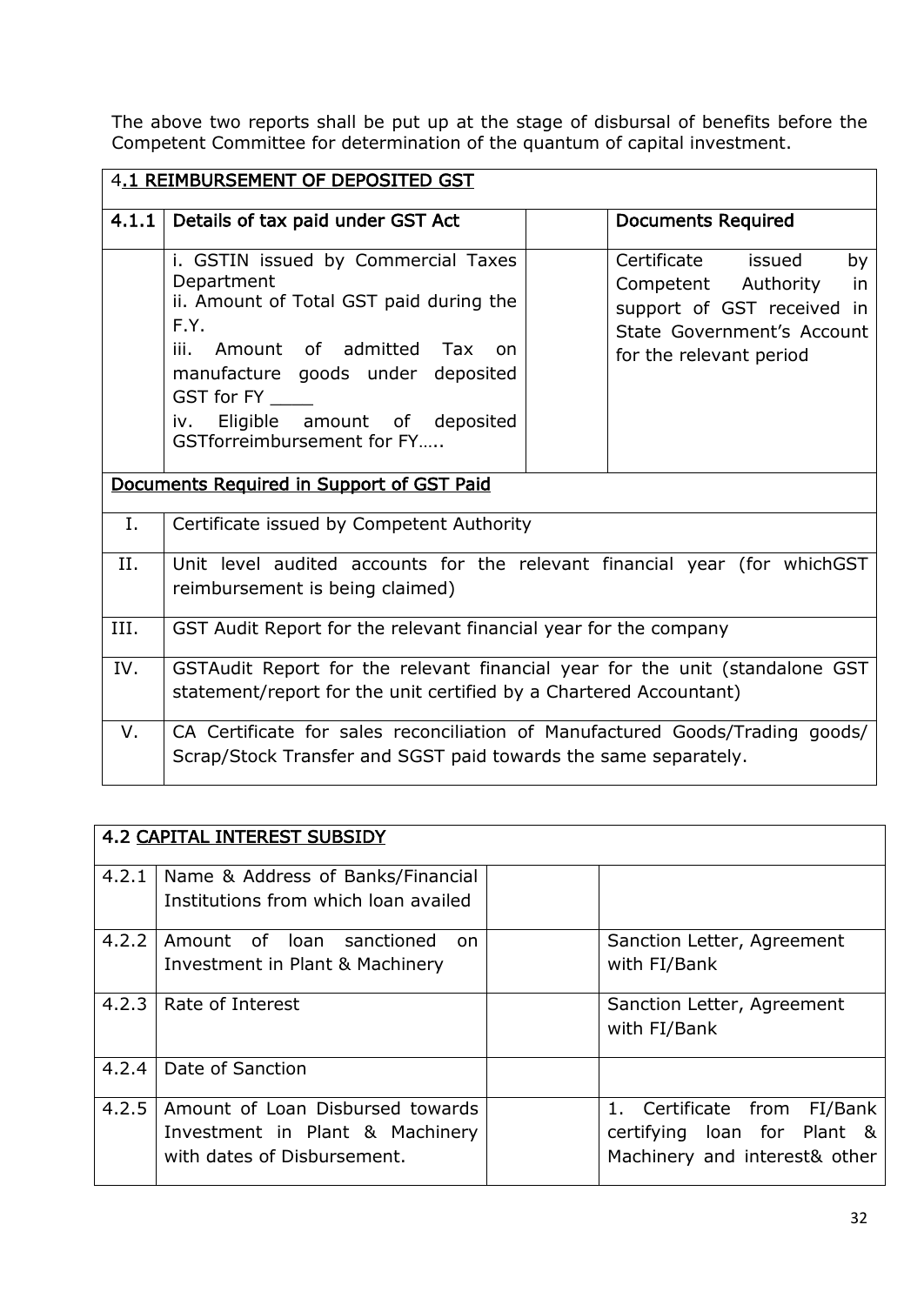| relevant details.                                                                                                            |
|------------------------------------------------------------------------------------------------------------------------------|
| 2. Certificate from FI/Bank for<br>No Default in the account<br>during the entire period for<br>which reimbursement claimed. |

| 4.2.6 |       | <b>Particulars of Claims for Sanction of Capital Interest Subsidy</b> |                      |                         |           |               |
|-------|-------|-----------------------------------------------------------------------|----------------------|-------------------------|-----------|---------------|
|       | SI No | Year for which                                                        | Payment made to      |                         | Amount of | Documents     |
|       |       | subsidy                                                               |                      | FI/Bank during the year | Interest  | required in   |
|       |       | Applied                                                               | Principal   Interest |                         | Subsidy   | support       |
|       |       |                                                                       |                      |                         | Applied   |               |
|       | 1.    | Year $-I($                                                            |                      |                         |           | Certification |
|       |       |                                                                       |                      |                         |           | from FI/Bank  |
|       |       |                                                                       |                      |                         |           | required      |
|       | 2.    | Year $-II$                                                            |                      |                         |           |               |
|       | $3-$  | Year-III (                                                            |                      |                         |           |               |
|       | $4-$  | Year -IV (                                                            |                      |                         |           |               |
|       | $5-$  | Year $-V($                                                            |                      |                         |           |               |
|       |       | Total                                                                 |                      |                         |           |               |

|       | 5.1INFRASTRUCTURE INTEREST SUBSIDY                                                                    |                                                                                                                                                                                                                                                                                                |
|-------|-------------------------------------------------------------------------------------------------------|------------------------------------------------------------------------------------------------------------------------------------------------------------------------------------------------------------------------------------------------------------------------------------------------|
| 5.1.1 | Name of Banks/Financial Institutions from<br>which loan availed                                       |                                                                                                                                                                                                                                                                                                |
| 5.1.2 | Amount of loan sanctioned for Investment<br>in Infrastructure Facilities, as defined                  | Sanction Letter,<br>Agreement with<br>FI/Bank                                                                                                                                                                                                                                                  |
| 5.1.3 | Rate of Interest                                                                                      | Sanction Letter,<br>Agreement with<br>FI/Bank                                                                                                                                                                                                                                                  |
| 5.1.4 | Date of Sanction                                                                                      |                                                                                                                                                                                                                                                                                                |
| 5.1.5 | Amount of Loan<br>Disbursed<br>towards<br>Infrastructure Facilities with dates<br>0f<br>Disbursement. | Certificate<br>from<br>1.<br>FI/Bank certifying<br>loan for Plant<br>8<br>Machinery<br>and<br>interest& other<br>relevant details.<br>2. Certificate<br>from<br>FI/Bank for<br><b>No</b><br>Default in the account<br>during the<br>entire<br>period for<br>which<br>reimbursement<br>claimed. |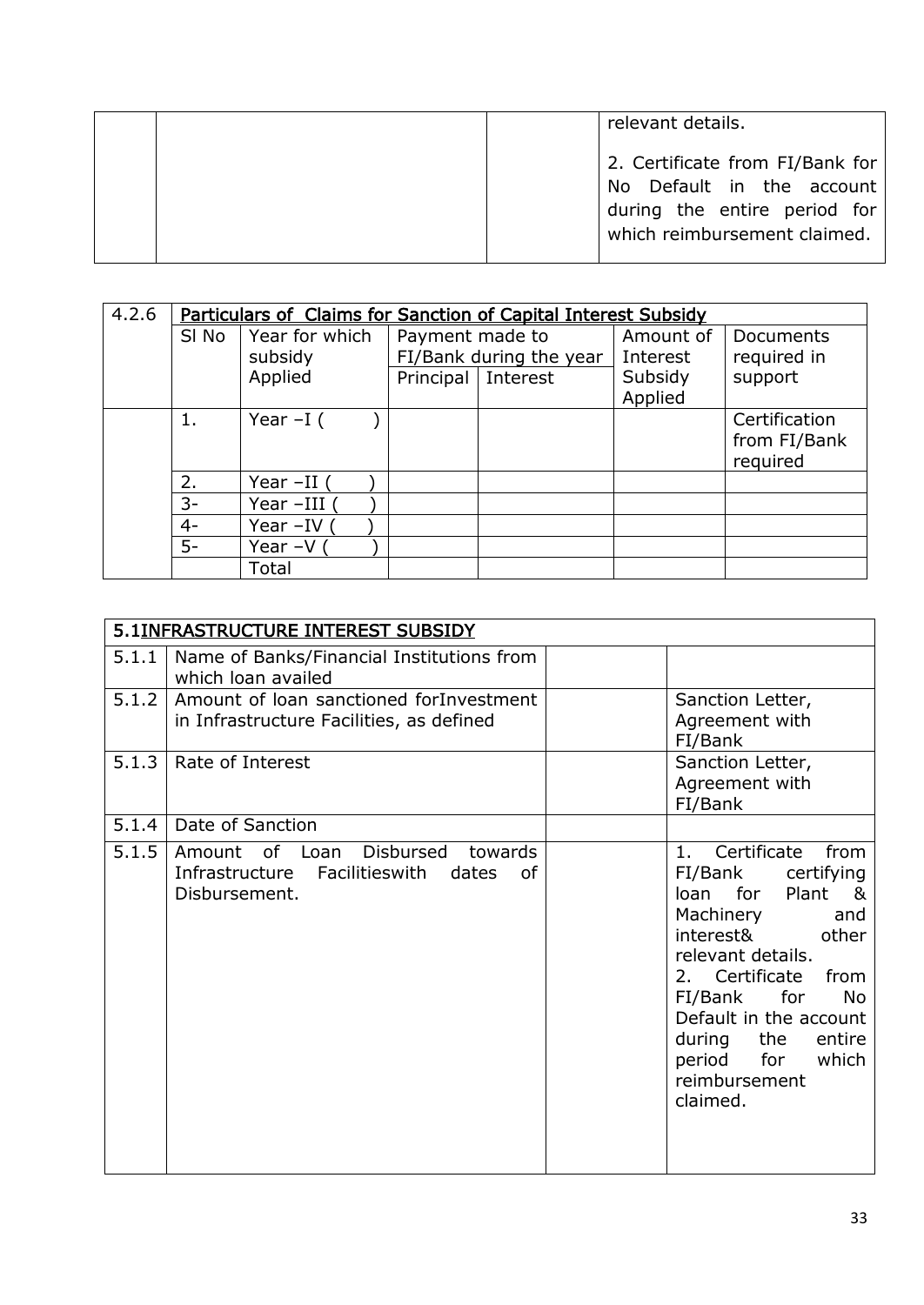| 5.1.6 |       | <b>Particulars of Claims for Sanction of Infrastructure Interest Subsidy</b> |                    |          |           |               |
|-------|-------|------------------------------------------------------------------------------|--------------------|----------|-----------|---------------|
|       | SI No | Year for which                                                               | Payment made to    |          | Amount of | Documents     |
|       |       | subsidy                                                                      | FI/Bank during the |          | Interest  | required in   |
|       |       |                                                                              | year               |          | Subsidy   | support       |
|       |       | Applied                                                                      |                    |          | Applied   |               |
|       |       |                                                                              | Principal          | Interest |           |               |
|       | 1.    | Year $-I( )$                                                                 |                    |          |           | Certification |
|       |       |                                                                              |                    |          |           | from FI/Bank  |
|       |       |                                                                              |                    |          |           | required      |
|       | 2.    | Year -II (                                                                   |                    |          |           |               |
|       | $3-$  | Year-III (                                                                   |                    |          |           |               |
|       | $4-$  | Year $-IV$ (                                                                 |                    |          |           |               |
|       | $5-$  | Year $-V($                                                                   |                    |          |           |               |
|       |       | Total                                                                        |                    |          |           |               |
|       |       |                                                                              |                    |          |           |               |

| 6.1   | <b>EMPLOYEES PROVIDENT FUND REIMBURSEMENT</b>                                                                                                |                                                                                                                                                                                                                                                                                                                                                                                         |
|-------|----------------------------------------------------------------------------------------------------------------------------------------------|-----------------------------------------------------------------------------------------------------------------------------------------------------------------------------------------------------------------------------------------------------------------------------------------------------------------------------------------------------------------------------------------|
| 6.1.1 | Number of Unskilled Workers<br>100<br>with full particulars of<br>unskilled workers and employee<br>wise contributions for relevant<br>year. | Affidavit from the main promoter/<br>Authorized Officer to the effect that all<br>the above particulars are true and that<br>the unit had 100 unskilled workers in its<br>continuous employment for the full<br>period of the relevant year for which<br>application for reimbursement is being<br>filed.<br>Copy of Form No. 12 required to be filed<br>under the Factories Act, 1948. |
| 6.1.2 | Number of Other Workers                                                                                                                      |                                                                                                                                                                                                                                                                                                                                                                                         |
| 6.1.3 | Total No. of Workers                                                                                                                         |                                                                                                                                                                                                                                                                                                                                                                                         |
| 6.1.4 | <b>EPF</b><br>Details of Claims<br>for<br>Reimbursement                                                                                      | Month wise details of contributions paid<br>Employer into the<br><b>EPFO</b><br>by<br>or<br>Employer's PF Trust, which should be<br>certified by the concerned competent<br>officer of EPFO/Competent officer of<br>Trust.                                                                                                                                                              |

| 7.1   | INTEREST SUBSIDY FOR INDUSTRIAL RESEARCH, QUALITY<br><b>IMPROVEMENT &amp; DEVELOPMENT OF PRODUCT</b>                                                     |                                            |
|-------|----------------------------------------------------------------------------------------------------------------------------------------------------------|--------------------------------------------|
| 7.1.1 | Name of Financial Institutions<br>from which loan availed                                                                                                |                                            |
| 7.1.2 | Amount of loan sanctioned for<br>establishment of Testing Lab,<br>Quality Certification Lab and Tool<br>Room with dates of Disbursement<br>on Investment | Sanction Letter,<br>Agreement with FI/Bank |
| 7.1.3 | Rate of Interest                                                                                                                                         | Sanction Letter,<br>Agreement with FI/Bank |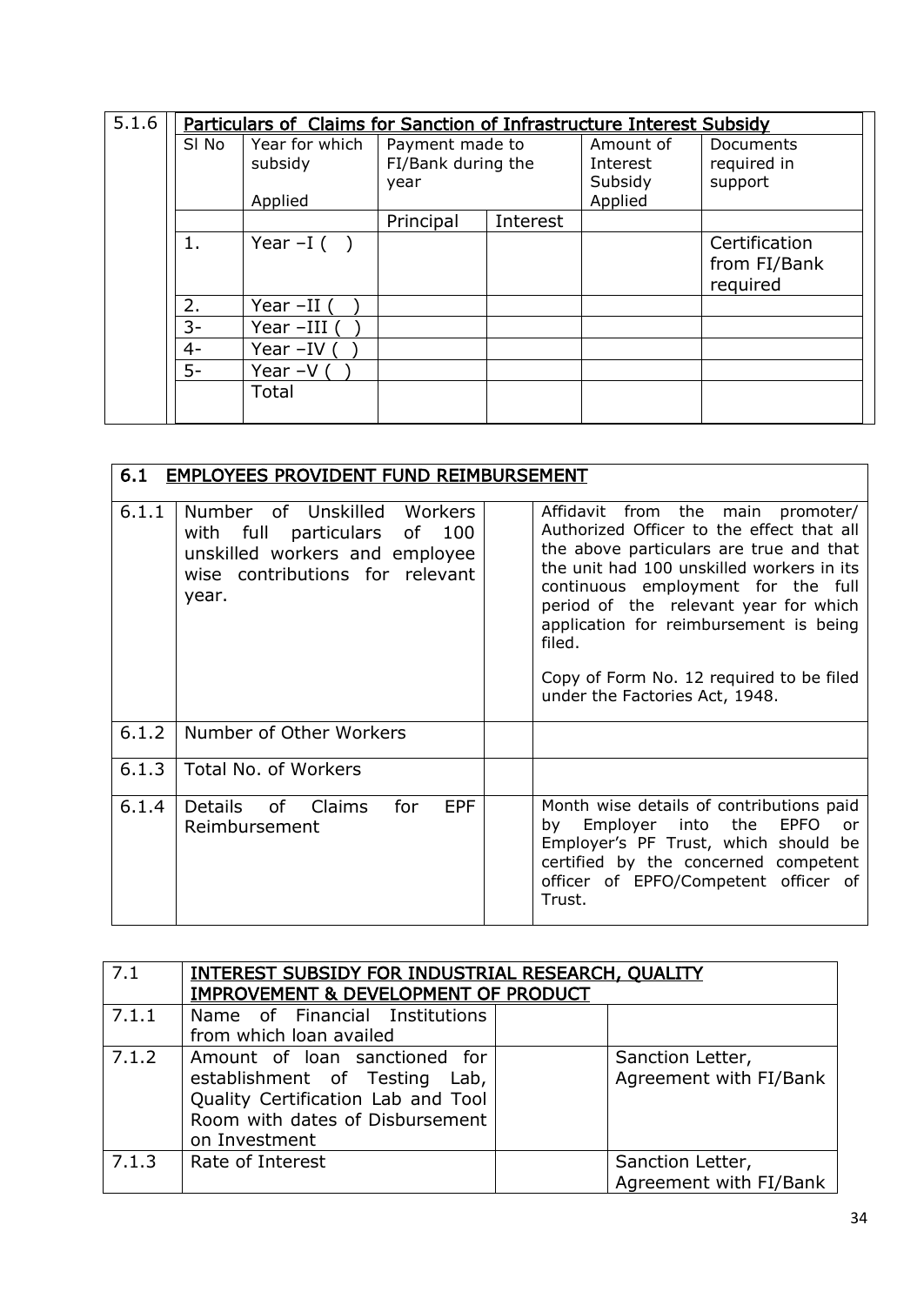| 7.1.4            | Date of Sanction                                                                                                                          |                                                         |             |                                |                                        |                                                                                                                                                                                                                             |
|------------------|-------------------------------------------------------------------------------------------------------------------------------------------|---------------------------------------------------------|-------------|--------------------------------|----------------------------------------|-----------------------------------------------------------------------------------------------------------------------------------------------------------------------------------------------------------------------------|
| 7.1.5            | Amount of Loan Disbursed towards<br>establishment of Testing<br>Lab, Quality Certification Lab and<br><b>Room</b><br>Tool<br>Disbursement | with                                                    | of<br>dates |                                | interest&<br>details.<br>for<br>period | 1. Certificate from FI/Bank<br>certifying loan for<br>Plant & Machinery and<br>other relevant<br>2. Certificate from FI/Bank<br>No Default<br>in the<br>account during the entire<br>for<br>which<br>reimbursement claimed. |
| 7.1.6            | Particulars of<br><b>Improvement &amp; Development Subsidy</b>                                                                            |                                                         |             |                                |                                        | Claims for Sanction of Industrial Research, Quality                                                                                                                                                                         |
| SI <sub>No</sub> | Year for which<br>subsidy<br>Applied                                                                                                      | Payment made to FI/Bank<br>during the year<br>Principal | Interest    | Interest<br>Subsidy<br>Applied | Amount of                              | <b>Documents</b><br>required in<br>support                                                                                                                                                                                  |
| 1.               | Year $-I( )$                                                                                                                              |                                                         |             |                                |                                        | Certification from<br>FI/Bank required                                                                                                                                                                                      |
| 2.               | Year $-II$ ( )                                                                                                                            |                                                         |             |                                |                                        |                                                                                                                                                                                                                             |
| $3-$             | Year $-III$ ()                                                                                                                            |                                                         |             |                                |                                        |                                                                                                                                                                                                                             |
| $4-$             | Year $-IV$ ( )                                                                                                                            |                                                         |             |                                |                                        |                                                                                                                                                                                                                             |
| $5-$             | Year $-V( )$                                                                                                                              |                                                         |             |                                |                                        |                                                                                                                                                                                                                             |
|                  | Total                                                                                                                                     |                                                         |             |                                |                                        |                                                                                                                                                                                                                             |

| 8.  | Particulars of Workers from BPL families with supporting documents<br>(Employee Distinctive Numbers, EPFO Number, BPL Card, Employee Payroll<br>$etc.$ ) |
|-----|----------------------------------------------------------------------------------------------------------------------------------------------------------|
| 9.  | Particulars of Workers from SC/ST families with supporting documents and<br>Employee Payroll                                                             |
| 10. | Particulars of female workers with supporting documents                                                                                                  |
| 11. | Detailed Calculation of Stamp Duty Exemption Availed                                                                                                     |
| 12. | Detailed Calculation of Mandi Fee Exemption availed                                                                                                      |
| 13. | Detailed Calculation of Electricity Duty Exemption availed                                                                                               |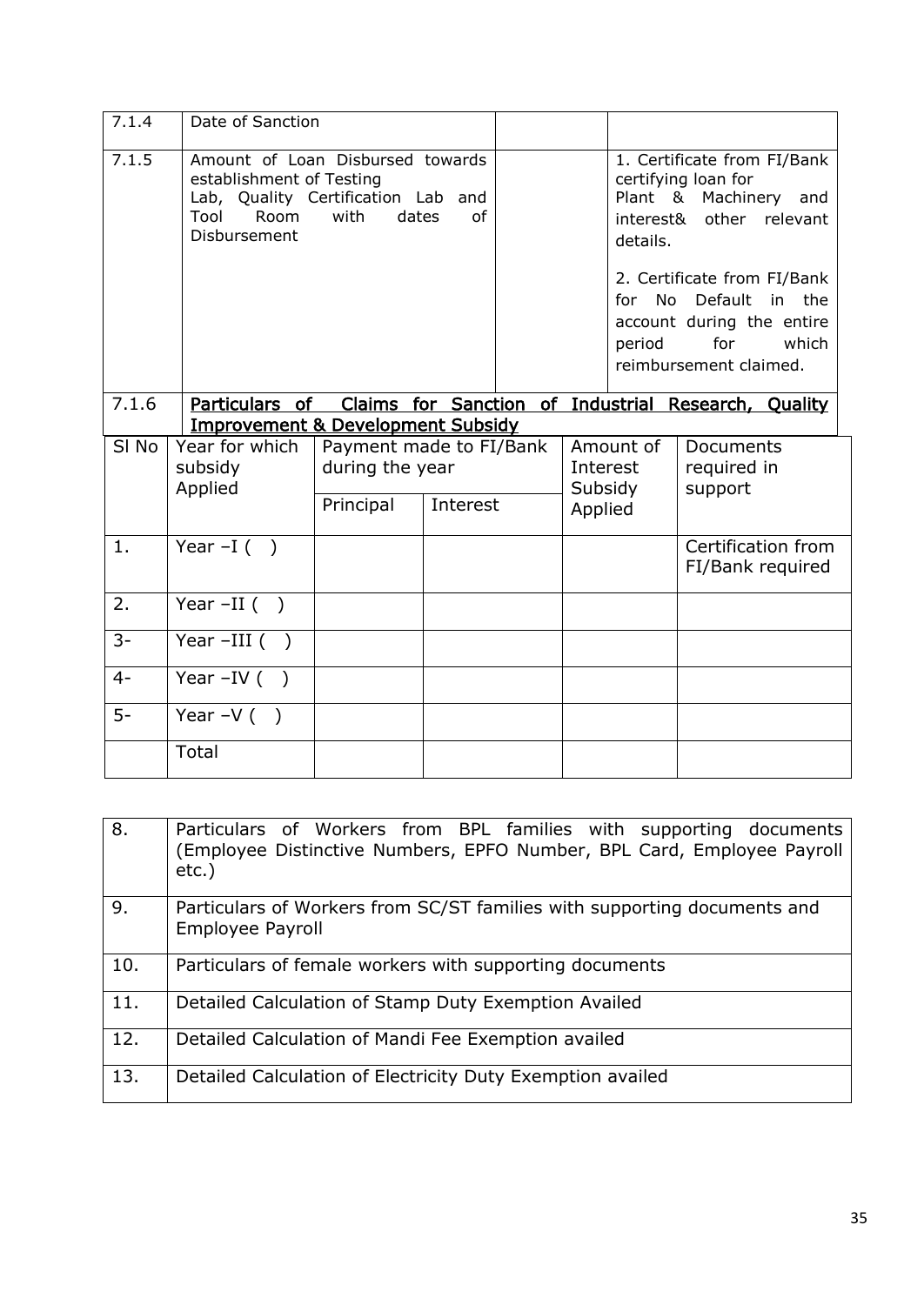## **Declaration**

The above information are completely true and no fact has been concealed or misrepresented. It is further certified that the company has not applied for benefits of the above nature under any sector-specific or other policy of the Government of Uttar Pradesh for purpose of availing benefits of the above nature.

I/we hereby agree that I/we shall forthwith repay the benefits released to me/us under Rules of Policy for Promotion of Industrial Investment and Employment-2017, if the said benefits are found to be disbursed in excess of the amount actually admissible whatsoever the reason.

> Signature of Authorised Signatory with Name, Designation and Office Seal

Date:

Place: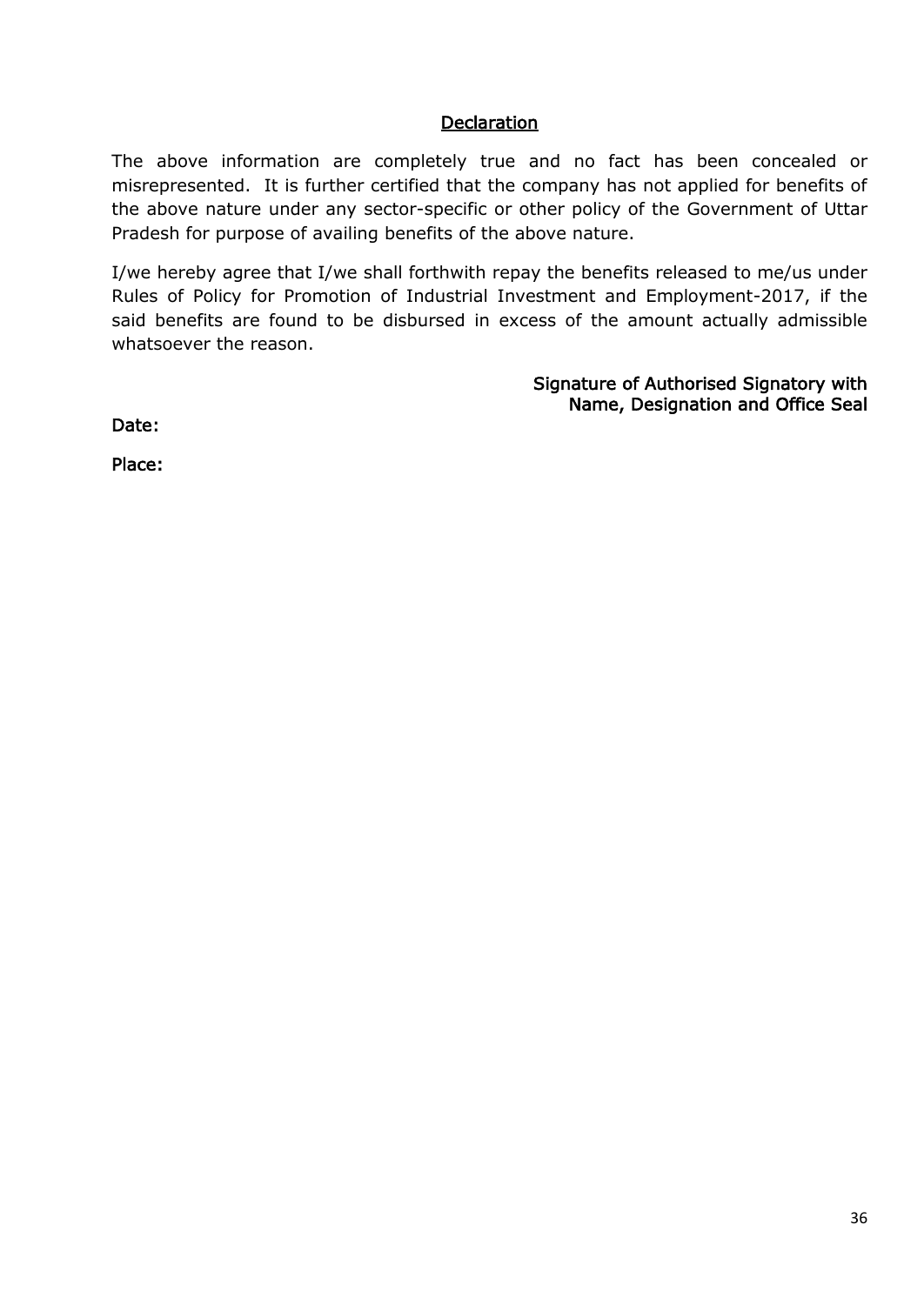## **Annexure I-A**

#### ON GENERAL STAMP PAPER WORTH Rs. 10/- TO BE PURCHASED IN U.P. IN THE NAME OF THE INDUSTRIAL UNDERTAKING AND TO BE SWORN BEFORE A PUBLIC NOTARY

#### **UNDERTAKING**

- 1. That the deponent is ……………. of M/s ........................and is duly authorized vide the resolution dated ............... passed by the Board of Directors of the company to file the Instant undertaking.
	- (i) That I hereby certify that the industrial undertaking has not availed incentives similar nature of benefits/ incentives under any other policy, or under any industry specific policy.
- 2. That I hereby agree to undertake :-
	- (i) That the industrial undertaking shall abide by all the provisions laid down in G.O. No. …………………………..dated ………………. . and if it is found at any stage that the industrial undertaking has flouted any of the conditions or has provided any incorrect information, then the company shall not raise any objection for withdrawal of special incentives sanctioned to the industrial undertaking.
	- (ii) That the industrial undertaking shall forthwith repay the benefits released under Rules for Implementation of Industrial Investment and Employment Promotion Policy-2017, if the benefits are found to be disbursed in excess of the amount actually admissible whatsoever the reason.
- 3. That all information provided by the industrial undertaking is true to the best of my knowledge and belief.

Place:

Date: Deponent

#### **VERIFICATION**

I, ........the above named deponent do hereby verify that the content of paragraphs 1 to 3 are correct to my personal knowledge and nothing material thereto have been concealed or misstated. so help me god

Signed and verified this.......day of ....................at..........

Deponent

Note:

Certified copy of the resolution of the Board of Directors of the Company/ Competent Authority of the Industrial Undertaking authorizing the deponent be provided along with the affidavit.